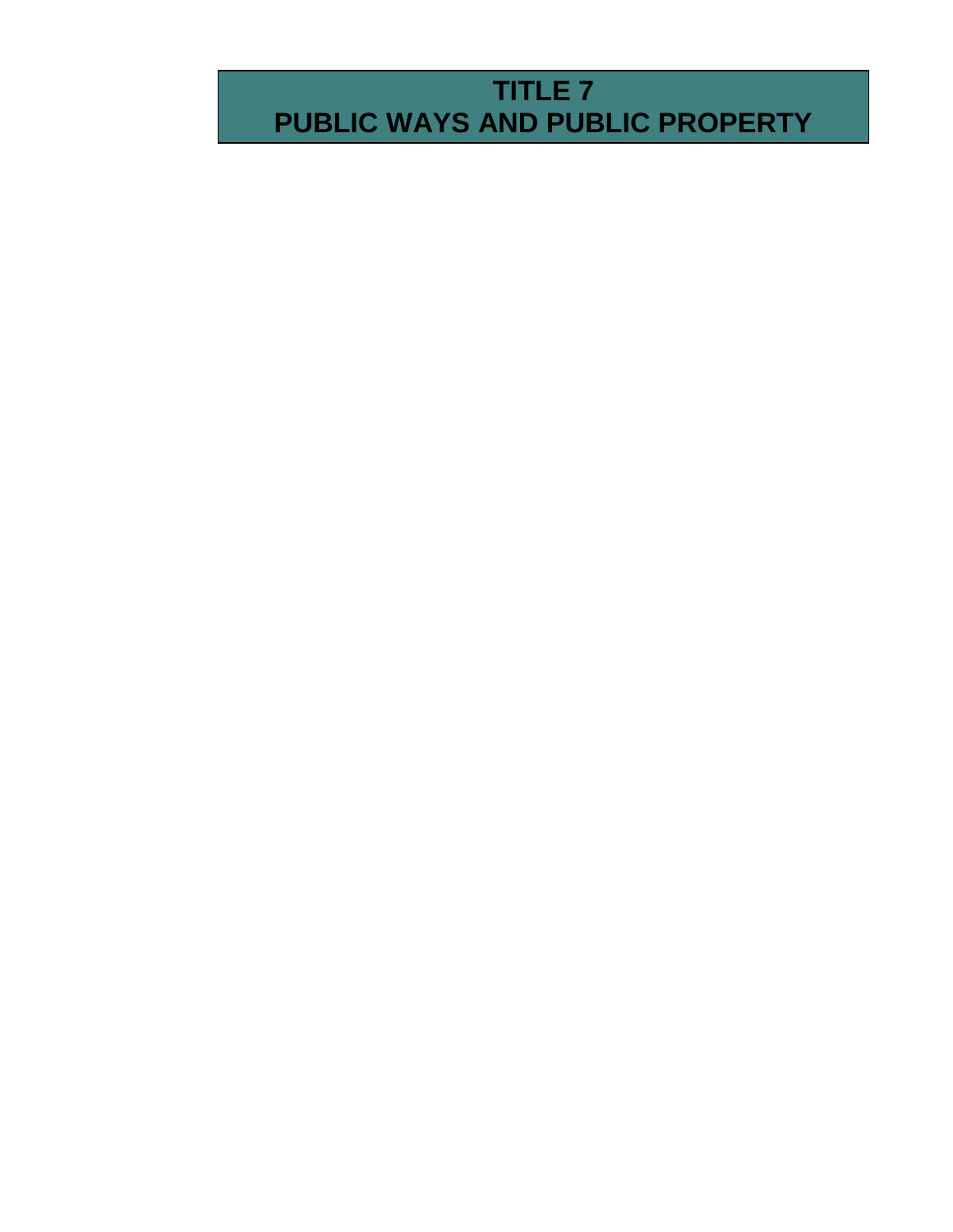### **CHAPTER 701 PARKS AND RECREATION**

#### SECTION:

- 701.01: Definition
- 701.02: Use of Motor or Snow Vehicles
- 701.03: Prohibited Conduct or Activity

### **701.01: DEFINITION:**

The word "park" when used in this Chapter shall mean any municipally owned or operated public park, open space, playground or golf course. (Ord. 534, 4-24-1967; amd. 1995 Code)

### **701.02: USE OF MOTOR OR SNOW VEHICLES<sup>1</sup> :**

- A. Operation of Vehicles: Except for authorized service vehicles, no person shall drive or operate any vehicle in any park except on roads, parking areas or such other areas designated by the Director of Parks and Recreation at a speed not to exceed 15 miles per hour.
- B. Parking of Vehicles: No person shall park any motor vehicle in any park except in designated parking areas. (Ord. 534, 4-24-1967; amd. 1995 Code)

### **701.03: PROHIBITED CONDUCT OR ACTIVITY:**

The following regulations apply in all parks:

- A. No person shall light or make a fire except in places provided for such purposes.
- B. No person shall discharge any firearms or air guns<sup>2</sup>. No person shall discharge or display any fireworks unless a permit is obtained from the City Manager<sup>3</sup>.
- C. No person shall use bows and arrows in parks and playgrounds except in areas designated for that purpose.
- D. No person shall scatter about or litter the grounds with any form of waste material.
- E. No person shall throw stones or rubbish of any kind in any lake, pond or watercourse nor bathe, swim or wade except in designated areas.
- F. No person shall affix or inscribe any handbill or poster on any structure or property in any park or any place, square or highway contiguous to any park. (Ord. 534, 4-24-1967)
- G. No person shall possess, display, consume or use intoxicating liquors as defined in Minnesota Statutes section 340A.101, subdivision 14. No person shall possess, display, consume or use non-intoxicating malt liquors as defined in Minnesota Statutes section 340A.101, subdivision 19, except in certain areas of

 $\overline{a}$ 

<sup>&</sup>lt;sup>1</sup> See Ttile 6, Chapter 604 of this Code.

<sup>2</sup> See Title 5, Chapter 503 of this Code.

<sup>3</sup> See Title 5, Chapter 504 of this Code.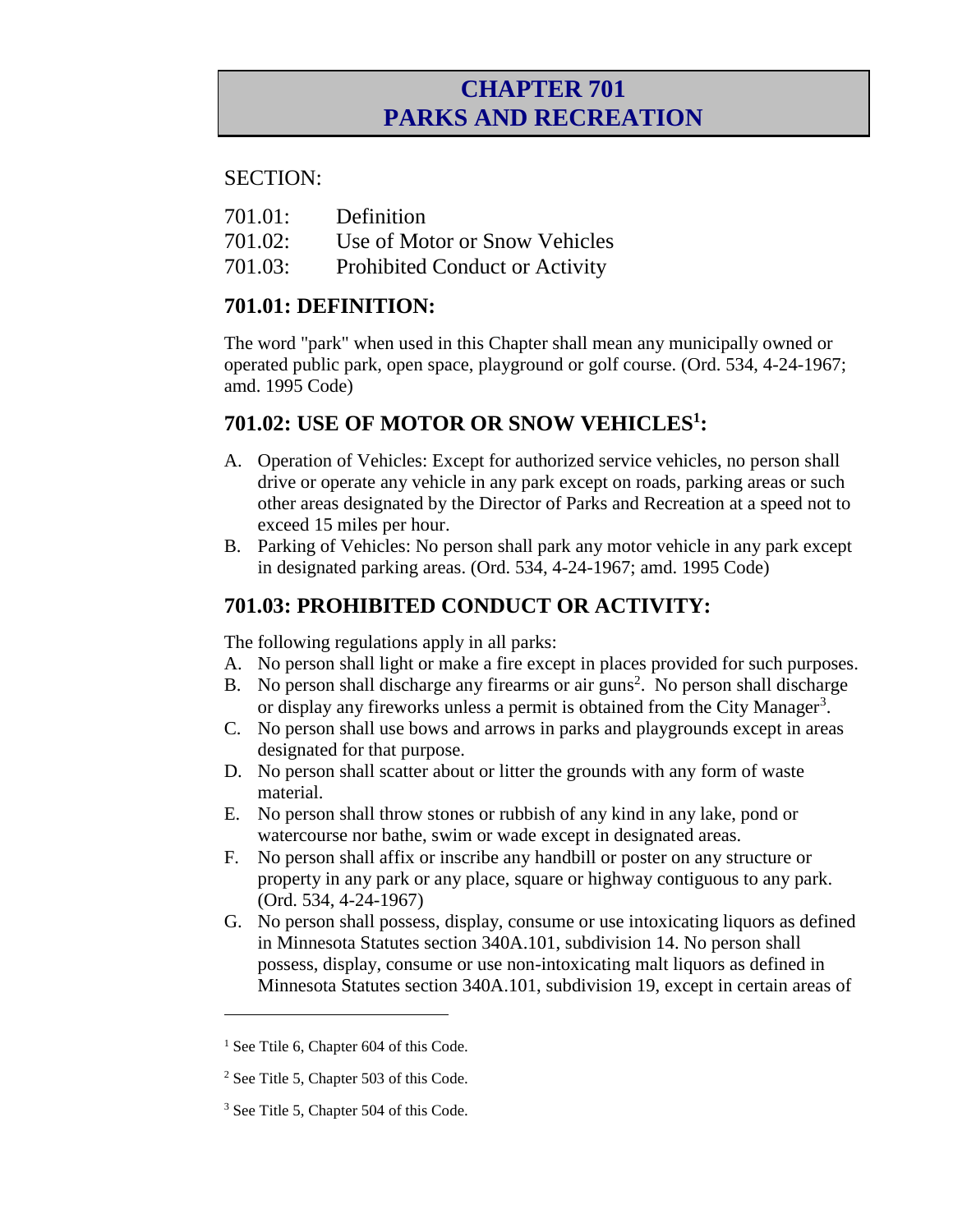Central Park. The permitted areas in Central Park shall be established by the Director or designee of the Parks and Recreation Department pursuant to permits issued on a case-by-case basis and upon conditions imposed by said permits. (Ord. 1111, 4-27-1992) (Ord. 1540 1-29-2018)

- H. No person shall disturb or interfere with any birds or animals kept or found in such park.
- I. No person shall be permitted to sell any article including food or drink unless such person shall have a permit, lease or concession granted by the City.
- J. No person shall play any game of baseball, football or other game except in areas provided for such game. (Ord. 534, 4-24-1967; amd. 1995 Code)
- K. No dogs shall be allowed except on leash, cord, or chain not more than six feet in length. This subsection does not apply to service animals accompanying a disabled person.

The owner or attendant of any animal must carry clean-up utensils and clean up and dispose of all feces in a sanitary manner. (Ord. 1168, 8-12-1996)

- L. City parks shall be closed between the hours of 10:00 P.M. and 5:00 A.M. unless otherwise posted. No person shall remain and no motor vehicle shall be left in the park between those hours unless special permission has been granted by the Director of Parks and Recreation. (Ord. 1069, 1-8-1990)
- M. No person shall write upon, mark, deface or destroy in any manner or use in any improper way any property or thing pertaining to or in said parks.
- N. All persons shall obey all orders or directions of the Director or employees of the Department of Parks and Recreation.
- O. No person shall break, cut, mutilate, injure, remove or carry away any tree, plant, flower, shrub, rock, soil, sand, fence, bench or any other property.
- P. No person shall ride a horse or other animal without a permit from the Parks and Recreation Director.
- Q. No person shall use SCUBA or other diving equipment. (Ord. 534, 4-24-1967; amd. 1995 Code)
- R. Notwithstanding anything to the contrary in this Code, the use of nonintoxicating malt liquors as defined in Minnesota Statutes section 340A.101, subdivision 19, is permitted in certain areas of McCarrons Lake Park. The permitted areas in McCarrons Lake Park shall be established by the Director of the Parks and Recreation Department, or the Director's designee, pursuant to permits issued by Ramsey County on a case-by-case basis and upon review and approval of said permits by the Director and the Roseville Police Department. This subsection R shall be in force until the issuance of a certificate of completion for the Snail Lake Park shelter or November 1, 1999, whichever occurs first, at which time it shall be repealed without further action of the City Council. (Ord. 1204, 5-26-1998)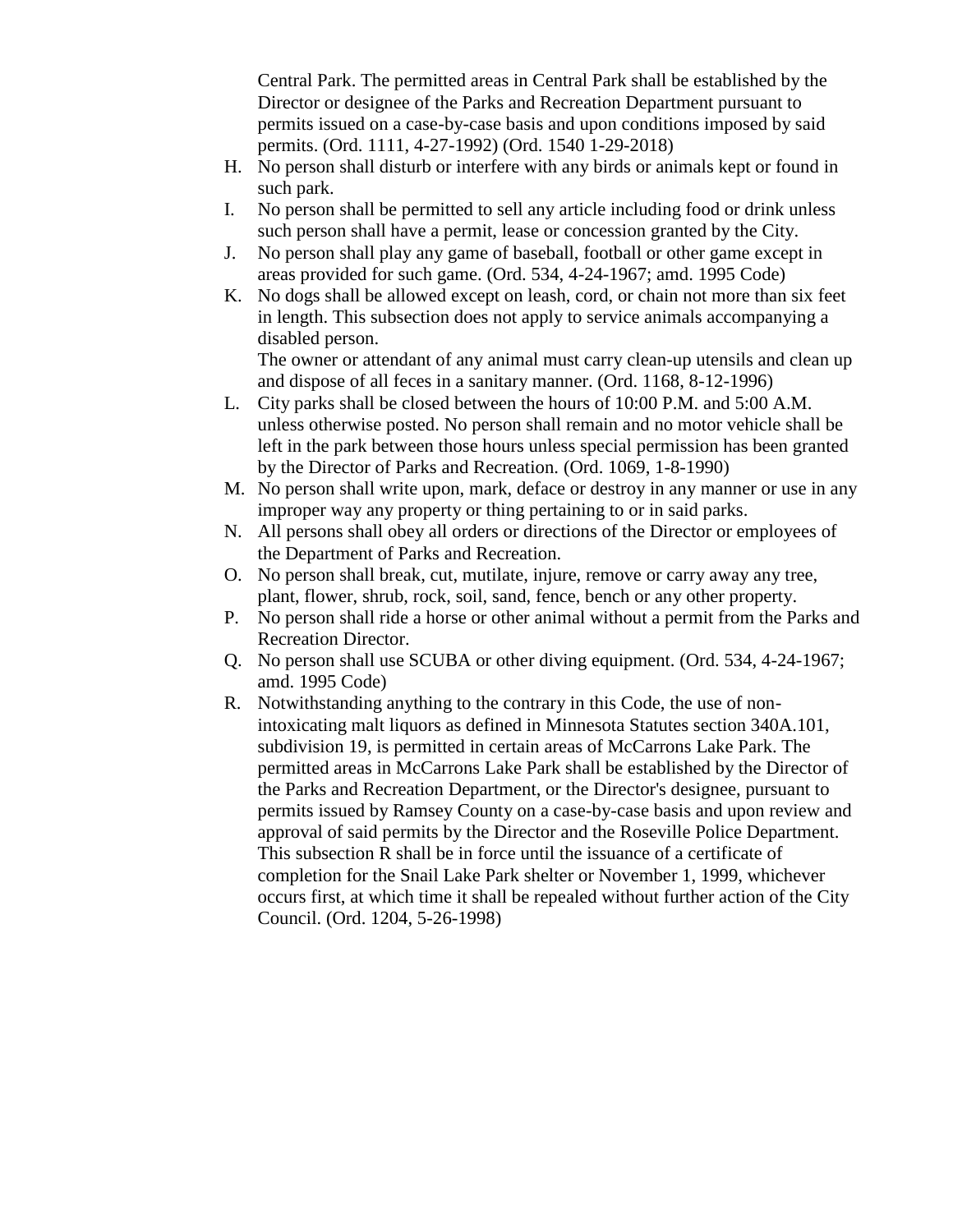### **CHAPTER 702 USE AND REGULATION OF PUBLIC WATERS**

#### SECTION:

| 702.01: | Adoption of Code                            |
|---------|---------------------------------------------|
| 702.02: | <b>Speed Limited</b>                        |
| 702.03: | Water-Skiing or Surfboarding                |
| 702.04: | No Wake Zone                                |
| 702.05: | Lake Owasso and Lake Josephine Restrictions |
| 702.06: | Aircraft                                    |
|         |                                             |

### **702.01: ADOPTION OF CODE:**

For the purpose of regulating the operation of motorboats on the public waters within the City, the provisions of Minnesota Statutes section 86B.001 et seq., are adopted and by this reference made a part of this Chapter as completely as if set forth in full herein. (Ord. 1187, 9-8-1997)

### **702.02: SPEED LIMITED:**

No motorboat shall be operated on any public waters at a speed greater than is reasonable and proper having due regard to safety of other boats and persons. On McCarrons Lake, Lake Owasso and Lake Josephine, no motorboat shall be operated at a speed greater than 40 miles per hour. (Ord. 1207, 8-10-1998) (Ord. 1341, 7-10- 2006)

### **702.03: WATER-SKIING OR SURFBOARDING:**

Except as provided for elsewhere in this Chapter, no motorboat shall be used for the purpose of water-skiing, surfboarding or other similar device, on any lake unless such operation is performed in a manner so that neither the boat nor the skier or surfboard rider come within 300 feet of shoreline, docks, swimmers or other boats. (Ord. 1187, 9-8-1997)

### **702.04: NO WAKE ZONE:**

Except as provided for elsewhere in this Chapter, no person shall operate a motorboat or be towed on water skis or a similar device at greater than a slow-no wake speed within 300 feet of shore. Launching or landing a skier by the most direct route to open water shall be exempt from this provision. (Ord. 1187, 9-8-1997)

### **702.05: LAKE OWASSO AND LAKE JOSEPHINE RESTRICTIONS:**

Notwithstanding any other provision of this Code to the contrary, the following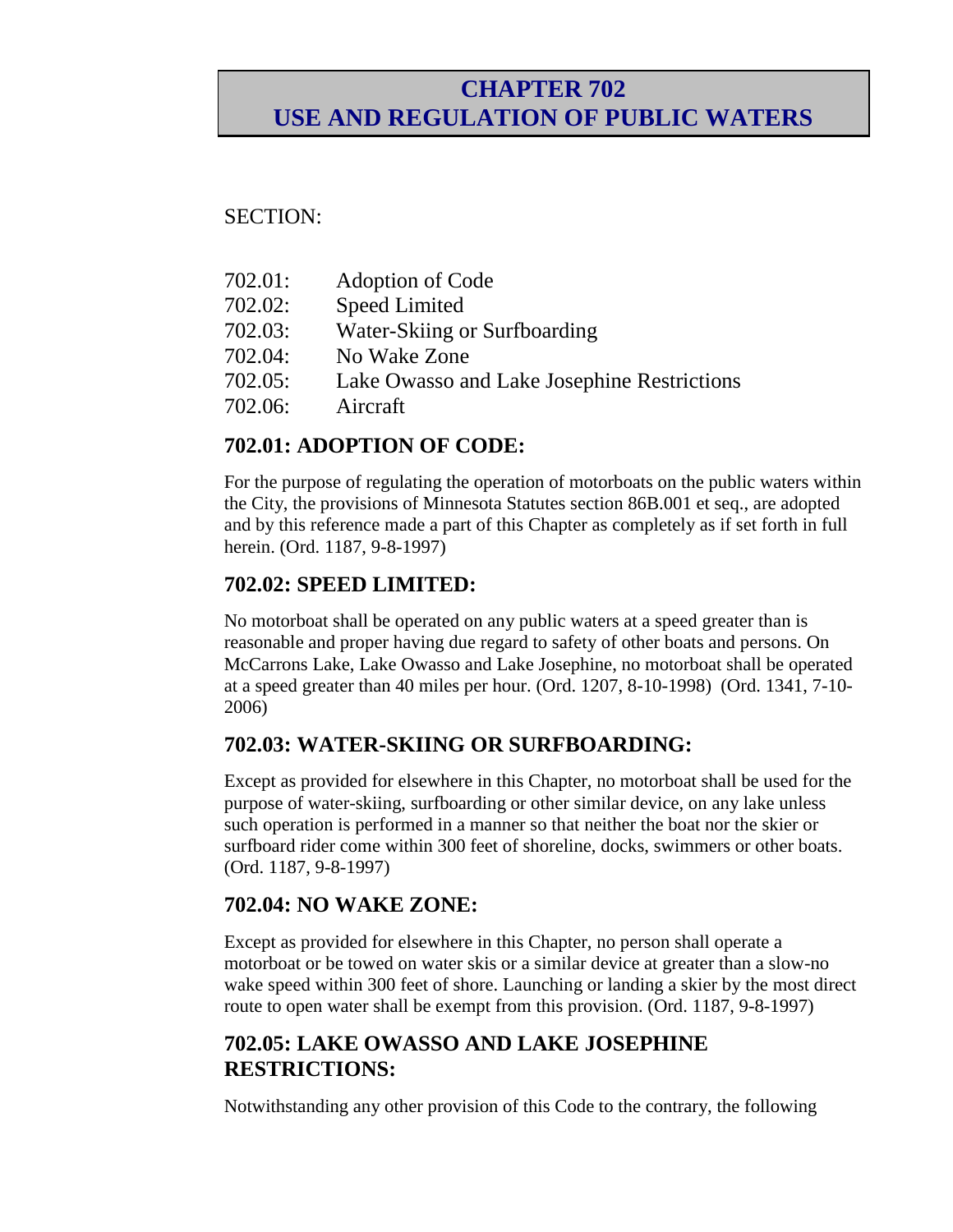restrictions apply to the operation and use of motorized watercraft on Lake Owasso and Lake Josephine:

- A. Definitions: The following words and phrases when used in this Chapter have the meanings set forth in Minnesota Statutes section 86B.005: motorboat, operate, person, slow-no wake and watercraft.
- B. No Wake: No person shall operate a motorboat or be towed on water skis or a similar device at greater than a slow-no wake speed within 150 feet of shore. Launching or landing a skier by the most direct route to open water shall be exempt from this provision.
- C. Safe Distance: Persons operating a motorboat, and those being towed on water skis or a similar device shall, at all times, maintain an adequate distance (considering speed and conditions) from other watercraft, swimmers, swim rafts and docks, so as to avoid an accident. When a swimmer is present, motorboats or persons being towed on water skis or a similar device shall not pass between a swim raft and the nearest shore.
- D. Exemptions:

1. Authorized resource management emergency and enforcement personnel, when acting in the performance of their duties, shall be exempt from the provisions of this Chapter.

2. A temporary exemption from these restrictions for a special event may be granted upon approval by the City Council and the issuance of a permit by the Ramsey County Sheriff's Department.

- E. Direction of Travel: For Lake Josephine only, except when operating at slow-no wake speeds, motorboats shall only travel in a counterclockwise direction.
- F. Enforcement: Primary enforcement of this Chapter shall be the responsibility of the Ramsey County Sheriff's Department. This, however, shall not preclude enforcement by other licensed peace officers. (Ord. 1207, 8-10-1998)

### **702.06: AIRCRAFT:**

- A. Use of Aircraft Declared a Hazard: The City Council finds and determines that there are no public waters (except Lake Owasso) within the City which may be used by aircraft without endangering the property and lives of other persons using the public waters. The City Council finds that all public waters in the City are small and heavily used for boating, fishing and swimming by residents and other people generally and that the use of aircraft on the same waters is a hazard to public safety. The City Council further finds that by prohibiting aircraft on the public waters, the public use of such waters is greatly increased and the number of persons able to use such waters is proportionately increased.
- B. Aircraft Prohibited from Using Public Waters: No aircraft shall fly over any public waters (except Lake Owasso) at such a low altitude as to interfere with the existing use of the public waters for boating, bathing or other recreational uses of the waters. No aircraft shall land on public waters, other than Lake Owasso, except in the case of a forced landing. (Ord. 1187, 9-8-1997)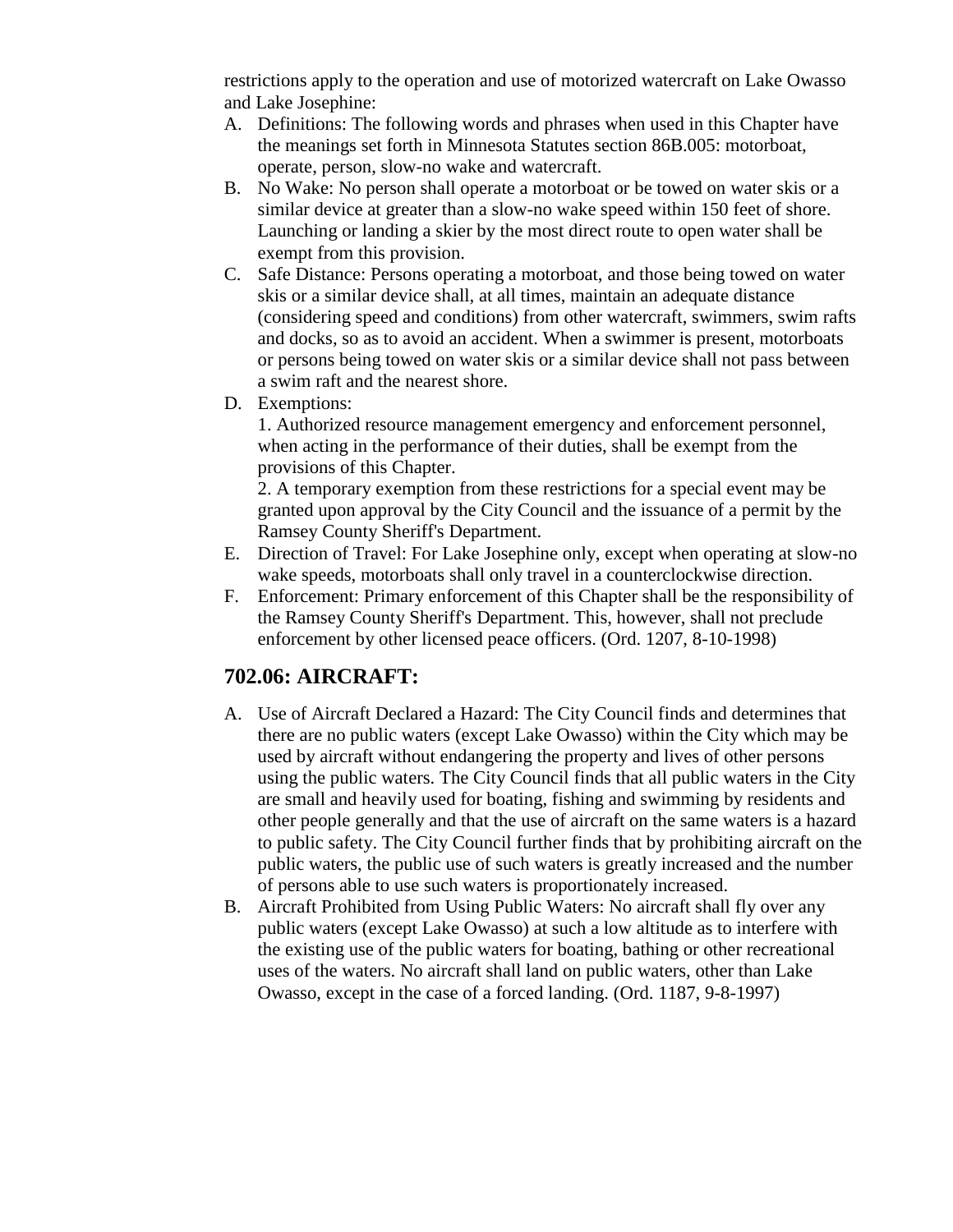### **CHAPTER 703 USE AND REGULATION OF PUBLIC WAYS**

#### SECTION:

- 703.01: Purpose and Intent
- 703.02: Permit Requirements
- 703.03: General Requirements
- 703.04: Driveway and Parking Lot Standards
- 703.05: Bus Benches in Right of Way
- 703.06: Newspaper Vending Machines
- 703.07: Newspaper Receptacles
- 703.08: Street Name Signs
- 703.09: Administration
- 703.10: Obstruction Prohibited

### **703.01: PURPOSE AND INTENT:**

The purpose of this chapter is to control the location of curb cuts and driveways in order that traffic hazards be reduced, adequate street drainage be maintained and that ingress and egress from properties shall not constitute a hazard or impair the health, safety or public welfare of the residents of the city. (Ord. 286, 11-24-1959)

### **703.02: PERMIT REQUIREMENTS:**

- A. Permit Required: No driveway shall be constructed or reconstructed at any location where motor vehicles will be provided with access to any public right of way without first obtaining a permit for said construction from the Community Development Director or designee after approval by the Public Works Director or designee. The Public Works Director may add conditions to the permit.
- B. Application: Any person desiring said permit shall present a written application to the Community Development Director or designee describing the improvements to be made and plans which indicate that the requirements of this chapter will be met. The permit application shall be reviewed by the Public Works Director or designee.
- C. Permit Fees: Such application shall be accompanied by a fee as established by the City's Fee Schedule in Section 314.05.
- D. Revocation: The permit may be revoked by the Community Development Director or designee at any time after its issuance for failure to comply with the conditions of the permit or the directions of the Community

Development Director or designee respecting the work. (Ord. 1172, 9-23-1996)

### **703.03: GENERAL REQUIREMENTS:**

A. Licensed Contractor Required; Exception: All construction work within the right of way of a street shall be performed by a licensed contractor who shall be responsible to assure that all relevant code provisions and regulations are rigidly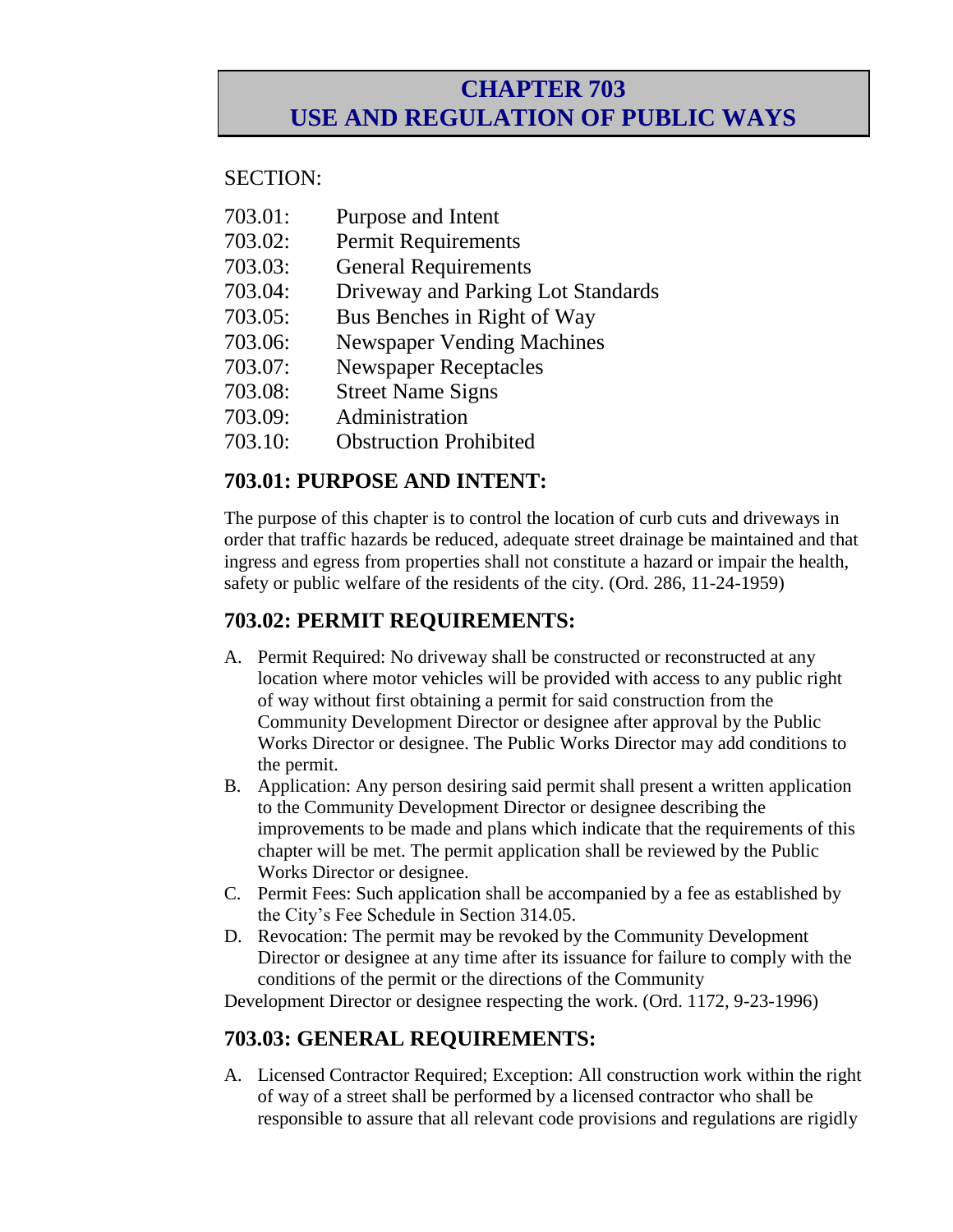followed. The requirement that the work be done by a licensed contractor may be waived by the Community Development Director or designee if the work is construction or repair of a driveway and the work is performed by the owner of the property and the owner executes a hold harmless agreement indemnifying the city against any claims for damages which might be made against the city arising out of the work performed by the property owner.

- B. Application of Requirements: These requirements apply to all new driveways as well as to major repairs and changes to old driveways which do not conform to present requirements in addition to new construction.
- C. Notice to City: The Community Development Director or designee is to be notified of the date that construction will start at least 24 hours in advance. (Ord. 1172, 9-23-1996)

#### **703.04: DRIVEWAY AND PARKING LOT STANDARDS:**

- A. New Commercial Uses: The location and specifications for curb cuts and driveways in accordance with this section shall be a necessary part of the plot plan for the use and structure and must be approved prior to the issuance of a building permit.
- B. Standards For Driveways and Parking Lots: The following regulations shall apply to all driveways and aisles in parking lots:
	- 1. Maximum Width:

a. R-1 and R-2 Zones: For single-family and duplex principal structures within the R-1 and R-2 zones, the maximum width of any driveway at the property line shall be 26 feet. In addition to the maximum width, at each side of the driveway where the driveway intersects the street, three foot flares are permitted. The maximum driveway width for all other uses shall be 36 feet and 10 foot flares are permitted.

b. All Other Zones: Except for the single-family and duplex principal structures, the maximum driveway width for all other types of properties shall be 36 feet as measured at the property line. In addition to the maximum width, at each side of the driveway for such property where the driveway intersects the street, 10 foot flares are permitted.

c. Public Safety Facilities Exemption. These driveway maximum width regulations shall not apply to publicly owned and operated public safety facilities. (Ord. 1423, 1-23-2012)

2. Minimum Distance: The minimum distance between edges of driveways at the front property line right of way line shall be 10 feet except in planned unit developments where the development agreement shall specify the distance.

3. Parking Lot Aisle: Any drive aisle in a parking lot in any residential zoning district serving a building containing three or more dwelling units or in any zone other than a residential zoning district shall be a minimum of 24 feet except oneway drive aisles which shall be a minimum of 18feet.

4. Intersection: On properties zoned R-1 or R-2, no driveway shall be located within 30feet of any right of way of a street intersection. On properties in all other zones, no driveway shall be located within 40feet of any right of way line of a street intersection. Said distances shall be measured along the property line from the corner right of way line.

5. Minimum Driveway Angle: The minimum driveway angle from a two-way access street shall be 60 degrees from a one-way street it shall be 30degrees.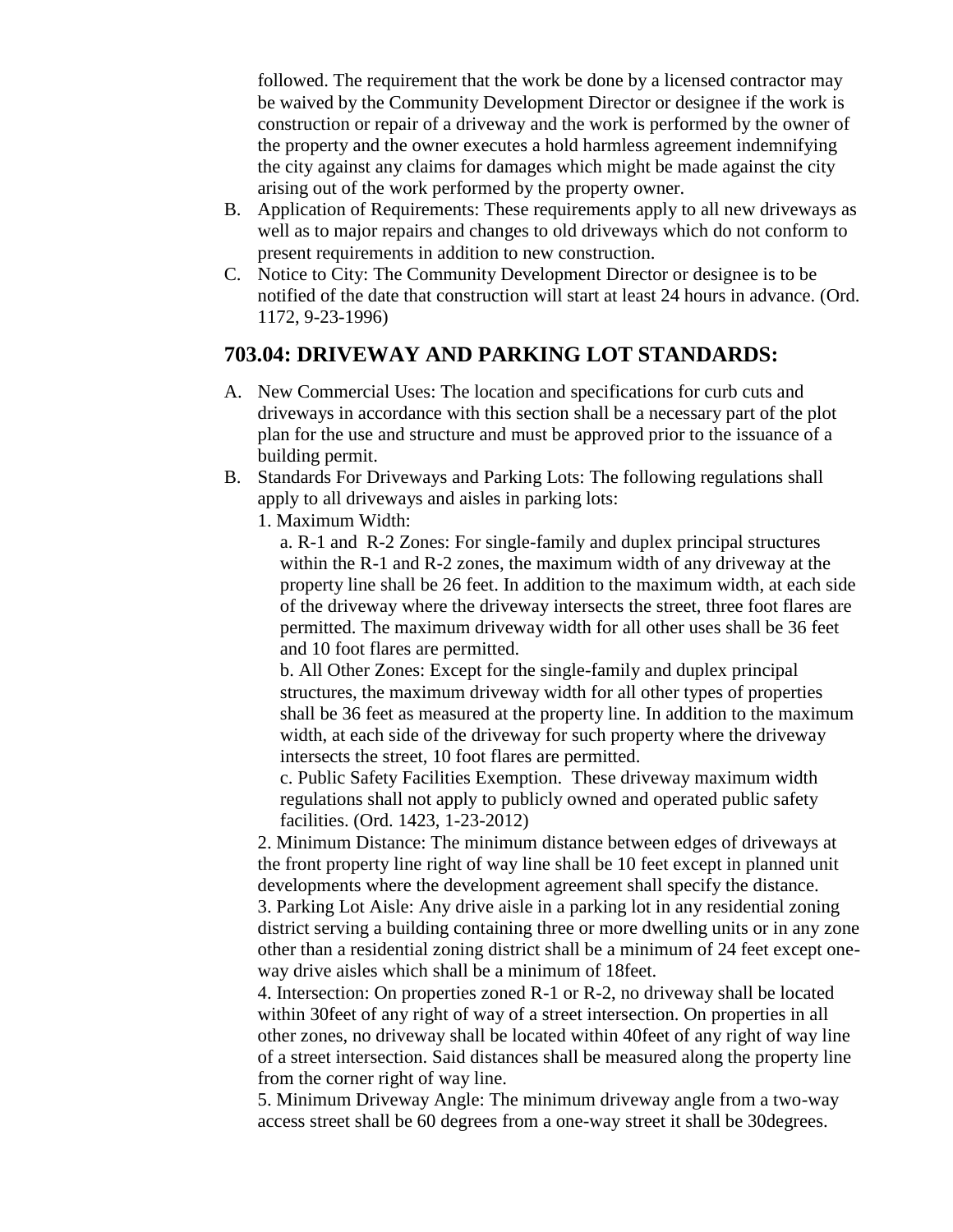6. Driveway Approaches: Driveway approaches between the curb and the property line shall be constructed of concrete, asphalt, brick pavers, a strength capable of handling the weight of cars and trucks (generally stamped on bottom of paver) or other hard surface pavement approved by the Public Works Director.

If concrete is used for the driveway, where there is no concrete curb or gutter, the concrete driveway shall be held back two feet from the edge of the roadway. The remaining two feet shall be surfaced with hot mixed bituminous material. Prior to starting work, the owner or builder shall obtain a permit from the Community Development Director or designee.

7. Driveways: Driveways shall be constructed of concrete, asphalt, brick pavers or other hard surface pavement approved by the Public Works Director.

8. Driveway Elevation: The driveway elevation at the property line shall not be more than ten inches nor less than four inches above the centerline of the abutting street with a maximum slope to gutter lines of 10%+ and a minimum slope of 2%+.

9. Driveways on Private Property: Residential driveways, shall be constructed so that the edge of the driveway nearest to the side lot line shall be a minimum of five feet from the side lot line.

10. Driveways On County Or State Roads: Where new principal structures are constructed on lots contiguous to roadways designated as major thoroughfares in the city's comprehensive plan, driveways servicing such lots shall be designed and constructed so as to provide a vehicle turnaround facility within the lot.

- C. Access to County or State Roads: On properties having frontage on both major and minor roads, access shall be provided via the minor road wherever feasible in order to reduce the number of curb cuts on major thoroughfares.
- D. Traffic Control: Where commercial land uses are adjacent to residential districts, ingress and egress from the commercial properties on streets leading to or through the residential zones shall not be permitted unless it can be demonstrated that adequate access to public rights of way is thereby denied. Traffic control is exercised so as to ensure that the location of driveways shall not constitute a hazard nor be injurious to adjacent residential uses.
- E. State and County Highway Requirements: Where the proposed driveway is to be constructed so that it opens into any street designated as either a Minnesota state, Ramsey County or U.S. trunk highway, all additional specifications of the appropriate highway departments will apply. (Ord. 1172, 9-23-1996)

### **703.05: BUS BENCHES IN RIGHT OF WAY:**

No bench may be placed or maintained in a public right of way without securing a permit from the Public Works Director and the payment of an annual license fee as established in Section 314.05. The number, size, and locations of all benches shall be in accordance with the City of Roseville/Metro Transit bus route plan. The Public Works and Transportation Commission will review the annual site application for input regarding the siting application. A permit shall not be issued unless the bench and its placement comply with the following conditions: (Ord. 1379A, 11-17-2008)

A. Bus Stops: A bench shall only be placed at a bus stop on an established bus route.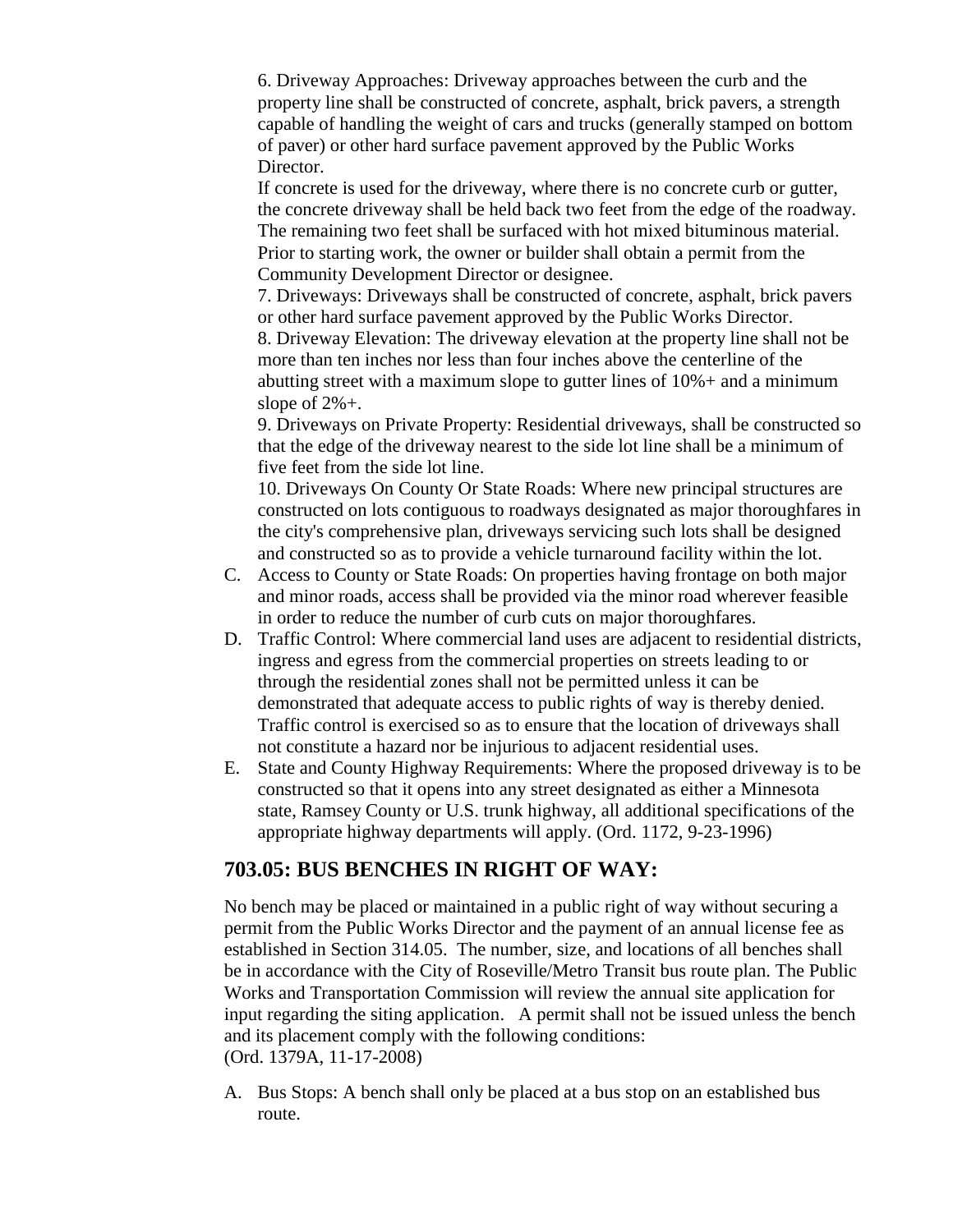- B. Location: A bench shall be placed parallel to and no nearer than four feet from the roadway curb or the edge of the roadway where no curb exists and shall not obstruct a pathway.
- C. Number: No more than one bus bench may be placed at a roadway intersection in the direction of traffic flow, unless the Public Works Director authorizes more benches in writing after finding that the passenger load justifies more than one bench at a bus stop. All bus benches shall bear the local telephone number at which the permittee may be reached concerning issues with the bench.
- D. Proximity to Other Benches: No bus bench may be placed within 500 feet of any other bench or within 15feet of an existing on a roadway, unless the Public Works Director authorizes more benches in writing after finding that the passenger load justifies more than one bench at a bus stop or closer proximity.
- E. Size: The maximum size of a bench shall be three and one-half feet high, seven feet long and three feet wide erected upon a concrete pad of maximum eight foot length and four foot width. The maximum amount of advertising on a bus bench shall not exceed eleven square feet.
- F. Color: A bench shall be of a single color except a multicolored advertising sign. The bench signage may be affixed to or may be used as the backrest of the bench. Signage shall be affixed only to the street-side portion of the bench backrest
- G. Structure Maintenance: When directed by the Public Works Director as necessary to address refuse and litter issues, bench sites shall be equipped with an architecturally complementary trash receptacle. Benches shall be maintained a minimum of once per week with such maintenance to include picking-up litter/debris about the bench, removing graffiti/stickers, removal of ice and snow in a manner such that each bench shall be fully accessible within 72 hours of a snow fall or other weather event. Benches shall be inspected weekly for any damaged or broken parts and shall repair or replace damaged or broken parts within 48 hours after damage or breakage is discovered or reported.
- H. Liability Insurance: A certificate of liability insurance shall be filed with the city covering claims for damages which might arise out of the use or placement of a bench in the public right of way naming the city as an additional insured. The minimum limit of liability shall be six hundred thousand dollars (\$600,000.00).
- I. Removal: At the request of the Public Works Director, a bench shall be removed at the permittee's sole expense in order to permit right of way improvements or maintenance. If the location of the bench is a safety hazard or if it interferes with pedestrian or vehicular traffic on the right of way, or if the bus route changes, the provider shall incur the cost of removal within 30 days of the route change.
- J. State or County Permission: If the bench placement is in a Minnesota Department of Transportation or county right of way, written permission must be secured from the Minnesota department of transportation or the county and filed with the city. (Ord. 1267, 7-15-2002)
- K. Applicants and permittees must meet all local, state, and federal requirements applicable to bus benches, their placement, and their use for public transit services.

(Ord. 1294, 9-15-2003)

### **703.06: NEWSPAPER VENDING MACHINES:**

A. Notification to City: No newspaper vending machine may be placed or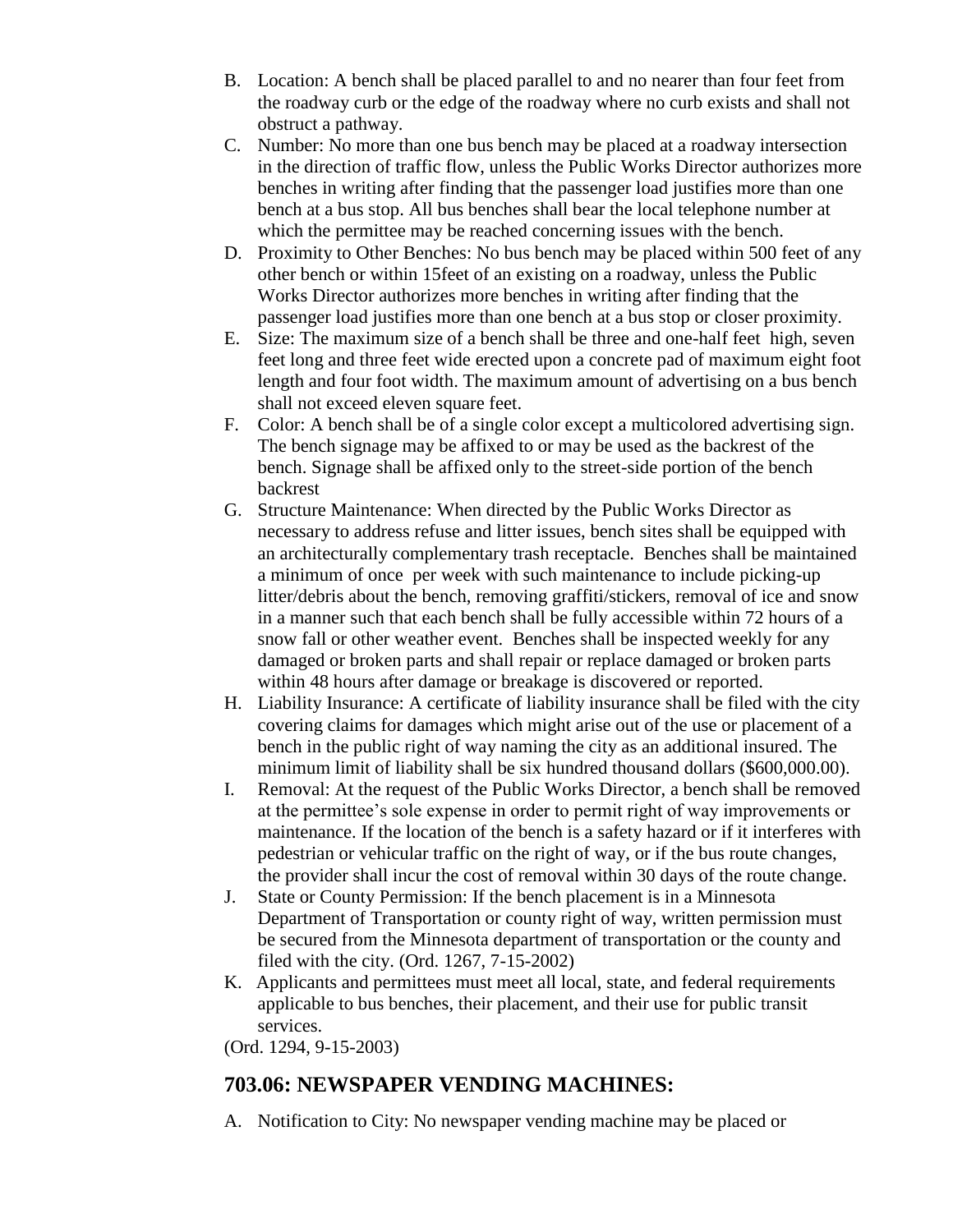maintained in a public right of way without the publisher notifying the Public Works Director, in writing, of the location of the vending machine.

B. Placement Conditions: Placement of vending machines shall comply with the following conditions:

1. Distance from Roadway: A newspaper vending machine may be placed no nearer than four feet from the roadway curb or the edge of the roadway where no curb exists and shall not obstruct a pathway.

2. Maximum Size: The maximum size of a newspaper vending machine shall be four feet high, two feet long and two feet deep.

3. Number of Machines: No more than one newspaper vending machine per newspaper publisher may be placed within 800 feet of any other newspaper vending machine of that same newspaper publisher.

4. Attachment to Public Facility Prohibited: No newspaper vending machine may be attached to a public facility such as a utility pole, roadway sign or fireplug.

5. Color and Identification: A newspaper vending machine shall be of a single color except for lettering on the machine which shall not exceed four inches in height. Such lettering shall identify the newspaper only and shall not be an advertising sign.

6. Removal: At the request of the Public Works Director, a newspaper vending machine shall be removed in order to permit right of way improvements or maintenance, if its location is a safety hazard or if the vending machine significantly interferes with pedestrian or vehicular traffic on the right of way. 7. Residential Areas: No newspaper vending machine may be placed in a public right of way adjacent to a property zoned residential and containing four residential units or less. (Ord. 999, 5-12-1986; amd. 1995 Code)

### **703.07: NEWSPAPER RECEPTACLES:**

- A. Definition: For the purposes of this section, a "newspaper receptacle" is any outside device, whether tubular, box shaped or otherwise, designed for and used to receive newspapers, advertising flyers or similar printed material delivered by a carrier. Included in this definition are such devices which may be attached to the sides of buildings, freestanding posts, mailbox posts and other outside structures.
- B. Limitations: Newspaper receptacles are prohibited in public rights of way except at the roadway curb of each lot. No more than two newspaper receptacles may be attached to a rural delivery mailbox post. On lots where no mailbox post is available or where such placement is impractical, no more than two newspaper receptacles may be placed on a single post; provided that if there is a mailbox on the lot, the newspaper receptacle post shall be located within 18 inches of the mailbox post. In no event will there be more than two newspaper receptacles on any lot.
- C. Exceptions:

1. Where rural mailboxes are located on one side of the street, newspaper receptacles may be placed on the side of the street where the residence is located or on the mailbox post or within 18 inches of the mailbox post in accordance with subsection B of this section regardless of which side of the street the mailbox is located.

2. On lots where more than one dwelling unit is located, no more than two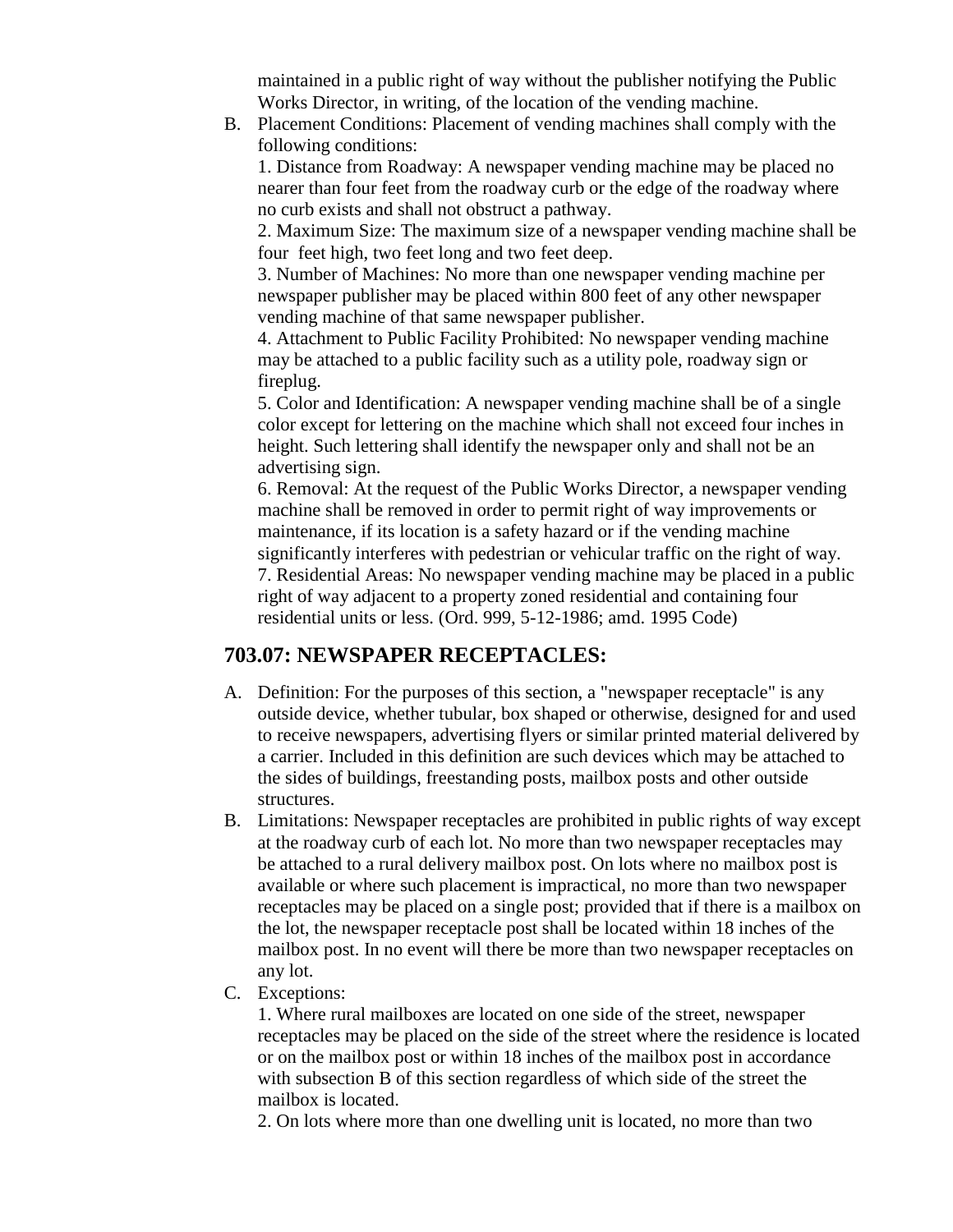newspaper receptacles may be placed for each dwelling unit.

- D. Color: All newspaper receptacles permitted by this section shall be a brown or tan color or such other neutral color as provided, in writing, by the Public Works Director. Permitted newspaper receptacles shall not display the name of a newspaper or other advertising message but may display an identifying mark for each publisher using the receptacle not to exceed two inches by two inches in size.
- E. Permission: Each publisher which has placed or places a newspaper receptacle pursuant to this section shall provide the occupier of the dwelling to which it is adjacent with a self-addressed postcard, printed in such a manner that the occupier may instruct the publisher to remove the newspaper receptacle. In the event the publisher receives instructions from the occupier to remove the newspaper receptacle, the publisher shall remove the same within ten days of receipt of the instruction. (Ord. 920, 2-14-1983)

#### **703.08: STREET NAME SIGNS:**

- A. Erection: No person other than an employee or duly authorized agent of the city shall erect any sign purporting to be a street name sign within the corporate limits of the city.
- B. Maintenance: The city shall maintain all street name signs within its corporate limits. (Ord. 337, 9-8-1961)

### **703.09: ADMINISTRATION:**

- A. Enforcement: The Public Works Director is hereby designated as the enforcing officer for this chapter and shall have the power to issue, deny or revoke any permit. The Public Works Director may institute in the name of the city any appropriate actions or procedure against a violator as provided by law. (Ord. 286, 11-24-1959; amd. 1995 Code)
- B. Appeals and Hearings: Appeals from the decision of the Public Works Director in relation to the granting and revoking of a permit shall be referred to the City Council. Such appeal shall be taken within 20 days from and after the date of such decision by the Public Works Director. Upon a motion from the City Council the appeal may be referred to the planning commission. If directed by the City Council, the planning commission may hold a public hearing on the appeal. The procedure for said public hearing shall be as set forth in Title 1, Chapter 108 of this code. The prosecution for violation of any of the provisions herein shall be held in abeyance pending the determination of the appeal to the City Council. (Ord. 1175A, 11-25-1996)

### **703.10: OBSTRUCTION PROHIBITED:**

A. Obstruction or blocking of city owned non-motorized pathways, sidewalks, or designated bicycle routes, by any means, including, but not limited to, the parking of vehicles or storage of snow, is prohibited. (Ord. 1186, 8-11-1997)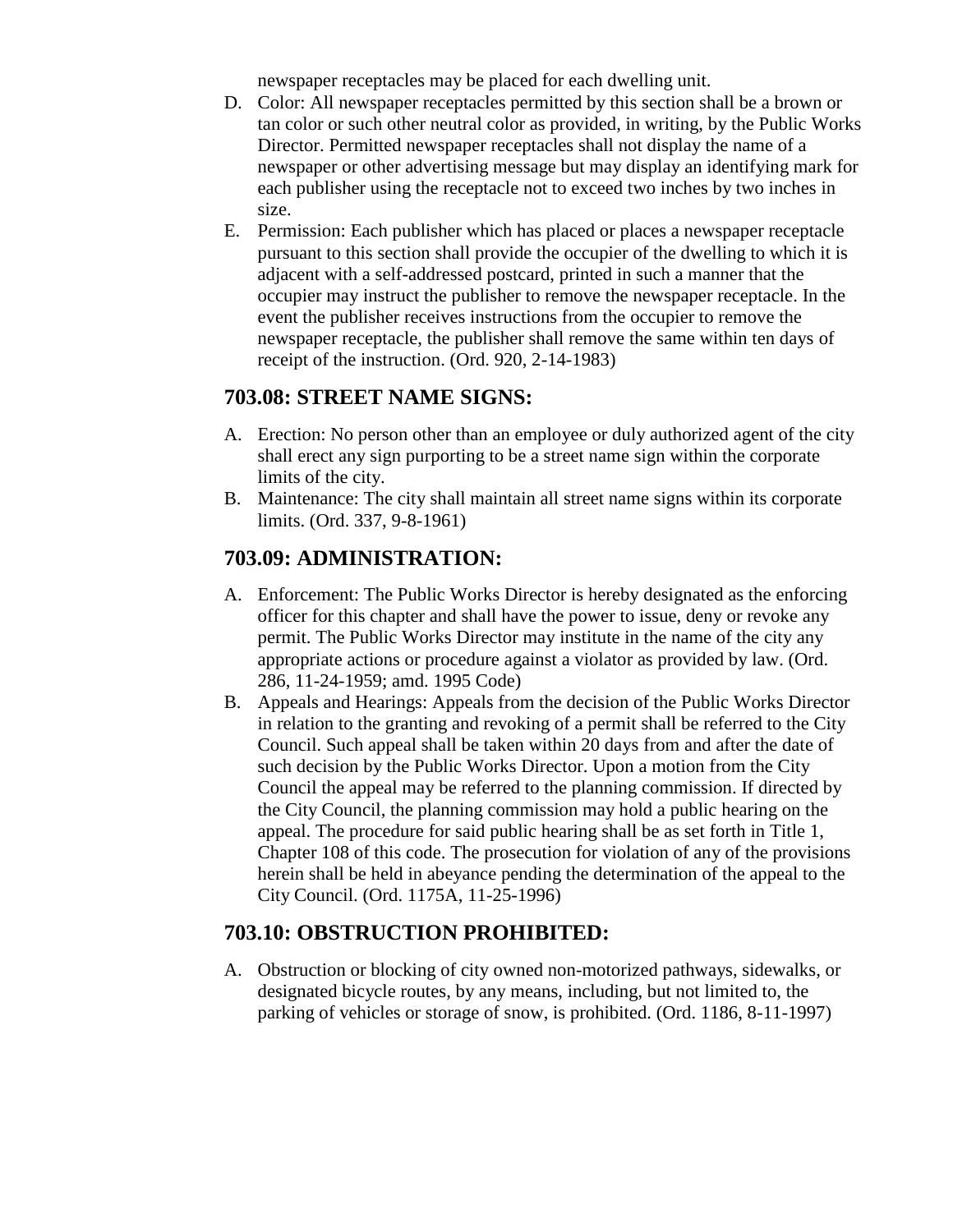### **CHAPTER 704 CONSTRUCTION OF STREETS AND SIDEWALKS**

#### SECTION:

- 704.01: Jurisdiction and Scope
- 704.02: Definitions
- 704.03: Grading
- 704.04: Specifications for Pavements
- 704.05: Curbs and Gutter
- 704.06: Drainage

#### **704.01: JURISDICTION AND SCOPE:**

- A. Jurisdiction: Pursuant to the applicable statutory authority of the City Council to regulate, control and maintain City streets as provided in Minnesota Statutes, Annotated, chapters 412, 429 and 471.
- B. Scope: The specifications set forth in this Chapter shall apply to all streets hereafter constructed within the City and are considered as additional safeguards made necessary through the rapid growth and expansion of the City. (Ord. 217, 6-12-56)

### **704.02: DEFINITIONS:**

As used in this Chapter, the following words and terms shall have the meanings ascribed to them in this Section:

COLLECTOR STREET: A street which carries traffic from minor streets of residence development and the principal circulating streets within such a development.

CUL-DE-SAC: A short minor street having one open end and being permanently terminated at the other by a vehicular turnaround.

MARGINAL-ACCESS STREET: A minor street which is parallel to and contiguous with a thoroughfare and which provides access to abutting properties and protection to local traffic from fast, through-moving traffic on the adjoining thoroughfare. MINOR STREET: A street other than a thoroughfare or collector street which affords local access to abutting properties. (Ord. 217, 6-12-56)

### **704.03: GRADING:**

The full width of the right of way shall be graded, including the subgrade of areas to be paved, in accordance with the design and specifications approved by the Public Works Director and in accordance with the most current Minnesota Department of Transportation Standard Specifications for Highway Construction. (Ord. 448, 12-7- 64; amd. 1995 Code)

### **704.04: SPECIFICATIONS FOR PAVEMENTS:**

All pavements shall be constructed in accordance with the plans approved by the City Engineer and all minor streets, cul-de-sac streets and marginal access streets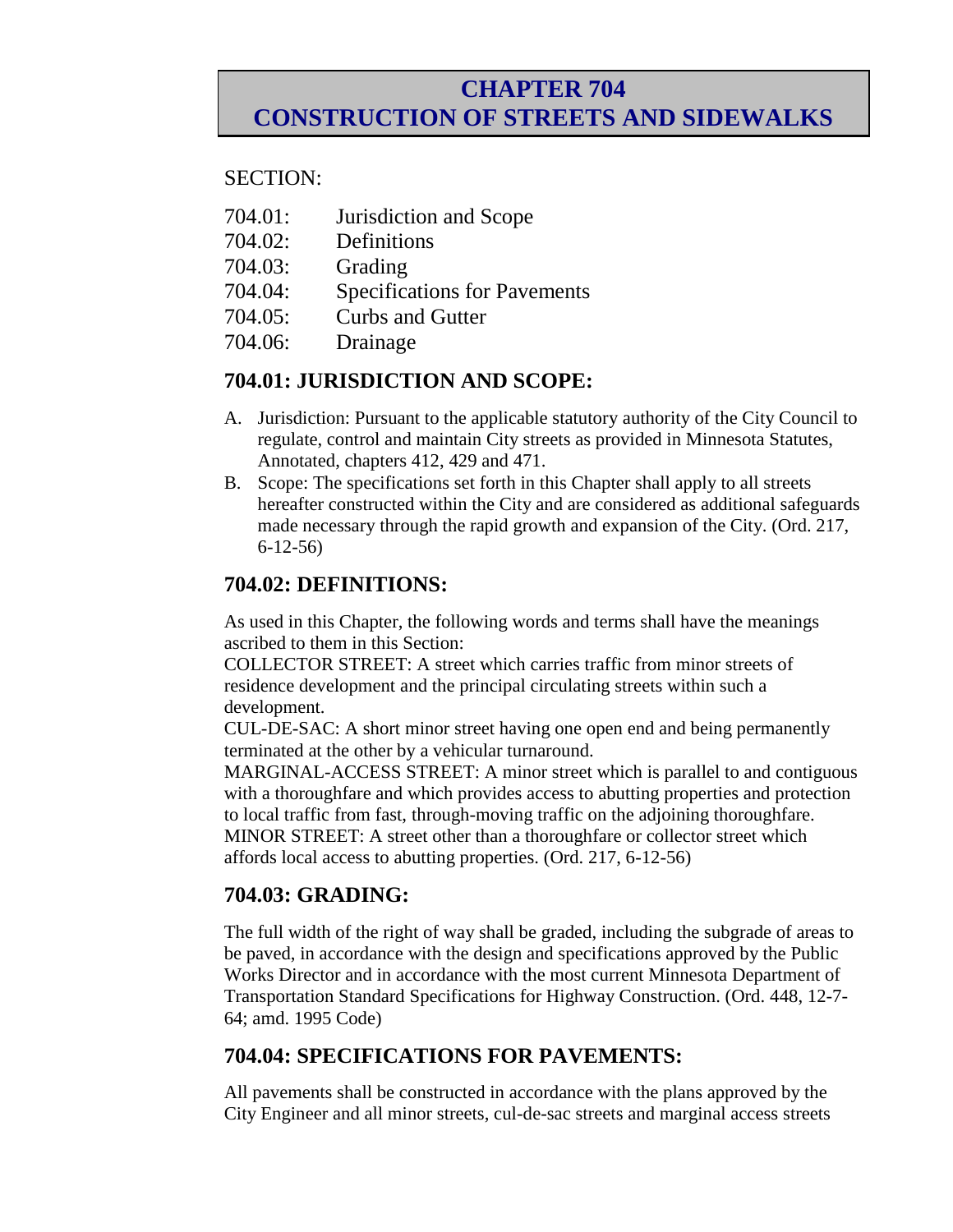shall be constructed for seven ton rated capacity and all other roads shall be constructed for nine ton rated capacity, all of such construction to be in accordance with the most current Minnesota Department of Transportation Standard Specifications for Highway Construction. (Ord. 448, 12-7-64; amd. 1995 Code)

### **704.05: CURBS AND GUTTER:**

Concrete curbs and gutters shall be constructed on all asphalt pavements. Either integral curb or concrete curb and gutter shall be constructed on all concrete pavements. (Ord. 448, 12-7-64)

### **704.06: DRAINAGE:**

Where considered necessary to ensure adequate drainage of any street hereafter constructed in the City, the Public Works Director shall approve the necessary storm drainage facilities to be built with the street. (Ord. 448, 12-7-64; amd. 1995 Code)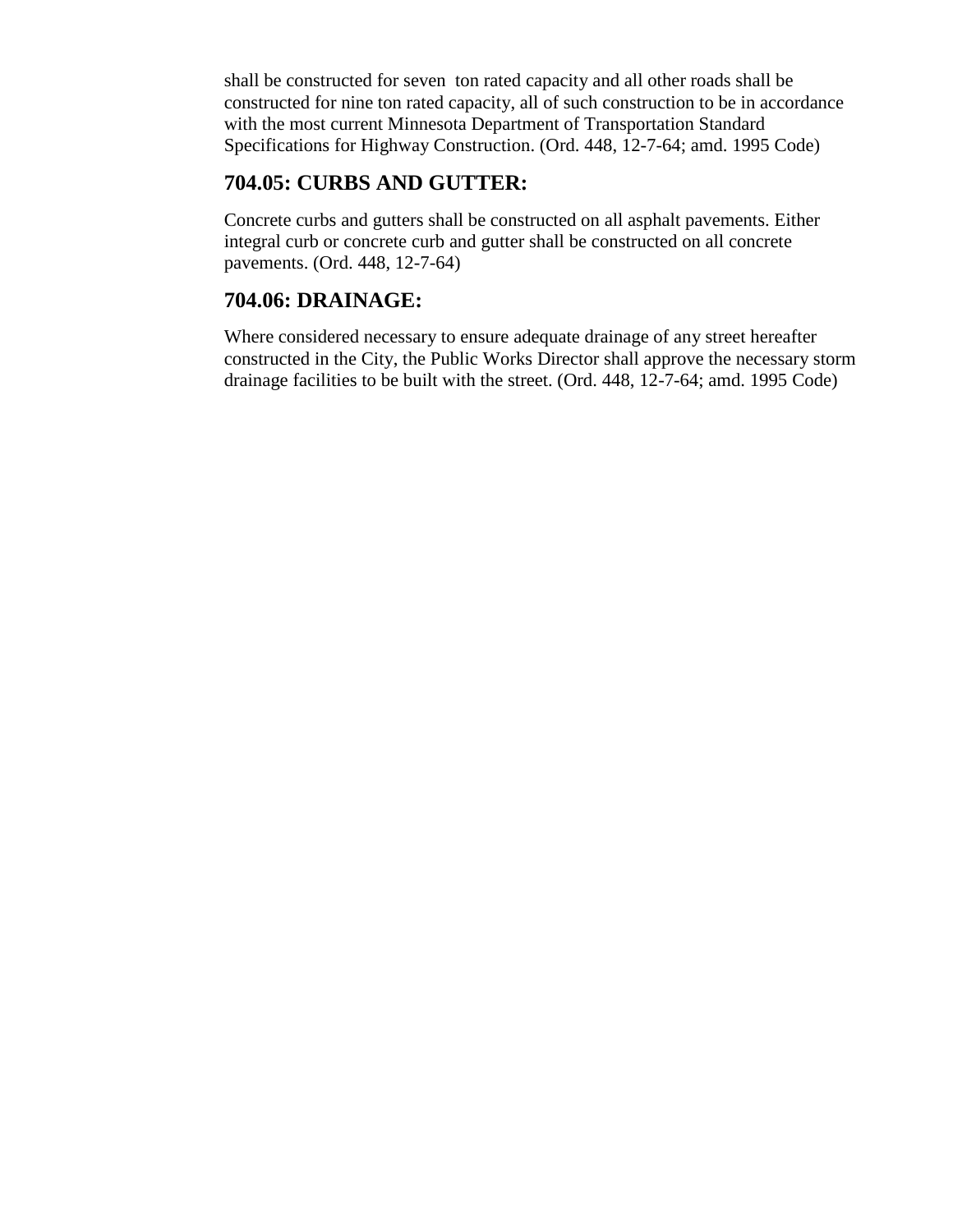## **CHAPTER 705 EXCAVATION, GRADING AND SURFACING - Repealed (Ord. 1551, June 4, 2018)**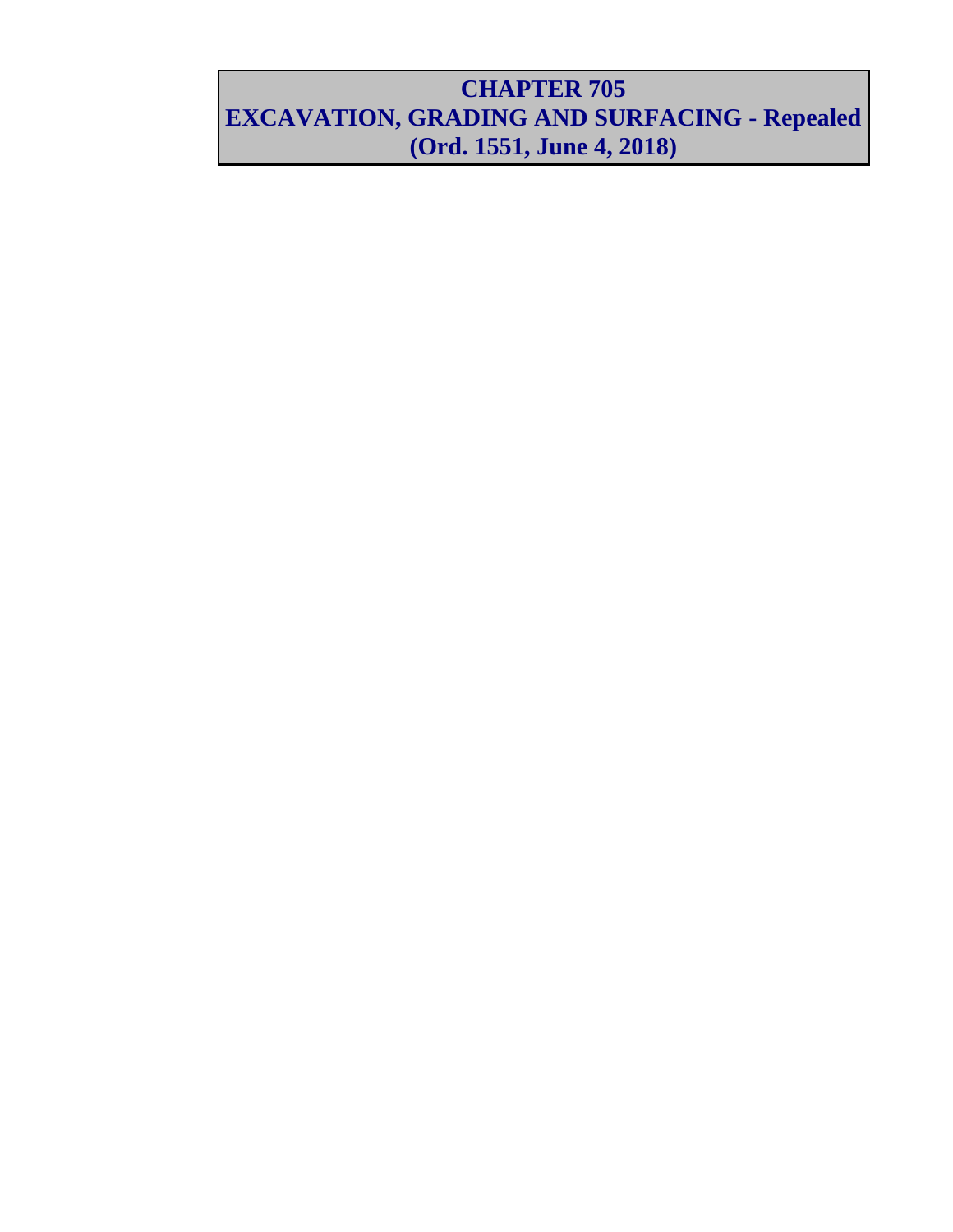### **CHAPTER 706 URBAN FOREST MANAGEMENT**

#### SECTION:

- 706.01: Declaration of Policy
- 706.02: Purpose
- 706.03: Definitions
- 706.04: Tree Board
- 706.05: Jurisdiction
- 706.06: Designation and Duties of City Forester
- 706.07: Public Tree Master Plan
- 706.08: Regulations for Planting or Removing Trees, Shrubs, and Herbaceous Plants on Public and Private Property
- 706.09: Duties of Private Landowners
- 706.10: Reporting Discovery of Shade Tree Pests
- 706.11: Registration of Tree Care Firms
- 706.12: Standard Abatement Order Procedure
- 706.13: Development or Redevelopment Tree Planting
- 706.14: Declaration of A Shade Tree Pest
- 706.15: Nuisances are Unlawful
- 706.16: Declared Shade Tree Pests, Control Measures and Control Areas
- 706.17: Urban Forest Management Fees
- 706.18: Emergencies
- 706.19: Interference

### **706.01: DECLARATION OF POLICY:**

The health of trees in the City of Roseville (City) is threatened by shade tree pests. The loss or ill health of trees growing upon public and private property, substantially depreciates the value of property within the city and impairs the safety, environmental benefits, general welfare and convenience of the public. The provisions of this section are adopted as an effort to control and prevent the spread of shade tree pests and to maintain a healthy urban forest, in addition to and in accordance with Minn. Stat. §§ 89.001, 89.01 and 89.51-.64.

### **706.02: PURPOSE:**

It is the purpose of this Chapter to protect and promote the public health, safety and general welfare of the people of the City by:

- A. Regulating the planting, maintenance and removal of trees, shrubs and herbaceous plants on all public spaces and rights of way.
- B. Allowing the planting, maintenance, removal and trimming of trees, shrubs and herbaceous plants on public lands by written permission of the city.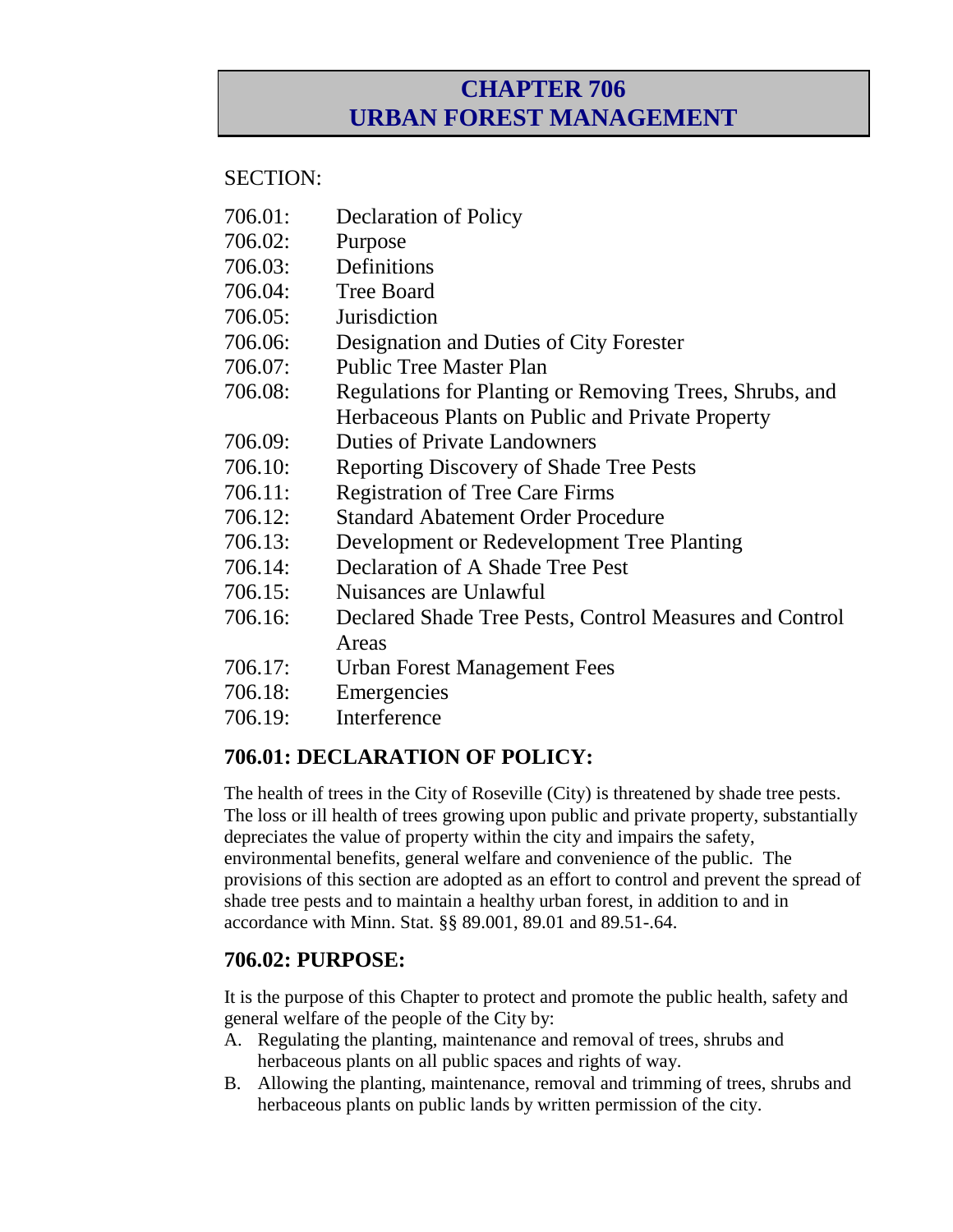- C. Inspecting trees on public and private lands.
- D. Controlling shade tree pests to protect the trees and to prevent and abate hazardous tree conditions and nuisances within the City on public and private lands.
- E. Protecting and preserving existing healthy trees.
- F. Encouraging the planting of trees for the protection and enhancement of the environment

#### **706.03: DEFINITIONS:**

As used in this Chapter, the following words and terms shall have the meanings ascribed to them in this Section:

BOULEVARD: That property between the edge of the street and the property line (right-of-way line).

EASEMENT: The right to use a defined part of real property held by others for a specific purpose.

HAZARDOUS TREE: Any tree, as determined by the City Forester, to cause or have the potential to cause harm to public or private property, following the guidelines set forth by the Minnesota Department of Natural Resources (MNDNR). HERBACEOUS PLANTS: Non-woody plants.

NUISANCE: Any shade tree pest or hazardous tree in the community threatening to cause significant damage to another shade tree, or public or private property. PROPERTY LINE: The legal boundary of a parcel of land.

PUBLIC TREE MASTER PLAN: Official comprehensive tree management plan, including, but not limited to, a planting guide with regulations outlining acceptable tree species, planting locations, planting techniques and treatments to limit the spread of shade tree pests and maintain healthy trees.

PUBLIC TREE PERMIT: Written permission given by the City allowing a person(s) to plant, trim, treat or remove a tree, shrub, or herbaceous plant on city public land. PUBLIC UILITIES: Public water, storm sewer and sanitary lines.

RIGHT OF WAY: The surface and space above and below a public roadway, highway, street, cartway, bicycle and public sidewalk in which the City has an interest, including other dedicated rights of way for travel purposes, utility easements and any other real property owned by or under the control of the City.

SHADE TREE PEST: Any vertebrate or invertebrate animal, plant pathogen, or plant in the community threatening to cause significant damage to a shade tree or community forest, as defined by Minn. Stat. § 89.001.

SHRUB: A woody plant at maturity less than 20 feet tall with multiple stems at the ground or branching within a few feet above ground.

TREE: A woody plant at maturity 20+ feet tall with a single stem and unbranched for several feet above ground.

TREE TOPPING: Topping and tipping are pruning cuts made indiscriminately on limbs with no regard for placing the cuts near protection zones.

TREE TRIMMING: Recommended trimming and pruning techniques are outlined in the Public Tree Master Plan. Tree topping is not considered an appropriate tree trimming technique and is specifically prohibited on all public lands.

### **706.04: TREE BOARD:**

The Parks and Recreation Commission shall act in all matters relating to the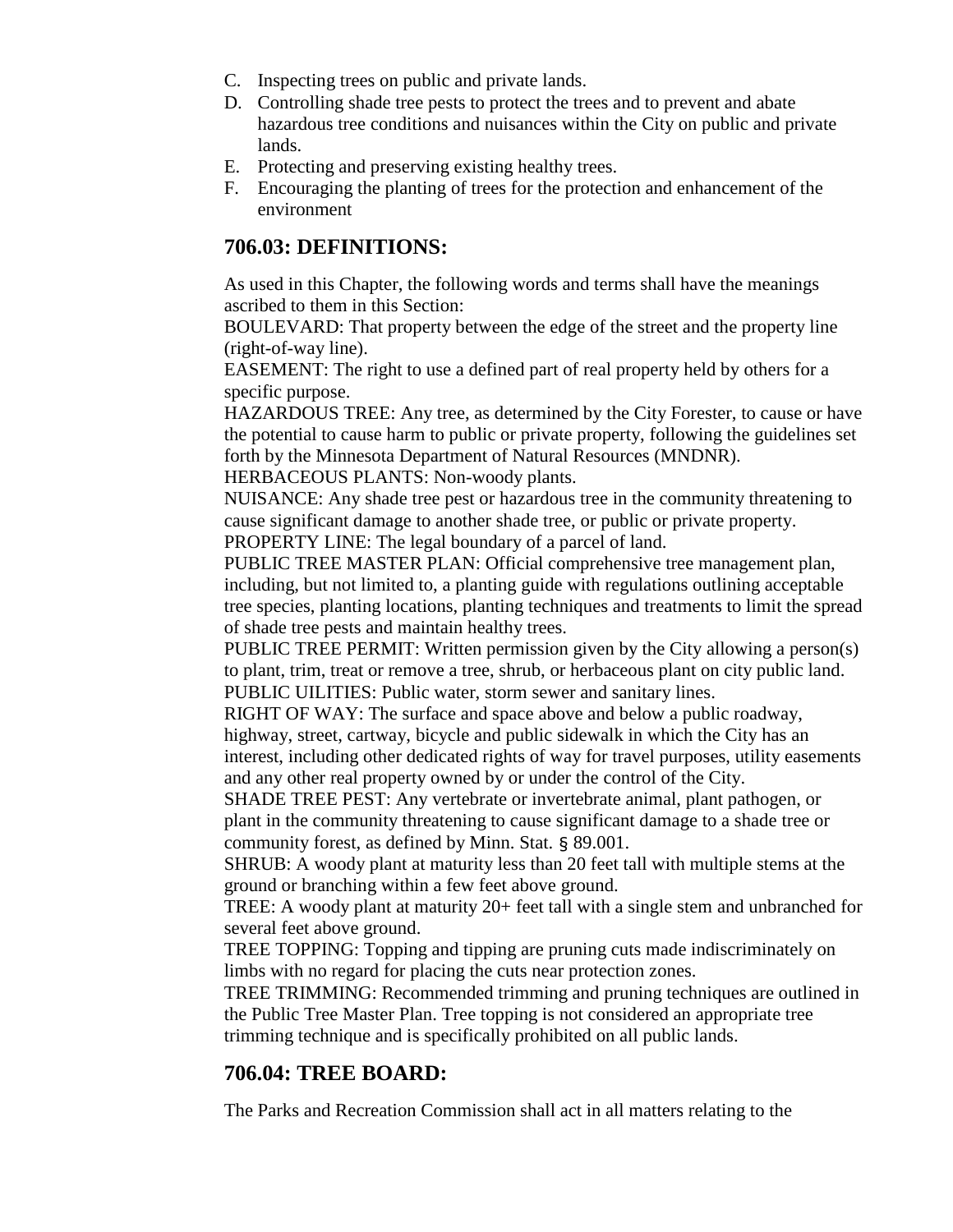advisement of issues contained in this Chapter and all others relating to urban forest management within the City, pursuant to City Code Chapter 203.

### **706.05: JURISDICTION:**

A. The city shall have the power to plant, care for, maintain, remove, and replace all trees, shrubs, and herbaceous plantings located within any street right of way, parks and public places within the City limits.

B. The city shall have control over the planting, care, maintenance, removal and replacement of all trees, shrubs, and herbaceous plants located on private property that constitute a hazard or threat to the public as set forth in this Chapter.

### **706.06: DESIGNATION AND DUTIES OF CITY FORESTER:**

- A. Appointment of City Forester: The Director of Parks and Recreation, or duly authorized employee, shall act as the City Forester to coordinate the activities within the city relating to urban forest management.
- B. Authority of City Forester: The City Forester shall have jurisdiction and supervision over all trees, shrubs, and herbaceous plants located within street rights of way, parks and public places of the City, and trees, shrubs and herbaceous plants located on private property that constitute a hazard or threat to the public.
- C. Duties of City Forester: The City Forester may direct the planting, care, maintenance, removal and replacement of any tree, shrub or herbaceous plant on public grounds and on private property where necessary to preserve or restore the healthy and safe condition of such tree, shrub or herbaceous plant or to protect the public from damage or injury. The cost of any such work may be assessed against the property on which the tree, shrub or herbaceous plant is located, pursuant to Section 706.12.
- D. Public Tree Master Plan: In addition to the other responsibilities under this Chapter, the City Forester shall review the Public Tree Master Plan regarding all aspects of trees, shrubs and herbaceous plants on public property within the City and on private property where such tree(s), shrub(s) and/or herbaceous plant(s) may present a health or safety hazard.

### **706.07: PUBLIC TREE MASTER PLAN:**

The Public Tree Master Plan shall address the following matters:

- 1. List of acceptable varieties of plant material
- 2. Prohibited plantings of specific trees, shrubs and herbaceous plants
- 3. Minimum size of plant material
- 4. Grade and quality of plant material
- 5. Method/technique of planting and support
- 6. Maintenance
- 7. Recommended trimming and pruning techniques
- 8. Recommended acceptable treatments

When approved by resolution of the City Council following a review by the City Tree Board, the Public Works Director and Community Development Director, the Public Tree Master Plan and any modifications will be the Official Plan of the City. After the adoption of the official plan, no tree planting permit will be issued which does not conform to the Public Tree Master Plan.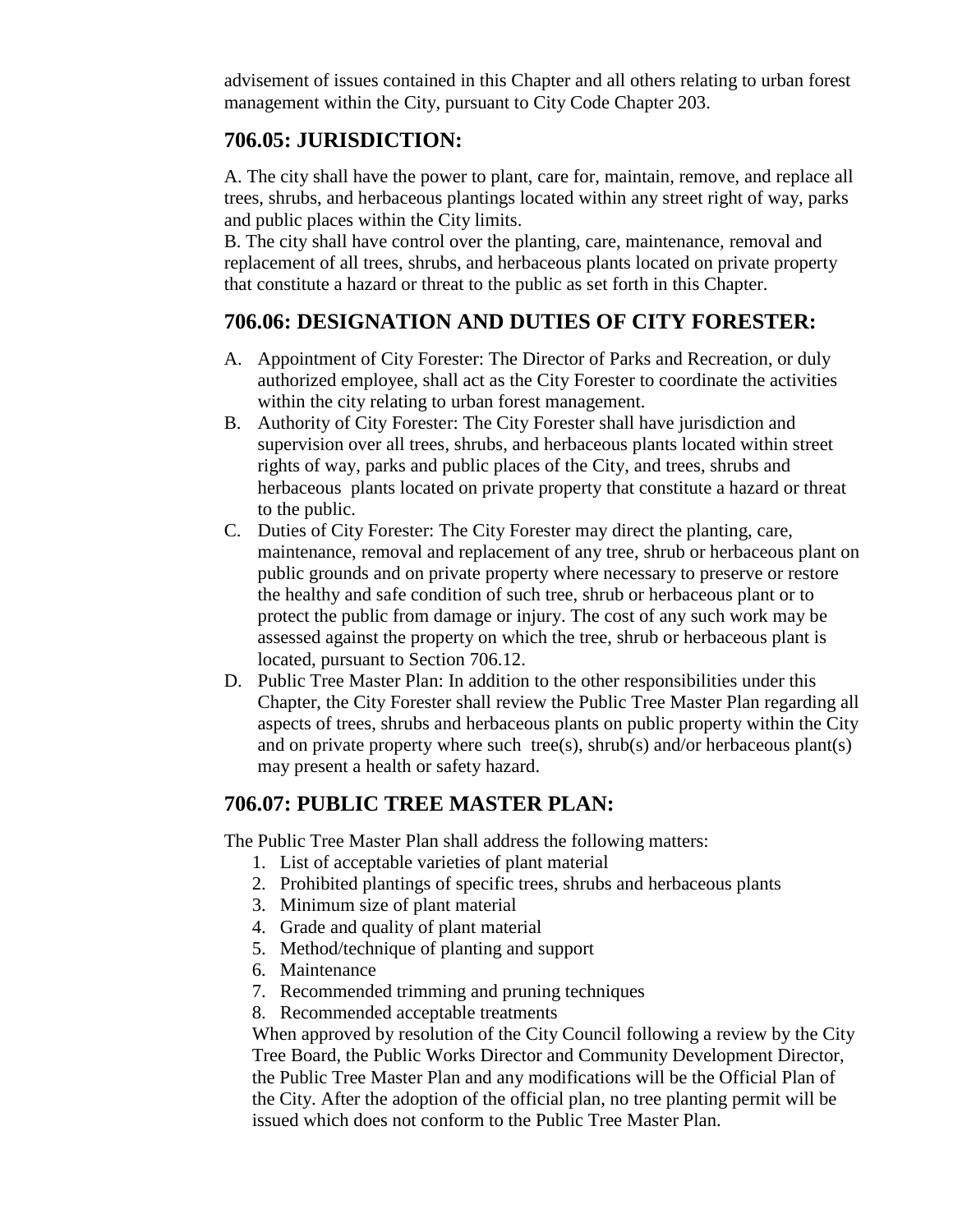### **706.08: REGULATIONS FOR PLANTING OR REMOVING TREES, SHRUBS OR HERBACEOUS PLANTS ON PUBLIC PROPERTY:**

- A. Hazard Placement Prohibited: No tree, shrub or herbaceous plant shall be planted, placed or allowed to remain in a place which the City Engineer determines could cause a traffic hazard. Enforcement shall be conducted by the City Forester and the City Engineer.
- B. Boulevard Planting: Trees, shrubs, or herbaceous plants must be located within the first three (3) feet of the boulevard, measured from the property line. Plant material shall be consistent with the Public Tree Master Plan and not in conflict with public plantings based on the judgment of the City Forester. Planting will be by permit only.
- C. Spacing/Placement: Placement of trees, shrubs or herbaceous plants must be consistent with Sections 706.07 through 706.08 and the guidelines listed in the Public Tree Master Plan.
- D. Abuse or Mutilation: No person shall on public property and right of way: 1. Damage, cut, remove, carve, kill or injure trees, shrubs or herbaceous plants. 2. Trim, prune, remove, spray or otherwise treat trees, shrubs or herbaceous plants without first obtaining a public tree permit.

3. Attach any rope, wire or other contrivance to any tree, shrub or herbaceous plant.

4. Cause or permit any wire charged with electricity or any gaseous liquid or solid substance to come in contact with trees, shrubs or herbaceous plants which are located on, or extend over, any public street, boulevard, park or other public place without a permit.

E. Public Tree Permits:

1. No person shall plant, remove or treat trees, shrubs or herbaceous plants on a public boulevard without first obtaining a public tree permit from the City Forester.

2. The following provisions apply to the issuance of public tree permits for planting, treating or removing trees, shrubs and/or herbaceous plants on public property, especially the boulevard:

a. Application Data: The application required under this Section shall state the number of trees, shrubs and/or herbaceous plants to be planted, the location, size and specific species of each tree or plant.

b. Standards for Issuance: A permit shall be issued after the application has been determined to be in compliance with the Public Tree Master Plan and the requirements of this Section and related sections by the City Forester.

c. Replacement: As a condition to the granting of a tree removal permit, the City Forester may require the applicant to relocate or replace trees, shrubs and/or herbaceous plants to be consistent with the Public Tree Master Plan.

d. Bond Requirements: A posted bond or cash escrow may be required in an amount to be determined by the City Forester conditioned upon satisfactory compliance with the terms of the permit.

e. Permit Denial: If a planting or removal permit is denied, the reason(s) for denial shall be set forth in writing and given to the applicant, within 20 days of receipt of application.

f. Denial Appeal: Any applicant adversely affected by the decision may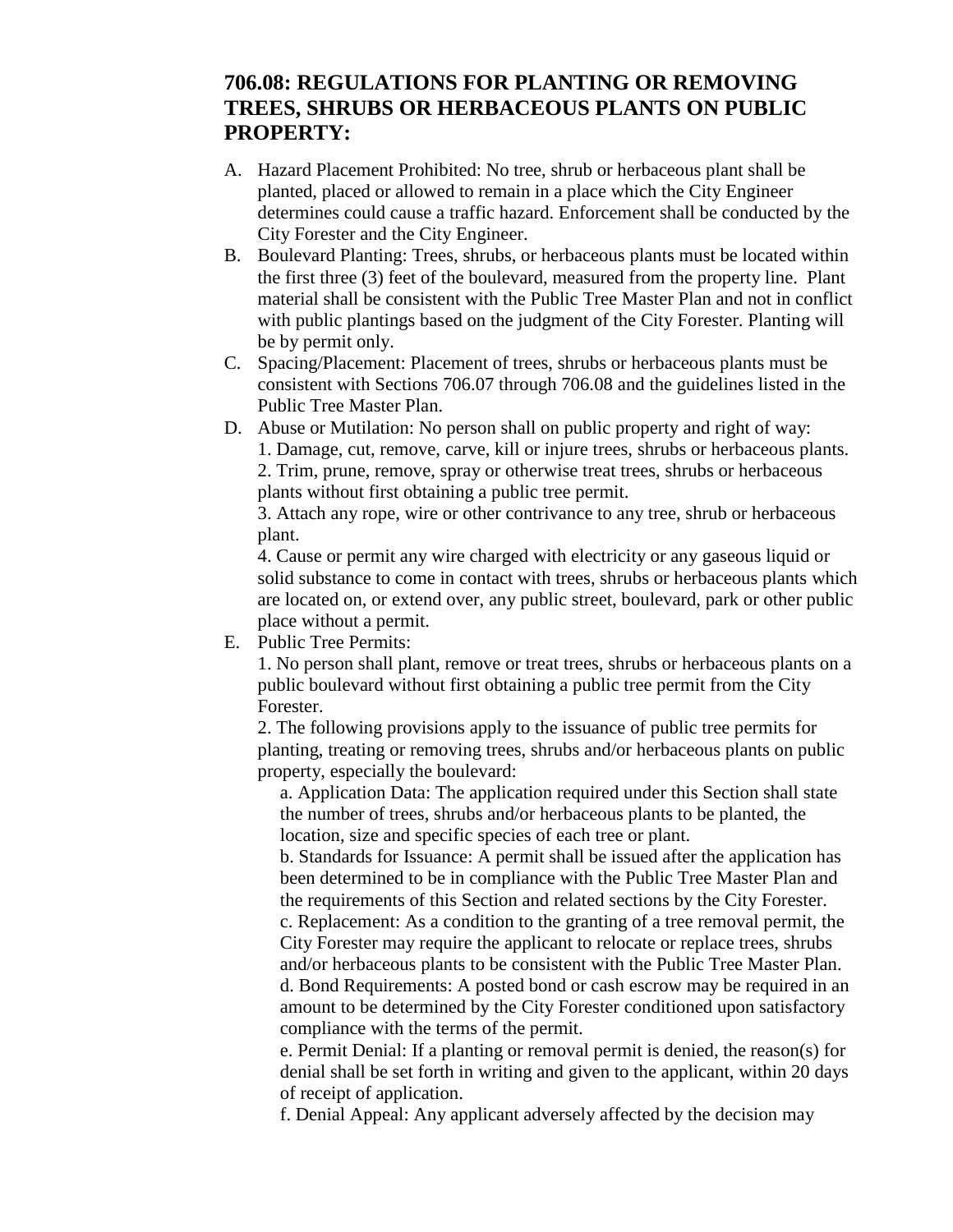appeal to the City Tree Board and, finally, to the City Council.

F. Areas Not Applicable: The provisions of subsection D above shall not apply to: 1. The removal of trees on public easements/rights of way, conducted by, or on behalf of, a Federal, State, County, Municipal or other governmental agency in pursuance of its lawful activities or functions in construction or improvements. 2. The removal of any tree by a public utility when such tree has the reasonable potential of endangering the facility's operation by the utility.

### **706.09: DUTIES OF PRIVATE LANDOWNERS:**

It shall be the duty of any person owning private property to comply with the following:

- A. Planting on Private Property: No person shall plant or allow to be planted on any privately owned property any tree, shrub or herbaceous plant listed in the Public Tree Master Plan as prohibited.
- B. Acceptable Plant Materials: Acceptable plant materials shall not have characteristics detrimental to the public welfare such as:

1. susceptibility to pests, as determined by the MNDNR, Minnesota Department of Agriculture (MDA) and the City Forester

- 2. susceptibility to wind damage
- 3. a tendency to interfere with utilities
- 4. or a tendency to interfere with public easements or rights of way.
- C. Prohibited Obstructions:

1. Obstructing View: No trees, shrubs or herbaceous plants shall be planted or allowed to grow so as to obstruct the view of any vehicular traffic on public streets or pathways, or pedestrians on public pathways.

2. Utilities: No trees may be planted under or within ten (10) level feet of any overhead utility wire, or over or within ten (10) lateral feet of any underground public utilities.

D. Trimming of Trees:

1. Private property trees and shrubs must be trimmed so as not to cause a hazard to persons or property on abutting property.

2. All trees and shrubs shall be pruned to sufficient height to allow free passage of pedestrians and vehicular traffic: nine (9) feet over sidewalks and 16 feet over streets and two (2) feet horizontal distance.

- E. Removal of Pest-Infested or Hazardous Trees: Pest-infested or hazardous trees, and plants deemed to be a health or safety hazard by the City Forester, must be treated or removed so as not to constitute a health or safety hazard to the public or to other trees or plants in the City.
- F. Stockpiling and Storage of Firewood Logs: No person shall stockpile or store wood from a pest-infested tree with the bark intact without first having obtained a permit to do so. The City Forester may issue permits, upon proper application, for the stockpiling or storage of such wood only between September 15 and April 1 of the following year and only at locations which are specified in the permit.

### **706.10: REPORTING DISCOVERY OF SHADE TREE PESTS:**

Any owner or occupier of land or any person engaged in tree trimming or removal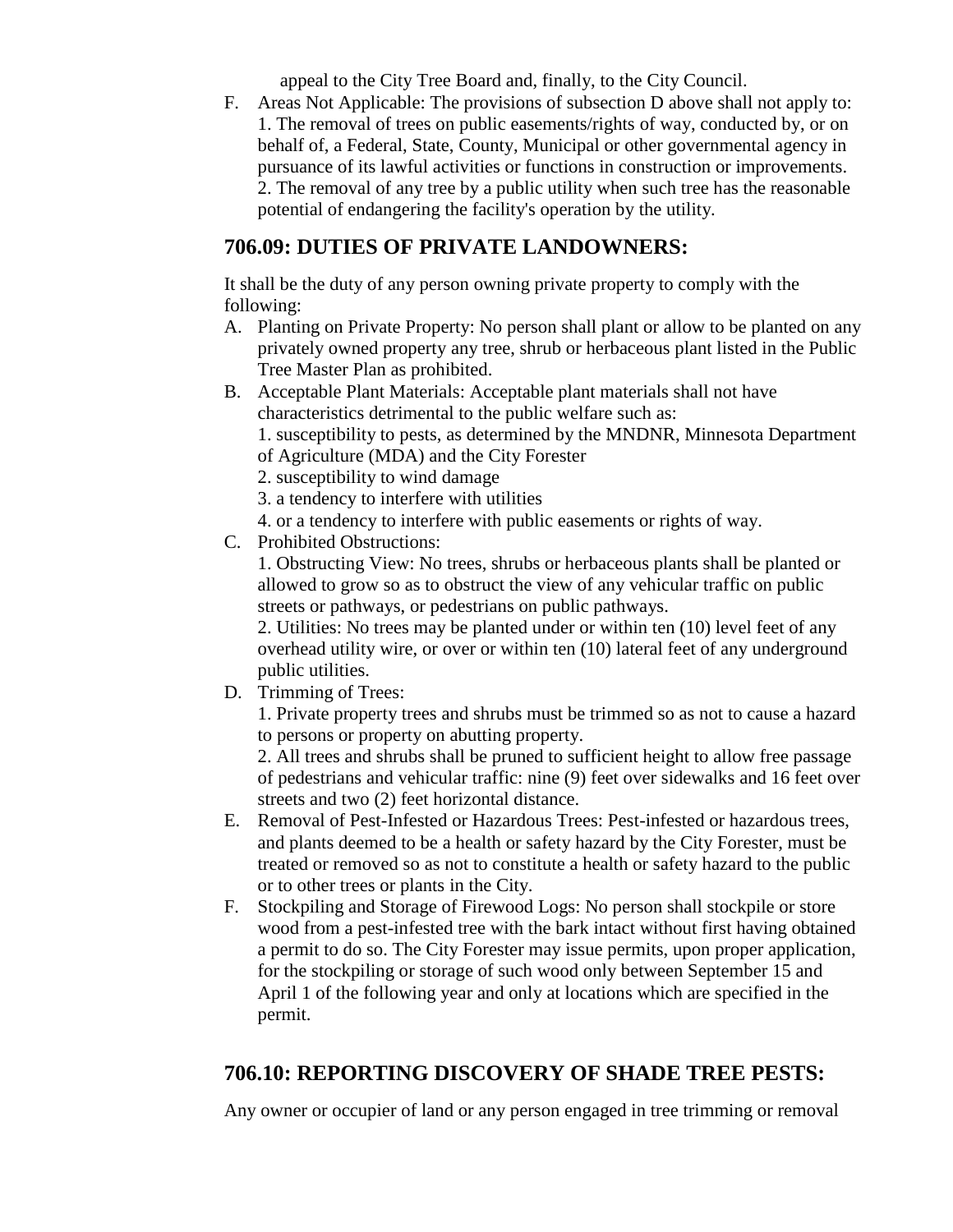who becomes aware of the existence of a nuisance as defined under Section 706.03 shall report the same to the city.

### **706.11: REGISTRATION OF TREE CARE FIRMS:**

Any person, corporation or other entity that operates a business which provides tree care, tree trimming, or removal of trees, limbs, branches, brush, or shrubs for hire must be licensed to work in the City by the Community Development Department.

### **706.12: STANDARD ABATEMENT ORDER PROCEDURE:**

When the City Forester determines with reasonable certainty that it is necessary to order the trimming, treatment or removal of trees, shrubs or herbaceous plants as authorized in subsection 706.09, a written order to correct the condition shall be served.

- A. The City Forester will notify in writing the owner of record or occupant of the premises that a nuisance exists and order that the nuisance be terminated or abated. The notice may be given in person or by mail. Failure of any party to receive the mail does not invalidate the service of the notice. A copy of the notice shall be filed with the City Forester.
- B. Removal Date: The date inserted in the notice in subsection 706.12A shall be 20 days after the notice is mailed.
- C. Appeal: A person receiving said notice may, within five (5) working days of the postmark date of said notice, file an appeal with the City. The appeal will be heard by the City Tree Board and forwarded to the City Council for action within 21 calendar days following the appeal of said notice.
- D. Summary Removal of Pest-Infested Trees: In the event the trees covered in said notice are not removed, destroyed and/or treated, as provided in subsections 706.12A through C, within ten (10) calendar days following the denial on an appeal as set forth in subsection 706.12C, the City Forester shall cause said trees to be summarily removed, destroyed and/or treated and shall take any other action necessary to prevent the spread of the pest or danger to the public.
- E. Cost Responsibility: Any costs of inspecting, removing or treating trees, including any legal expense, shall be itemized and mailed to the owner at the address shown in the records of the County Auditor. In the event said itemized bill is not paid within 30 days, the amount of said costs, plus interest, shall be certified to the proper County officials and collected with the next succeeding five (5) years real estate taxes as provided for in Minnesota Statute Section 429.101.

### **706. 13: DEVELOPMENT OR REDEVELOPMENT TREE PLANTING:**

All development and redevelopment activities within the City of Roseville shall be subject to City Code Chapter 1011.03 regarding minimum landscaping standards.

### **706.14: DECLARATION OF A SHADE TREE PEST:**

The City Forester may declare any vertebrate or invertebrate animal, plant pathogen, or plant in the community threatening to cause significant damage to a shade tree or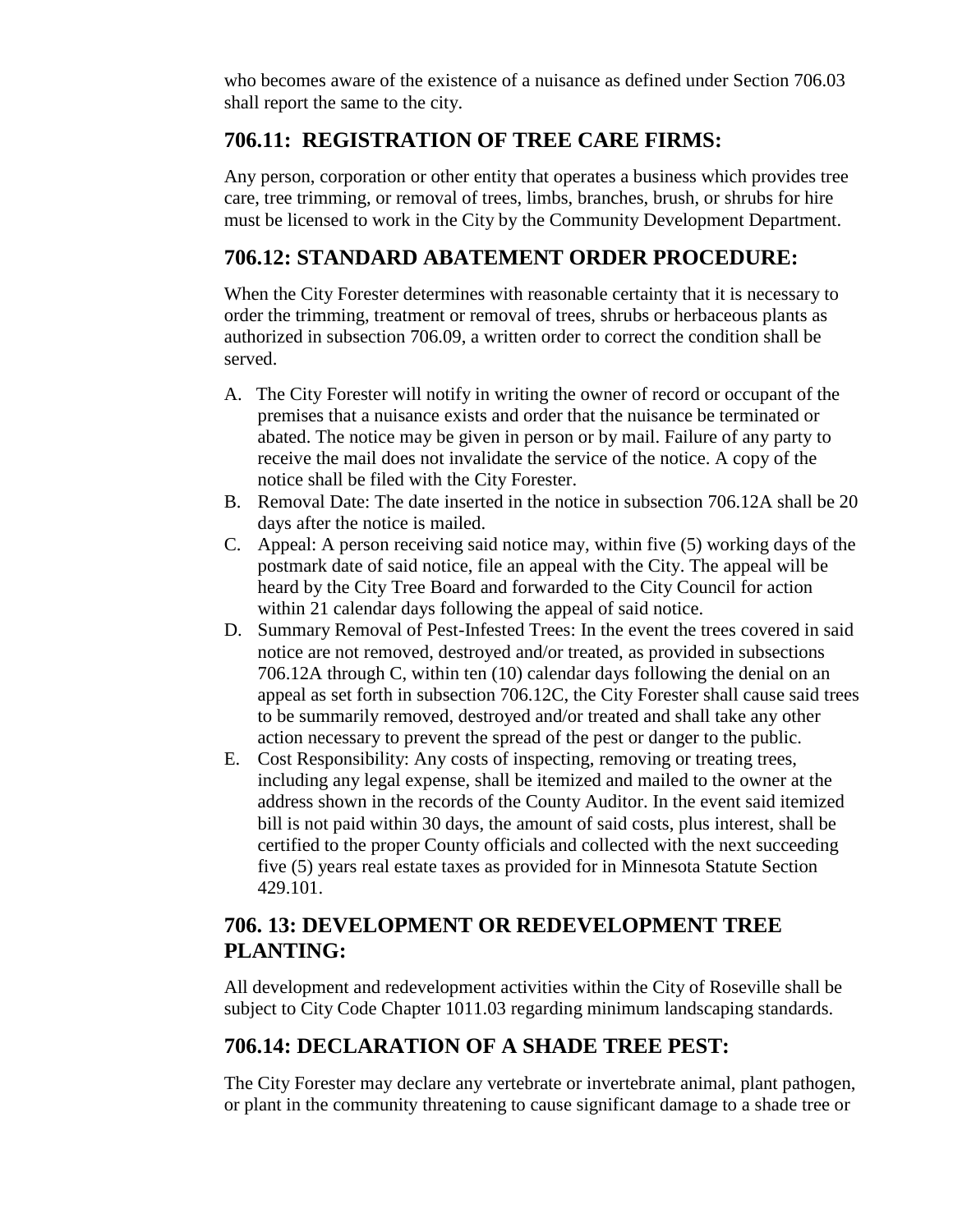community forest, as defined by Minn. Stat. § 89.001, to be a shade tree pest.

### **706.15: NUISANCES ARE UNLAWFUL:**

It is unlawful for any person to permit any nuisance as defined in Section 706.03 to remain on any premises the person owns or controls within the city. The nuisance may be abated as provided in this ordinance.

### **706.16: DECLARED SHADE TREE PESTS, CONTROL MEASURES, AND CONTROL AREAS:**

The City Forester may prescribe control measures to effectively eradicate, control, or manage the shade tree pest, including necessary timelines for action. Shade Tree Pests are to be eradicated, controlled or managed according to best management practices prescribed by the MDA and the MNDNR. The control area of a shade tree pest is defined as all lands within the boundaries of the city.

### **706.17: URBAN FOREST MANAGEMENT FEES:**

Fees for all permits and other applicable required City services shall be as established by the City Fee Schedule in Section 314.05.

### **706.18: EMERGENCIES:**

In case of emergencies involving, but not limited to, tornadoes, windstorms, floods, freezes or other natural disasters, the requirements of this Chapter may be waived by the Mayor or, in the absence of the Mayor, the Acting Mayor.

### **706.19: INTERFERENCE:**

It is unlawful for any person to prevent, delay or interfere with the enforcement of this Chapter by any City official.

(Ord. 1410, 6-13-2011)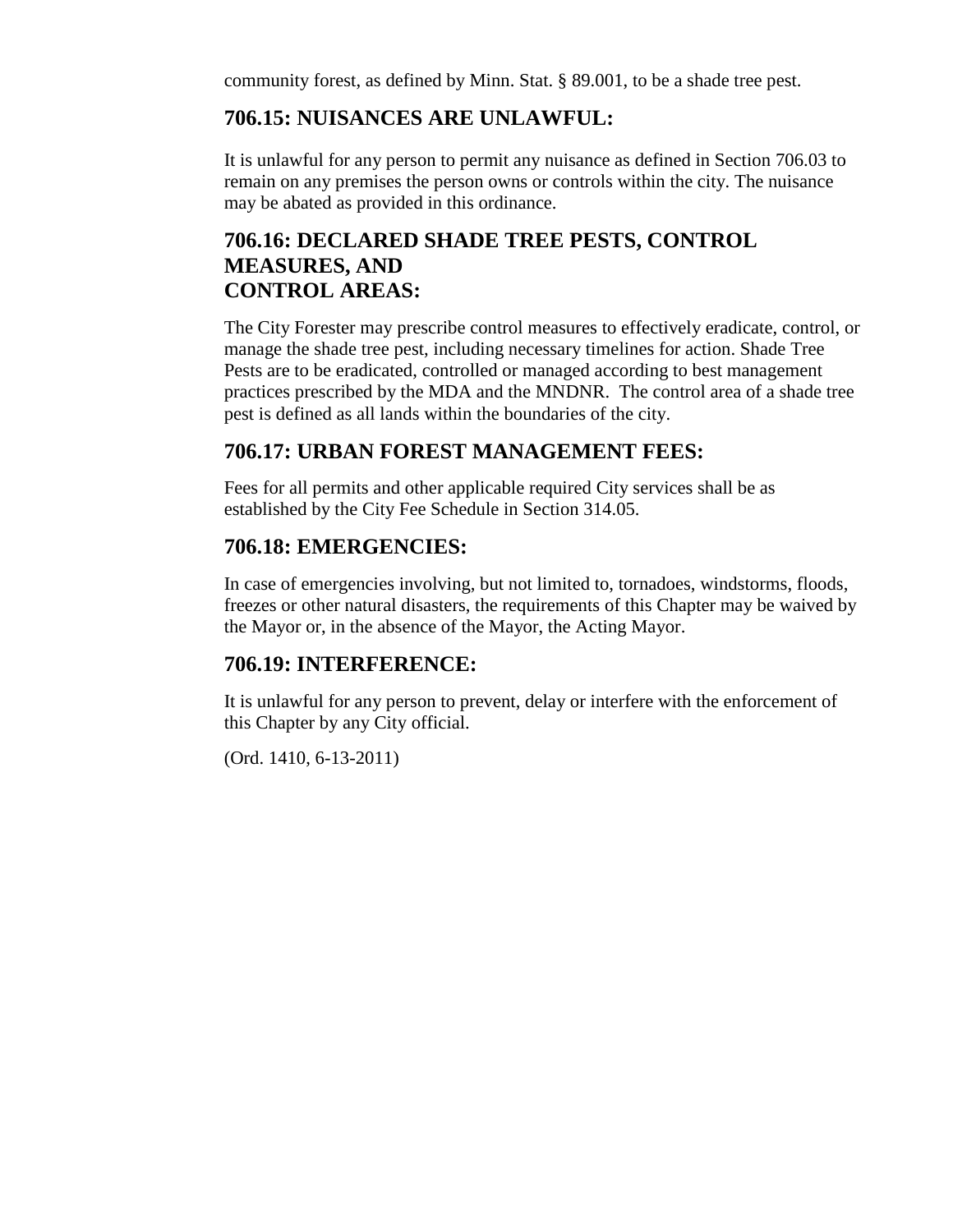### **CHAPTER 707 RIGHT-OF-WAY MANAGEMENT**

#### SECTION:

- 707.01: Findings and Purpose
- 707.02: Definitions
- 707.03: Administration
- 707.04: Utility Coordination Committee
- 707.05: Registration and Right-of-Way Occupancy
- 707.06: Registration Information
- 707.07: Reporting Obligations
- 707.08: Permit Requirement
- 707.09: Permit Applications
- 707.10: Issuance of Permit; Conditions
- 707.11: Permit Fees
- 707.12: Right-of-Way Repair and Restoration
- 707.13: Joint Applications
- 707.14: Supplementary Applications
- 707.15: Other Obligations
- 707.16: Denial of Permit
- 707.17: Installation Requirements
- 707.18: Inspection
- 707.19: Work Done without a Permit
- 707.20: Supplementary Notification
- 707.21: Revocation of Permits
- 707.22: Mapping Data
- 707.23: Location of Facilities
- 707.24: Relocation of Facilities
- 707.25: Pre-excavation Facilities Location
- 707.26: Damage to other Facilities
- 707.27: Right-of-Way Vacation
- 707.28: Indemnification and Liability
- 707.29: Appeal
- 707.30: Abandoned and Unusable Facilities
- 707.31: Reservation of Regulatory and Police Powers
- 707.32: Franchise; Franchise Supremacy
- 707.33: Severability

### **707.01: FINDINGS AND PURPOSE:**

A. General: to provide for the health, safety and well-being of its citizens, and to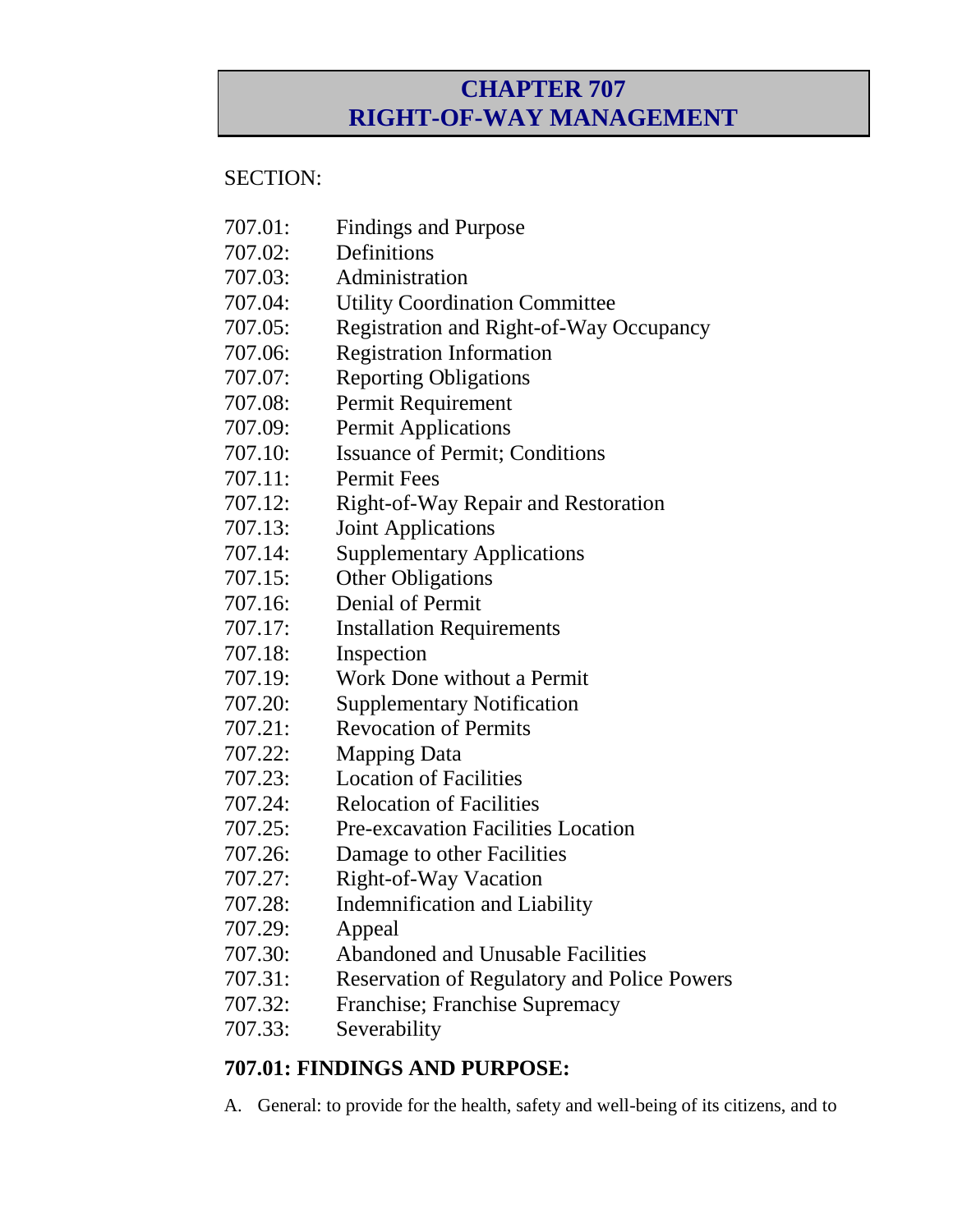ensure the structural integrity of its streets and the appropriate use of the rights of way, the City strives to keep its rights of way in a state of good repair and free from unnecessary encumbrances. Although the general population bears the financial burden for the upkeep of the rights of way, a primary cause for the early and excessive deterioration of its rights of way is frequent excavation. The City holds the rights of way within its geographical boundaries as an asset in trust for its citizens. The City and other public entities have invested millions of dollars in public funds to build and maintain the rights of way. It also recognizes that some persons, by placing their equipment in the right of way and charging the citizens of the City for goods and services delivered thereby, are using this property held for the public good. Although such services are often necessary or convenient for the citizens, such persons receive revenue and/or profit through their use of public property.

In response to the foregoing facts, the City hereby enacts this new Chapter relating to right-of-way permits and administration. This Chapter imposes reasonable regulations on the placement and maintenance of equipment currently within its rights of way or to be placed therein at some future time. It is intended to complement the regulatory roles of State and Federal agencies. Under this Chapter, persons disturbing and obstructing the rights of way will bear a fair share of the financial responsibility for their integrity. Finally, this Chapter provides for recovery of out-of-pocket and projected costs from persons using the public rights of way.

B. Legislative Power: By enactment of this Chapter, the City Council hereby exercises its lawful police power and common law authority, and all statutory authority which is available to it, including, but not limited to, the powers conferred on it under Minnesota Statutes sections 237.162 and 237.163, while preserving all power and authority to further require franchises from right-ofway users under Minnesota Statutes sections 216B.36, 222.37, 300.03, and 412.11, and other provisions of law. (Ord. 1209, 8-24-1998) This chapter shall not be interpreted to limit the regulatory and police powers of the city to adopt and enforce general ordinances necessary to protect the health, safety and welfare of the public. (Ord. 1549, 4-9-2018)

#### **707.02: DEFINITIONS:**

The following definitions apply in this Chapter. References hereafter to "sections" are, unless otherwise specified, references to sections in this Chapter. Defined terms remain defined terms whether or not capitalized.

APPLICANT: Any person requesting permission to excavate or obstruct a right of way.

BUSINESS DISTRICT: That portion of the City lying within and bounded by the following streets: to be subsequently designated.

CITY: The City of Roseville, Minnesota. For purposes of Section 707.28 of this Chapter, City means its elected officials, officers, employees and agents.

COLLOCATE or COLLOCATION: To install, mount, maintain, modify, operate, or replace a small wireless facility on, under, within, or adjacent to an existing wireless support structure or utility pole that is owned privately, or by the city or other governmental unit. (Ord. 1549, 4-9-2018)

DEGRADATION: A decrease in the useful life of the right of way caused by excavation in or disturbance of the right of way, resulting in the need to reconstruct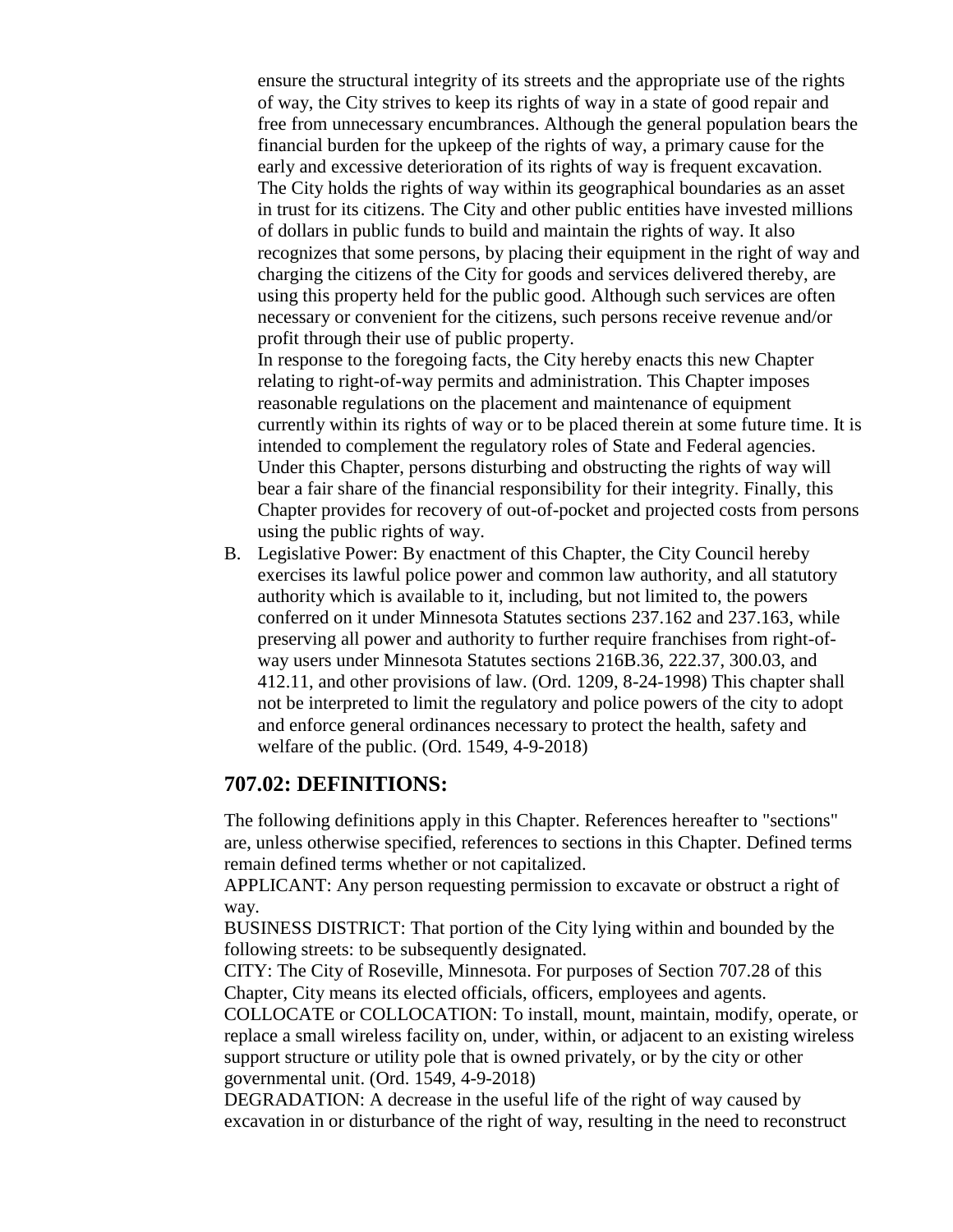such right of way earlier than would be required if the excavation did not occur. DEGRADATION COST: The cost to achieve a level of restoration as determined by the City at the time the permit is issued, not to exceed the maximum restoration shown in plates 1 to 13, set forth in proposed PUC rules parts 7819.9900 to 7819.9950.

DEGRADATION FEE: The estimated fee established at the time of permitting by the City to recover costs associated with the decrease in the useful life of the right of way caused by the excavation, and which equals the degradation costs.

DELAY PENALTY: The penalty imposed as a result of unreasonable delays in right-of-way construction.

DEPARTMENT: The Department of Public Works of the City.

DEPARTMENT INSPECTOR: Any person authorized by the Director to carry out inspections related to the provisions of this Chapter.

DIRECTOR: The Director of the Department of Public Works of the City, or her or his designee.

EMERGENCY: A condition that: a) poses a clear and immediate danger to life or health, or of a significant loss of property; or b) requires immediate repair or replacement in order to restore service to a customer.

EQUIPMENT: Any tangible asset used to install, repair, or maintain facilities in any right of way.

EXCAVATE: to dig into or in any way remove or physically disturb or penetrate any part of a right of way.

EXCAVATION PERMIT: The permit which, pursuant to this Chapter, must be obtained before a person may excavate in a right of way. An excavation permit allows the holder to excavate that part of the right of way described in such permit. EXCAVATION PERMIT FEE: Money paid to the City by an applicant to cover the costs as provided in Section 707.11 of this Chapter.

FACILITY OR FACILITIES: Any tangible asset in the right of way required to provide utility service.

LOCAL REPRESENTATIVE: A local person or persons, or designee of such person or persons, authorized by a registrant to accept service and to make decisions for that registrant regarding all matters within the scope of this Chapter.

MANAGEMENT COSTS: The actual costs the City incurs in managing its rights of way, including, but not limited to, costs associated with registering applicants; issuing, processing, and verifying right-of-way permit applications; creating,

maintaining and updating mapping systems; budget analysis; systems analysis; legal assistance; inspecting job sites and restoration projects; maintaining, supporting, protecting, or moving user facilities during public right-of-way work; determining the adequacy of right-of-way restoration; restoring work inadequately performed; and revoking right-of-way permits and performing all other tasks required by this Chapter, including other costs the City may incur in managing the provisions of this Chapter.

MICRO WIRELESS FACILITY: a small wireless facility that is no larger than 24 inches long, 15 inches wide, and 12 inches high, and whose exterior antenna, if any, is no longer than 11 inches. (Ord. 1549, 4-9-2018)

OBSTRUCT: to place any object in a right of way so as to hinder free and open passage over that or any part of the right of way.

OBSTRUCTION PERMIT: The permit which, pursuant to this Chapter, must be obtained before a person may obstruct a right of way, allowing the holder to hinder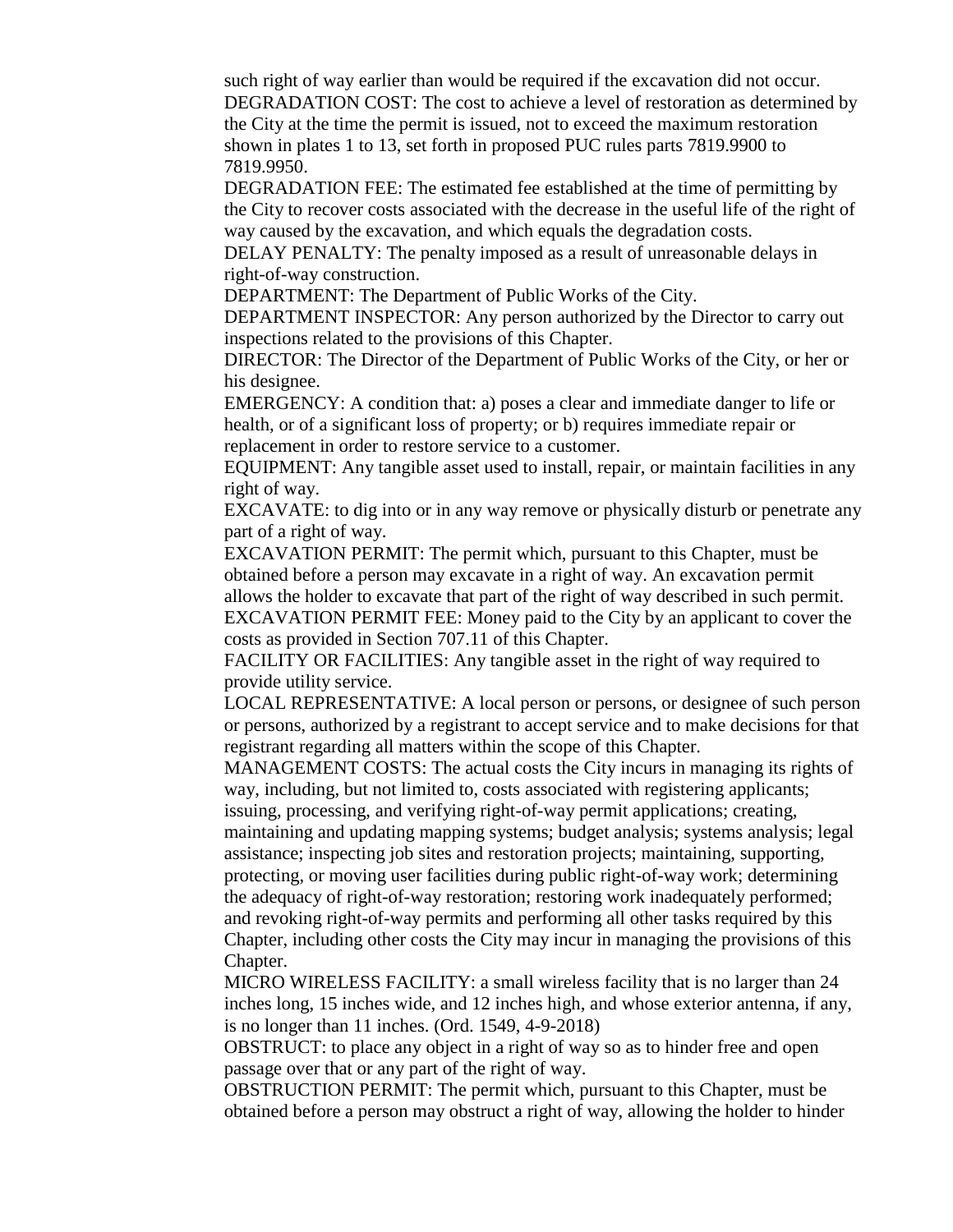free and open passage over the specified portion of that right of way by placing equipment described therein on the right of way for the duration specified therein. OBSTRUCTION PERMIT FEE: Money paid to the City by a registrant to cover the costs as provided in Section 707.11 of this Chapter.

PATCH OR PATCHING: A method of pavement replacement that is temporary in nature. A patch consists of: a) the compaction of the subbase and aggregate base, and b) the replacement, in kind, of the existing pavement for a minimum of two feet beyond the edges of the excavation in all directions. A patch is considered full restoration only when the pavement is included in the City's five year project plan. PERFORMANCE AND RESTORATION BOND: A performance bond or letter of credit posted to ensure the availability of sufficient funds to assure that all

obligations pursuant to this Chapter, including, but not limited to, right-of-way excavation and obstruction work is timely and properly completed.

PERMITTEE: Any person to whom a permit to excavate or obstruct a right of way has been granted by the City under this Chapter.

PERSON: Any natural or corporate person, business association or other business entity including, but not limited to, a partnership, a sole proprietorship, a political subdivision, a public or private agency of any kind, a utility, a successor or assign of any of the foregoing, or any other legal entity.

PROBATION: The status of a person that has not complied with the conditions of this Chapter.

PROBATIONARY PERIOD: One year from the date that a person has been notified in writing that they have been put on probation.

REGISTRANT: Any person who: a) has or seeks to have its equipment or facilities located in any right of way, or b) in any way occupies or uses, or seeks to occupy or use, the right of way or any equipment in the right of way.

RESTORATION COST: An amount of money paid to the City by a permittee to achieve the level of restoration according to plates 1 to 13 of PUC rules.

RESTORE OR RESTORATION: The process by which a right of way and surrounding area, including pavement and foundation, is returned to the same condition and life expectancy that existed before excavation.

RIGHT OF WAY: The surface and space above and below a public roadway, highway, street, cartway, bicycle and public sidewalk in which the City has an interest, including County and State right-of-way and other dedicated rights of way for travel purposes, utility easements along rear lot lines paralleling and adjacent to public roadway, except those along front lot lines and any other real property owned by or under the control of the City. (Ord. 1549, 4-9-2018)

RIGHT-OF-WAY PERMIT: Either the excavation permit or the obstruction permit, or both, depending on the context, required by this Chapter.

SERVICE OR UTILITY SERVICE: Includes, but is not limited to: a) those services provided by a public utility as defined in Minnesota Statutes section 216B.02,

subdivisions 4 and 6; b) telecommunications, pipeline, community antenna television, fire and alarm communications, water, electricity, light, heat, cooling energy, or power services; c) the services provided by a corporation organized for the purposes set forth in Minnesota Statutes section 300.03; d) the services provided by a district heating or cooling system; and e) cable communications systems as defined in Minnesota Statutes chapter 238; and f) a telecommunications right-of-way user as defined below; and g) water and sewer, including service laterals, steam, cooling or heating services. (Ord. 1333, 3-13-2006)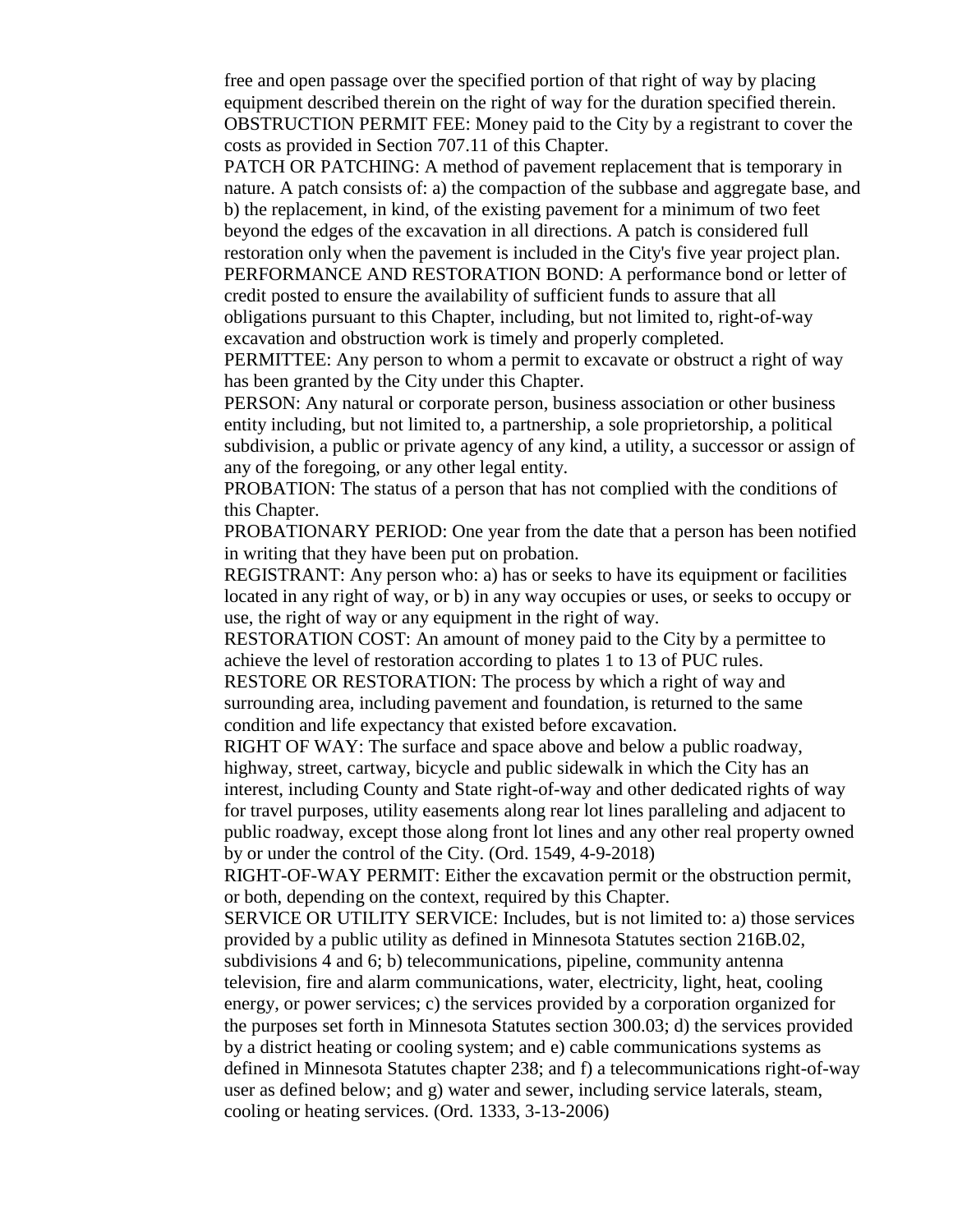SERVICE LATERAL: means an underground facility that is used to transmit, distribute, or furnish gas, electricity, communications, or water from a common source to an end-use customer. A service lateral is also an underground facility that is used in the removal of wastewater from a customer's premises. (Ord. 1333, 3-13- 2006)

SMALL WIRELESS FACILITY: a wireless facility owned and operated by an approved telecommunications right-of-way user that meets both of the following qualifications:

- (i) each antenna is located inside an enclosure of no more than six cubic feet in volume or could fit within such an enclosure; and
- (ii) all other wireless equipment associated with the small wireless facility provided such equipment is, in aggregate, in an enclosure no more than 28 cubic feet in volume or enclosures totaling 28 cubic feet in volume, not including electric meters, concealment elements, telecommunications demarcation boxes, battery backup power systems, grounding equipment, power transfer switches, cutoff switches, cable, conduit, vertical cable runs for the connection of power and other services, and any equipment concealed from public view within or behind an existing structure or concealment. (Ord. 1549, 4-9-2018)

SUPPLEMENTARY APPLICATION: An application made to excavate or obstruct more of the right of way than allowed in, or to extend, a permit that had already been issued.

TELECOMMUNICATION RIGHT-OF-WAY USER: A entity, which directly provides and offers wireless service to the general public, owning or controlling a facility in the right of way, or seeking to own or control a facility in the public right of way that is used or is intended to be used for providing wireless services, or transporting telecommunication or other voice or data information. For purposes of this Chapter, a cable communication system defined and regulated under Minnesota Statutes chapter 238, and telecommunication activities related to providing natural gas or electric energy services are not included in this definition, except to the extent such entity is offering wireless service. This definition shall not be inconsistent with Minn. Stats. §237.162, subd. 4. (Ord. 1549, 4-9-2018)

UNUSABLE FACILITIES: Facilities in the right of way which have remained unused for one year and for which the registrant is unable to provide proof that it has either a plan to begin using it within the next twelve months or a potential purchaser or user of the equipment. (Ord. 1209, 8-24-1998)

UTILITY POLE: a pole that is used in whole or in part to facilitate telecommunications or electric service. (Ord. 1549, 4-9-2018)

WIRELINE BACKHAUL FACILITY: a facility used to transport communications data by wire from a wireless facility to a communications network. (Ord. 1549, 4-9- 2018)

WIRELESS FACILITY: equipment at a fixed location that enables the provision of wireless services between user equipment and a wireless service network. Including equipment associated with wireless service, a radio transceiver, antenna, coaxial or fiber-optic cable, regular and backup power supplies, and a small wireless facility, but not including wireless support structures, wireline backhaul facilities, or cables between utility poles or wireless support structures, or not otherwise immediately adjacent to and directly associated with a specific antenna. (Ord. 1549, 4-9-2018) WIRELESS SERVICE: any service using licensed or unlicensed wireless spectrum,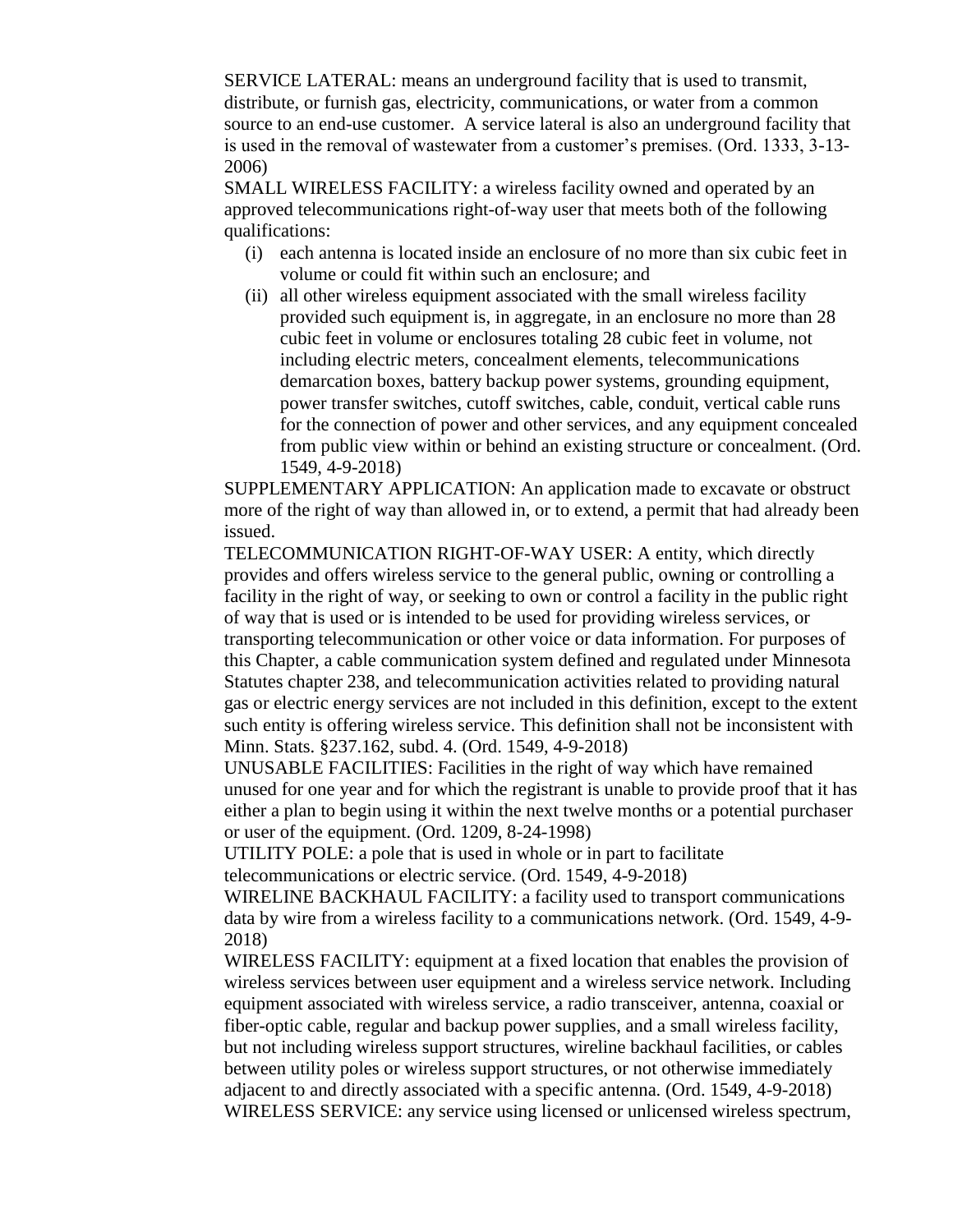including the use of Wi-Fi, whether at a fixed location or by means of a mobile device, that is provided using wireless facilities. Wireless service does not include services regulated under Title VI of the Communications Act of 1934 as amended, including cable service. (Ord. 1549, 4-9-2018)

WIRELESS SUPPORT STRUCTURE: a new or existing structure in a right-of-way designed to support or capable of supporting small wireless facilities, as reasonably determined by the city. (Ord. 1549, 4-9-2018)

### **707.03: ADMINISTRATION:**

The Director is the principal City official responsible for the administration of the rights of way, right-of-way permits, and the ordinances related thereto. The Director may delegate any or all of the duties hereunder. (Ord. 1209, 8-24-1998)

### **707.04: UTILITY COORDINATION COMMITTEE:**

The City may create a Utility Coordination Committee. If created, this Committee shall be voluntary and advisory to the Director. It will be composed of any registrants that wish to assist the City in obtaining information and by making recommendations regarding use of the rights of way, and to improve the process of performing construction work therein. The Director may determine the size of such Committee and shall appoint members from a list of registrants that have expressed a desire to assist the City. (Ord. 1209, 8-24-1998)

### **707.05: REGISTRATION AND RIGHT-OF-WAY OCCUPANCY:**

- A. Registration: Each person who occupies, uses, or seeks to occupy or use the right of way or place any equipment in the right of way, including persons with installation and maintenance responsibilities by lease, sublease or assignment, must register with the Director. Registration will consist of providing application information, paying a registration fee, and posting a performance and restoration bond or other security acceptable to the Director. The performance and restoration bond required in this Section and in subsections 707.09B, 707.12B2, and 707.30A2c of this Chapter shall be in an amount determined in the Director's sole discretion, sufficient to serve as security for the full and complete performance of the obligations under this Chapter, including any costs, expenses, damages, or loss the City pays or incurs because of any failure to comply with this Chapter or any other applicable laws, regulations or standards. During periods of construction, repair or restoration of rights of way or equipment in rights of way, the performance and restoration bond shall be in an amount sufficient to cover one 100% of the estimated cost of such work, as documented by the person proposing to perform such work, or in such lesser amount as may be determined by the Director, taking into account the amount of equipment in the right of way, the location and method of installation of the equipment, the conflict or interference of such equipment with the equipment of other persons, and the purposes and policies of this Chapter. 60 days after completion of the work, the performance and restoration bond may be reduced in the sole discretion of the Director.
- B. Registration Prior to Work: No person may construct, install, repair, remove, relocate, or perform any other work on, or use any facilities or any part thereof in any right of way without first being registered with the Director.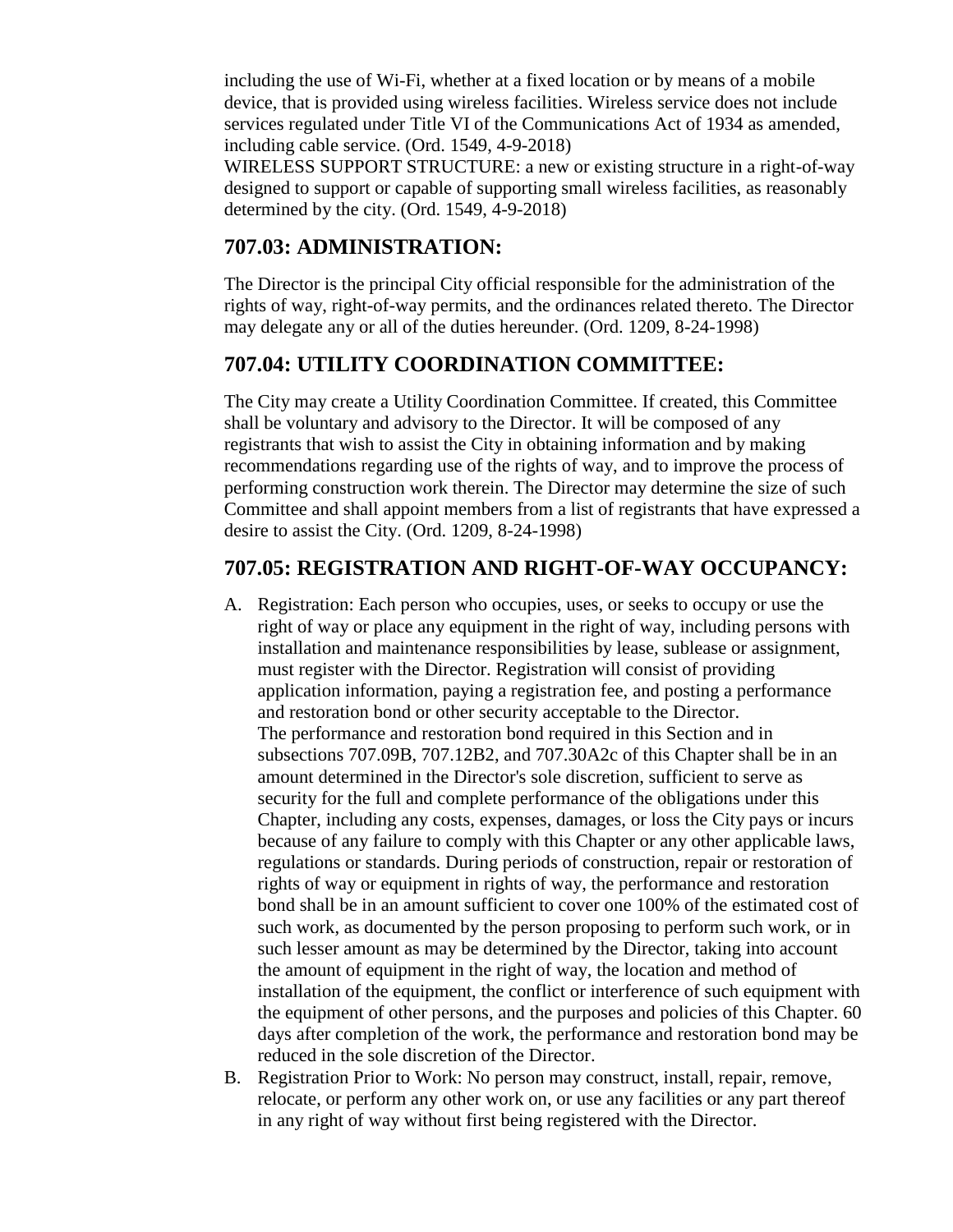C. Exceptions: Nothing herein shall be construed to repeal or amend the provisions of a City ordinance permitting persons to plant or maintain boulevard plantings or gardens in the area of the right of way between their property and the street curb. Persons planting or maintaining boulevard plantings or gardens shall not be deemed to use or occupy the right of way, and shall not be required to obtain any permits or satisfy any other requirements for planting or maintaining such boulevard plantings or gardens under this Chapter. However, nothing herein relieves a person from complying with the provisions of the Minnesota Statutes chapter 216D, "One Call" law. (Ord. 1209, 8-24-1998)

### **707.06: REGISTRATION INFORMATION:**

A. Information Required: The information provided to the Director at the time of registration shall include, but not be limited to:

1. Each registrant's name, Gopher One-Call registration certificate number, addresses and e-mail address if applicable, and telephone and facsimile numbers.

2. The name, address and e-mail address, if applicable, and telephone and facsimile numbers of a local representative. The local representative or designee shall be available at all times. Current information regarding how to contact the local representative in an emergency shall be provided at the time of registration.

3. A certificate of insurance or self-insurance:

a. Verifying that an insurance policy has been issued to the registrant by an insurance company licensed to do business in the State, or a form of selfinsurance acceptable to the Director;

b. Verifying that the registrant is insured against claims for personal injury, including death, as well as claims for property damage arising out of the: 1) use and occupancy of the right of way by the registrant, its officers, agents, employees and permittees, and 2) placement and use of facilities in the right of way by the registrant, its officers, agents, employees and permittees, including, but not limited to, protection against liability arising from completed operations, damage of underground equipment and collapse of property;

c. Naming the City as an additional insured as to whom the coverages required herein are in force and applicable and for whom defense will be provided as to all such coverages;

d. Requiring that the Director be notified 30 days in advance of cancellation of the policy or material modification of a coverage term; and

e. Indicating comprehensive liability coverage, automobile liability coverage, workers' compensation and umbrella coverage established by the Director in amounts sufficient to protect the City and the public and to carry out the purposes and policies of this Chapter.

4. The City may require a copy of the actual insurance policies.

5. If the person is a corporation, a copy of the certificate required to be filed under Minnesota Statutes section 300.06 as recorded and certified to by the Secretary of State.

6. A copy of the person's order granting a certificate of authority from the Minnesota Public Utilities Commission or other similar authorized State or Federal agency, where the person is lawfully required to have such authorization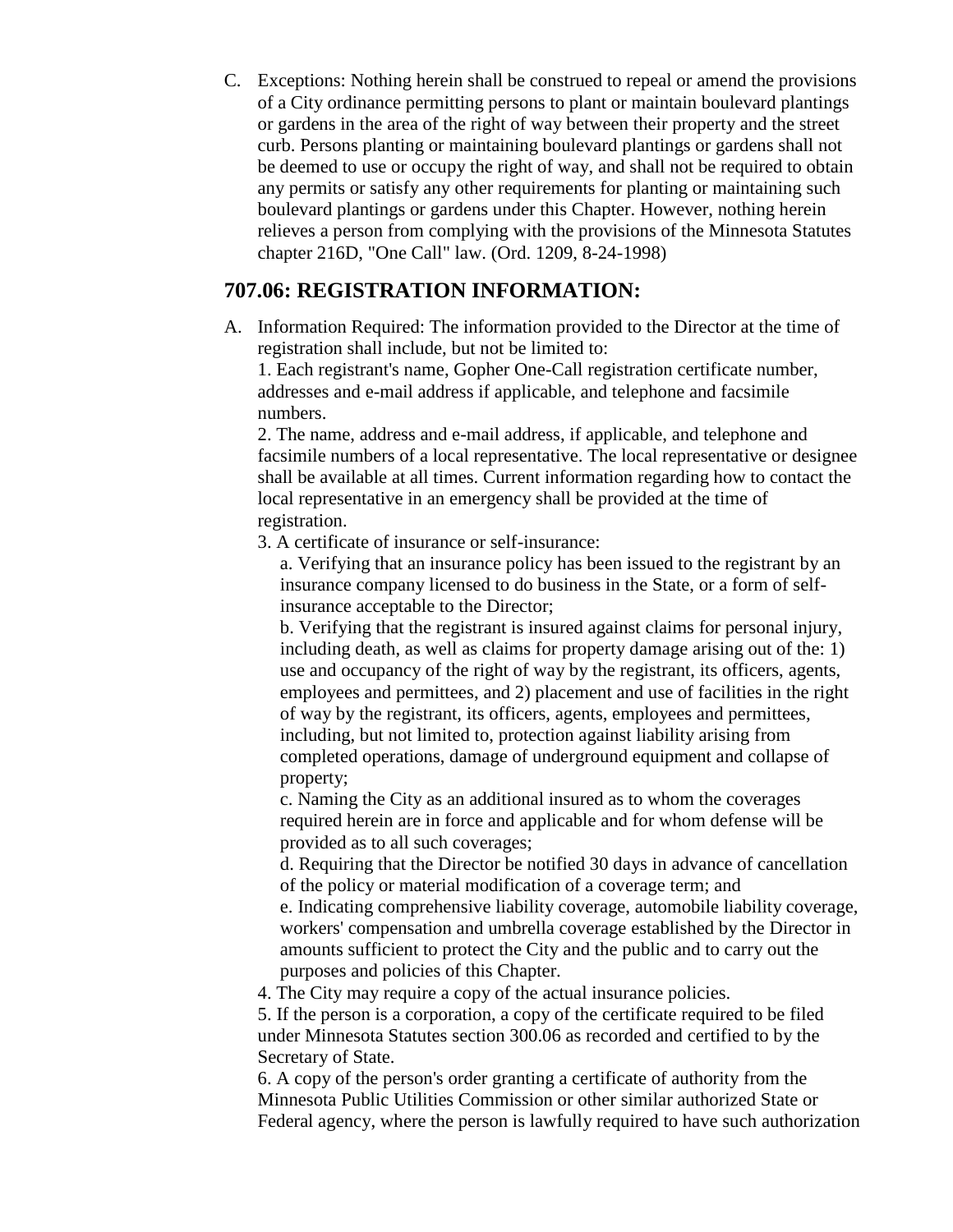or approval certificate from said Commission or other State or Federal agency. Persons seeking to install wireless support structure in the public right-of-way shall provide evidence, subject to the review and approval of the city, of authority to act on behalf of a wireless service provider. (Ord. 1549, 4-9-2018) 7. Such other information as the City may require.

B. Notice of Changes: The registrant shall keep all of the information listed above current at all times by providing to the Director information as to changes within 15 days following the date on which the registrant has knowledge of any change. (Ord. 1209, 8-24-1998)

### **707.07: REPORTING OBLIGATIONS:**

A. Operations: Each registrant shall, at the time of registration and by December 1 of each year, file a construction and major maintenance plan for underground facilities with the Director. Such plan shall be submitted using a format designated by the Director and shall contain the information determined by the Director to be necessary to facilitate the coordination and reduction in the frequency of excavations and obstructions of rights of way.

The plan shall include, but not be limited to, the following information: 1. The locations and the estimated beginning and ending dates of all projects to be commenced during the next calendar year (in this Section, a "next-year project"); and

2. The tentative locations and estimated beginning and ending dates for all projects contemplated for the five years following the next calendar year (in this Section, a "five-year project").

The term "project" in this Section shall include both next-year projects and fiveyear projects.

By January 1 of each year the Director will have available for inspection in this Director's office a composite list of all projects of which the Director has been informed in the annual plans. All registrants are responsible for keeping themselves informed of the current status of this list.

Thereafter, by February 1, each registrant may change any project in its list of next-year projects, and must notify the Director and all other registrants of all such changes in said list. Notwithstanding the foregoing, a registrant may at any time join in a next-year project of another registrant listed by the other registrant.

B. Additional Next-Year Projects: Notwithstanding the foregoing, the Director will not deny an application for a right-of-way permit for failure to include a project in a plan submitted to the City if the registrant has used commercially reasonable efforts to anticipate and plan for the project. (Ord. 1209, 8-24-1998)

### **707.08: PERMIT REQUIREMENT:**

A. Permit Required: Except as otherwise provided in this Code, no person may obstruct or excavate any right of way or install or place in the right-of-way without first having obtained the appropriate right-of-way permit from the Director to do so. (Ord. 1549, 4-9-2018)

1. Excavation Permit: An excavation permit is required by a registrant to excavate that part of the right of way described in such permit and to hinder free and open passage over the specified portion of the right of way by placing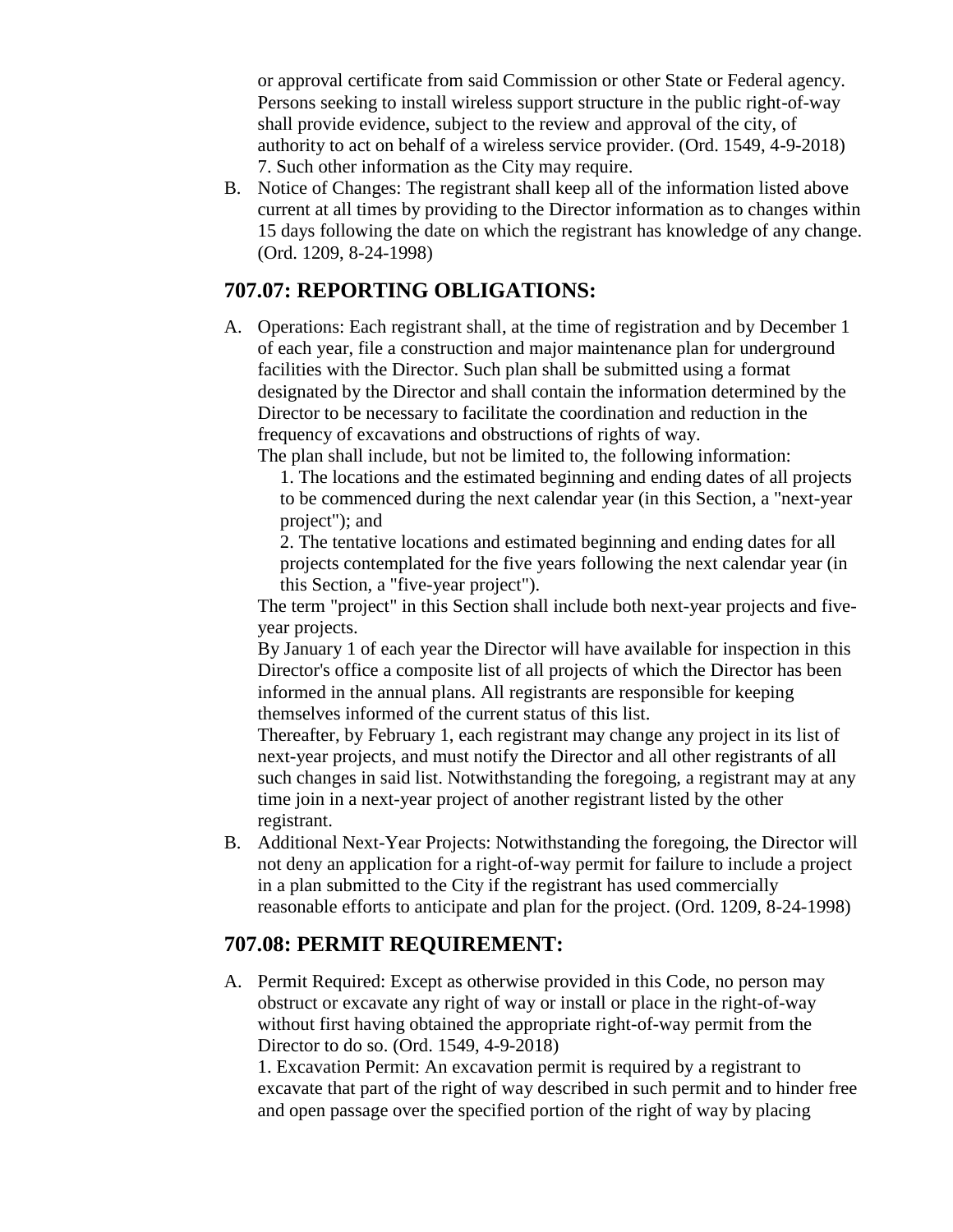facilities described therein, to the extent and for the duration specified therein. 2. Obstruction Permit: An obstruction permit is required by a registrant to hinder free and open passage over the specified portion of right of way by placing equipment described therein on the right of way, to the extent and for the duration specified therein. An obstruction permit is not required if a person already possesses a valid excavation permit for the same project. 3. Small-wireless facility permit. A small wireless facility permit is required by a registrant to erect or install a wireless support structure, to collocate a small wireless facility, or to otherwise install a small wireless facility in the specified portion of the right-of-way, to the extent specified therein, provided that such permit shall remain in effect for the length of time the facility is in use, unless lawfully revoked. (Ord. 1549, 4-9-2018)

- B. Permit Extensions: No person may excavate or obstruct the right of way beyond the date or dates specified in the permit unless such person: 1) makes a supplementary application for another right-of-way permit before the expiration of the initial permit, and 2) a new permit or permit extension is granted.
- C. Delay Penalty: Notwithstanding subsection B of this Section, the City shall establish and impose a delay penalty for unreasonable delays in right-of-way excavation, obstruction, patching, or restoration. The delay penalty shall be established from time to time by City Council resolution.
- D. Permit Display: Permits issued under this Chapter shall be conspicuously displayed or otherwise available at all times at the indicated work site and shall be available for inspection by the Director. (Ord. 1209, 8-24-1998)

#### **707.09: PERMIT APPLICATIONS:**

A. General Requirements: Application for a permit is made to the Director. Rightof-way permit applications shall contain, and will be considered complete only upon compliance with the requirements of the following provisions:

1. Registration with the Director pursuant to this Chapter;

2. Submission of a completed permit application form, including all required attachments, and scaled drawings showing the location and area of the proposed project and the location of all known existing and proposed facilities;

3. Payment of all money due to the City for:

a. Permit fees, estimated restoration costs and other management costs;

b. Prior obstructions or excavations;

c. Any undisputed loss, damage, or expense suffered by the City because of applicant's prior excavations or obstructions of the rights of way or any emergency actions taken by the City;

d. Franchise or user fees, if applicable.

4. Payment of disputed amounts due the City by posting security or depositing in an escrow account an amount equal to at least 110% of the amount owing.

B. Additional Equipment: When an excavation permit is requested for purposes of installing additional equipment, and the performance and restoration bond presently existing is insufficient with respect to the additional equipment, in the sole discretion of the Director, the posting of an additional performance and restoration bond for the additional equipment may be required in accordance with subsection 707.05A of this Chapter. (Ord. 1209, 8-24-1998)

### **707.10: ISSUANCE OF PERMIT; CONDITIONS:**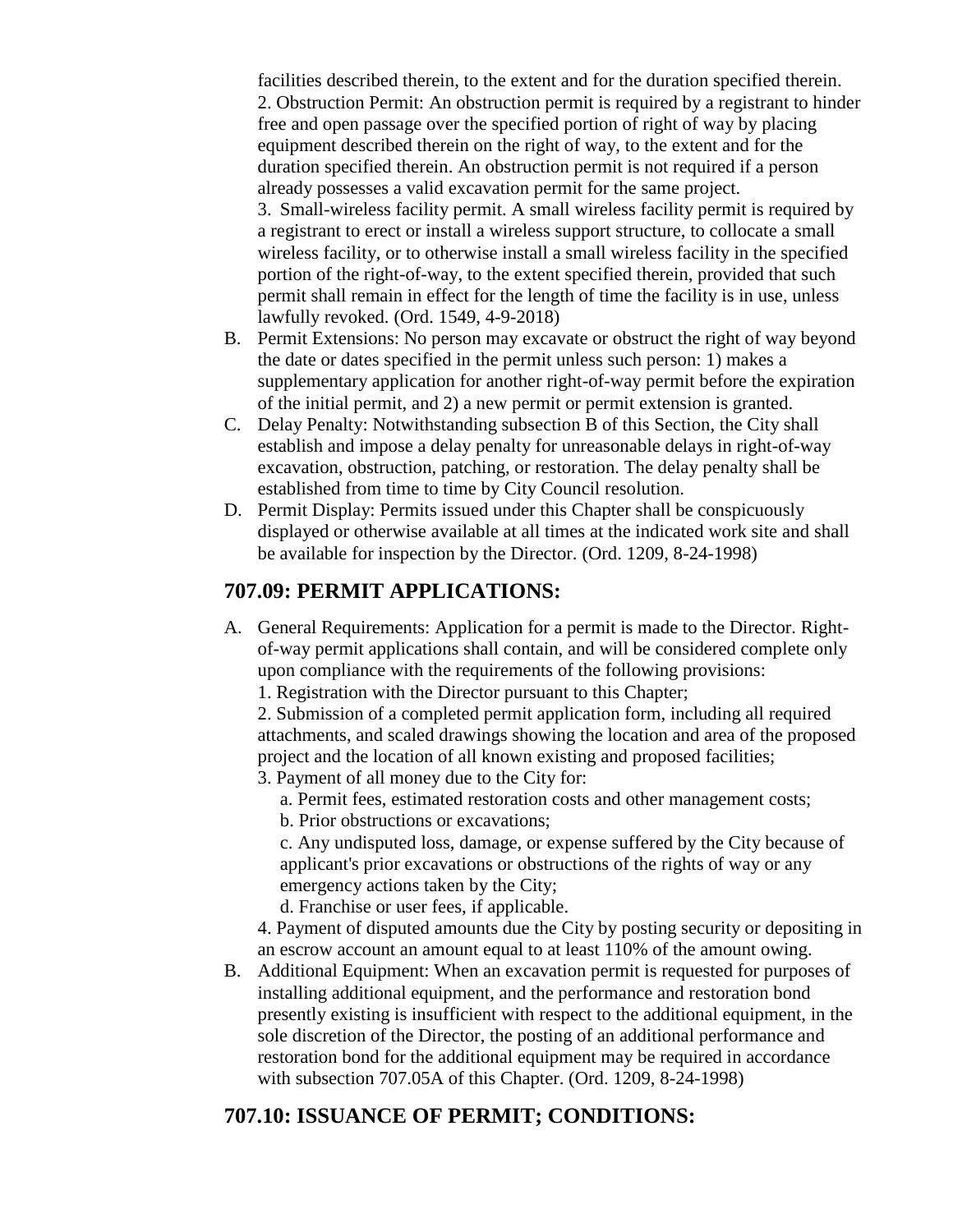A. Permit Issuance: If the applicant has satisfied the requirements of this Chapter, the Director shall issue a permit subject to the following procedure:

1. Deadline for action. The city shall approve or deny a small wireless facility permit application within 90 days after filing of such application. The small wireless facility permit and any associated building permit application, shall be deemed approved if the city fails to approve or deny the application within the review periods established in this section.

2. Consolidated applications. An applicant may file a consolidated small wireless facility permit application addressing the proposed collocation of up to 15 small wireless facilities, or a greater number if agreed to by a local government unit, provided that all small wireless facilities in the application:

- a. Are located within a two-mile radius;
- b. consist of substantially similar equipment; and
- c. are to be placed on similar types of wireless support structures.

3. In rendering a decision on a consolidated permit application, the city may approve some small wireless facilities and deny others, but may not use denial of one or more permits as a basis to deny all small wireless facilities in the application.

4. Tolling of deadline. The 90-day deadline for action on a small wireless facility permit application may be tolled if:

- a. The city receives applications from one or more applicants seeking approval of permits for more than 30 small wireless facilities within a seven-day period. In such case, the city may extend the deadline for all such applications by 30 days by informing the affected applicants in writing of such extension.
- b. The applicant fails to submit all required documents or information and the city provides written notice of incompleteness to the applicant within 30 days of receipt the application. Upon submission of additional documents or information, the city shall have ten days to notify the applicant in writing of any still-missing information.

5. The city and a small wireless facility applicant agree in writing to toll the review period. (Ord. 1549, 4-9-2018)

- B. Conditions: The Director may impose reasonable conditions upon the issuance of the permit and the performance of the applicant thereunder to protect the public health, safety and welfare or when necessary to protect the right of way and its current use. (Ord. 1209, 8-24-1998)
- C. Small Wireless Facility Conditions. In addition to other conditions of section 707.10.B. the erection or installation of a wireless support structure, the collocation of a small wireless facility, or other installation of a small wireless facility in the right-of-way, shall be subject to the following conditions:
	- 1. A small wireless facility shall only be installed under those attachment specifications and at the height indicated in the detail plans attached to the approved permit. Permittee may not change the number, kind or location of attachments authorized under a permit without the prior written consent of the city. Any expansion shall require a new permit.
	- 2. A permittee shall have the authority to act on behalf of a wireless service provider and provide evidence of the same, subject to the review and approval of the city, upon demand of the city. City shall retain exclusive and priority use of city infrastructure used for collocation. The city retains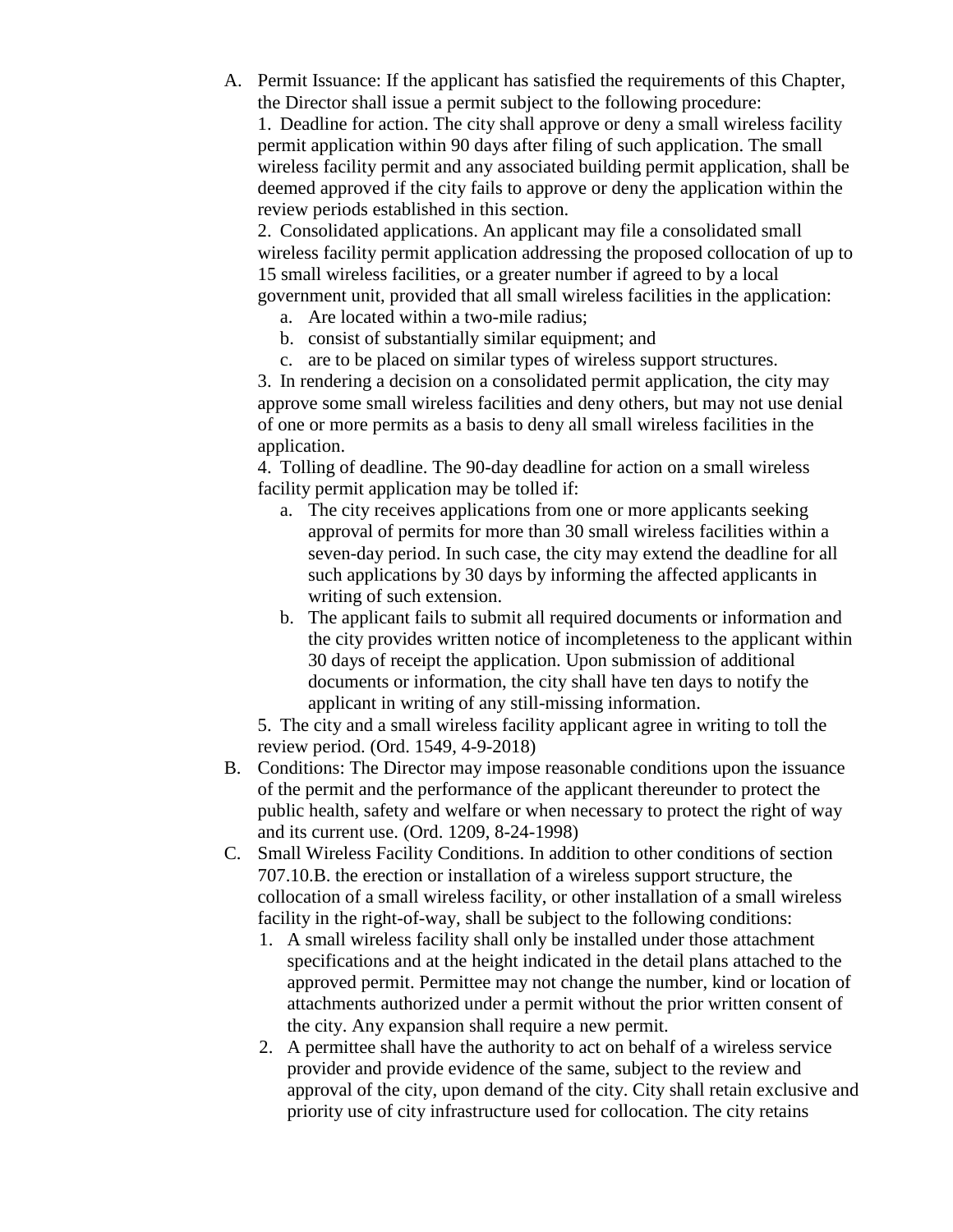complete discretion as to use of city infrastructure, including requests for collocation or modification, except as pursuant to State or Federal laws. This chapter does not require the city to replace, upgrade. or alter existing city infrastructure for colocation. Where an applicant proposes to replace a wireless support structure, the city may impose reasonable restocking, replacement, or relocation requirements on the replacement of such structure. At the time of issuance of permit, permitee shall enter into a collocation agreement as required by 707.10.B. City retains the right to remove any attachment if necessary to protect public safety or prevent imminent damage to city infrastructure.

- 3. Wireless facility shall be removed or relocated at permittee's sole expense and in timely manner pursuant to written city request. Small wireless facility permit shall be automatically terminated and wireless support structure removed should the wireless facility not be continuously operated and maintained for a period of six months. Permittee may not transfer, assign, or convey small wireless facility permit without the consent of city.
- 4. No wireless support structure installed within the right-of-way following May 31, 2017 shall exceed 50 feet in height without the city's written authorization, provided that the city may impose a lower height limit in the applicable permit to protect the public health, safety and welfare or to protect the right-of-way and its current use, and further provided that a registrant may replace an existing wireless support structure exceeding 50 feet in height with a structure of the same height subject to such conditions or requirements as may be imposed in the applicable permit.
- 5. Wireless support structure installed within the right-of-way after May 31, 2017 shall be self-supporting, non-wood monopole having maximum base diameter of 12" and be designed for small wireless facility, wind, snow, ice and other loading requirements: shall discourage climbing; and shall blend into the surrounding environment through black, bronze, gray or white color or other architectural treatment. Wireless support structure shall be designed to house communication cables and electrical wires inside of the monopole, except wireless support structure or utility pole existing prior to May 31, 2017, in which case cable and wire shall be black or white coated and attached to wireless support structure using similar coated bands or fasteners.
- 6. No wireless facility may extend more than 10 feet above its wireless support structure, and shall not exceed a total height of 50 feet without the city's written authorization. Small wireless facility antennas and associated equipment shall be mounted flush to the wireless support structure or utility pole so that the antenna(s) and associated equipment do not extend outward thereof by more than 12 inches, except for industrial zone where antenna(s) and associated equipment shall not extend outward from the wireless support structure more than 24 inches.
- 7. Where an applicant proposes to install a wireless support structure in the right-of-way, the city may impose reasonable separation requirements between such structure and any existing wireless support structure or other facilities in and around the right-of-way that shall not be less than 150 feet of separation between structures. Wireless support structures shall be located no closer than 10 feet from city hydrants, valves, manholes and other utility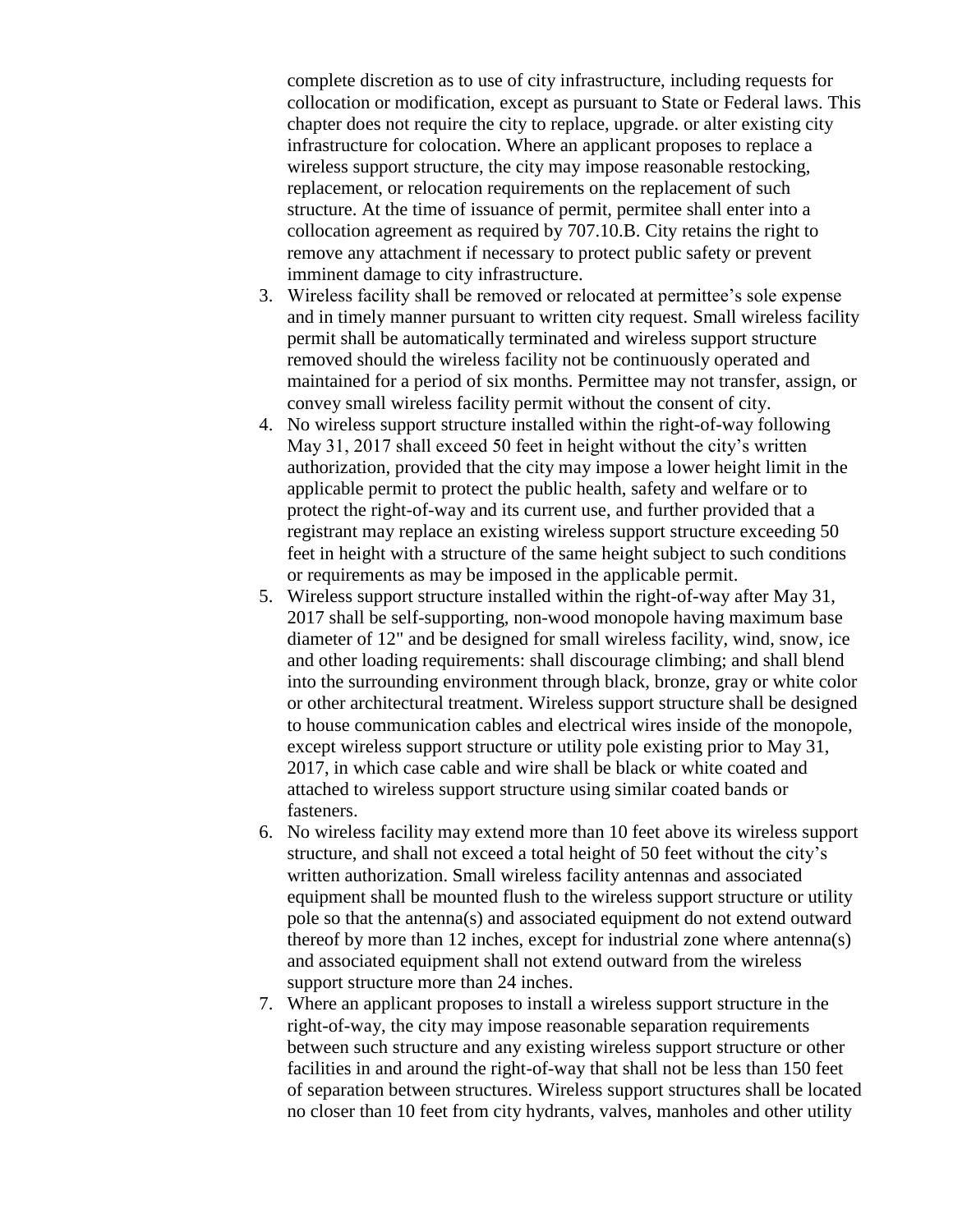fixture or appurtenance: shall be setback a minimum of 3 feet from back of curb and sidewalks or trails: and shall not be located within roadway clear zone area.

- 8. Ground equipment associated with small wireless facility shall be located to the backside of any sidewalk or trail, shall be setback a minimum of 3 feet from back of curb and sidewalk or trail, and shall not be located within the boulevard sight distance triangle (Section 1011.06) of intersecting streets unless the height satisfies the limitations thereof. Ground equipment shall be separated from the nearest telecommunications ground equipment on the same block by a minimum of 330 feet, except if the ground equipment be collocated within the same area as other wireless service provider and having a combined total size of less than 28 cubic feet.
- 9. The small wireless facility shall not be connected to any aboveground power or communications cables, except where such facilities exist in the surrounding environment prior to May 31, 2017. No small wireless facility or wireless support structure or utility pole shall have affixed to it any signs, banners, or placards {except one sign of ten square inches or less identifying the monopole manufacturer or wireless service provider), nor shall any lights, reflectors, flashers or other illuminating device be affixed except as required by FAA or FCC.
- 10. Where an applicant proposes collocation on a decorative wireless support structure, sign or other structure not intended to support small wireless facilities, the city may impose reasonable requirements to accommodate the particular design, appearance or intended purpose of such structure.
- 11. Small wireless facility permittee shall provide City advance notice of any work obstructing street, bicycle or pedestrian traffic, and shall perform all work in a manner that is minimally disruptive to traffic. Small wireless facility permittee shall comply with Minnesota Manual for Uniform Traffic Control at all times during installation, maintenance, and removal of small wireless facility and/or wireless support structure.
- 12. Wireless facilities shall be placed in appropriate portions of the right-of-way so as to minimize conflict with city infrastructure and other authorized facilities. Separate application shall be made for buried cable for small wireless facility backhaul communications. Buried cable for backhaul communications purposes shall be joint trench or collocated in multi-duct conduit when practicable. The city shall retain exclusive use of city conduit.
- D. Small wireless facility agreement. A small wireless facility shall only be collocated on a small wireless support structure owned or controlled by the city, or any other city asset in the right-of-way, after the applicant has executed a standard small wireless facility collocation agreement with the city. The standard collocation agreement may require payment for rent, maintenance, electrical service as outlined in the City fee schedule and capped by State Statute
	- 1. The standard collocation agreement shall be in addition to, and not in lieu of, the required small wireless facility permit, provided, however, that the applicant shall not be additionally required to obtain a license or franchise in order to collocate. Issuance of a smal l wireless facility permit does not supersede, alter or affect any then-existing agreement between the city and applicant, The collocation agreement shall provide for, among other things, that: (i) permittee does not gain right. title or interest in city owned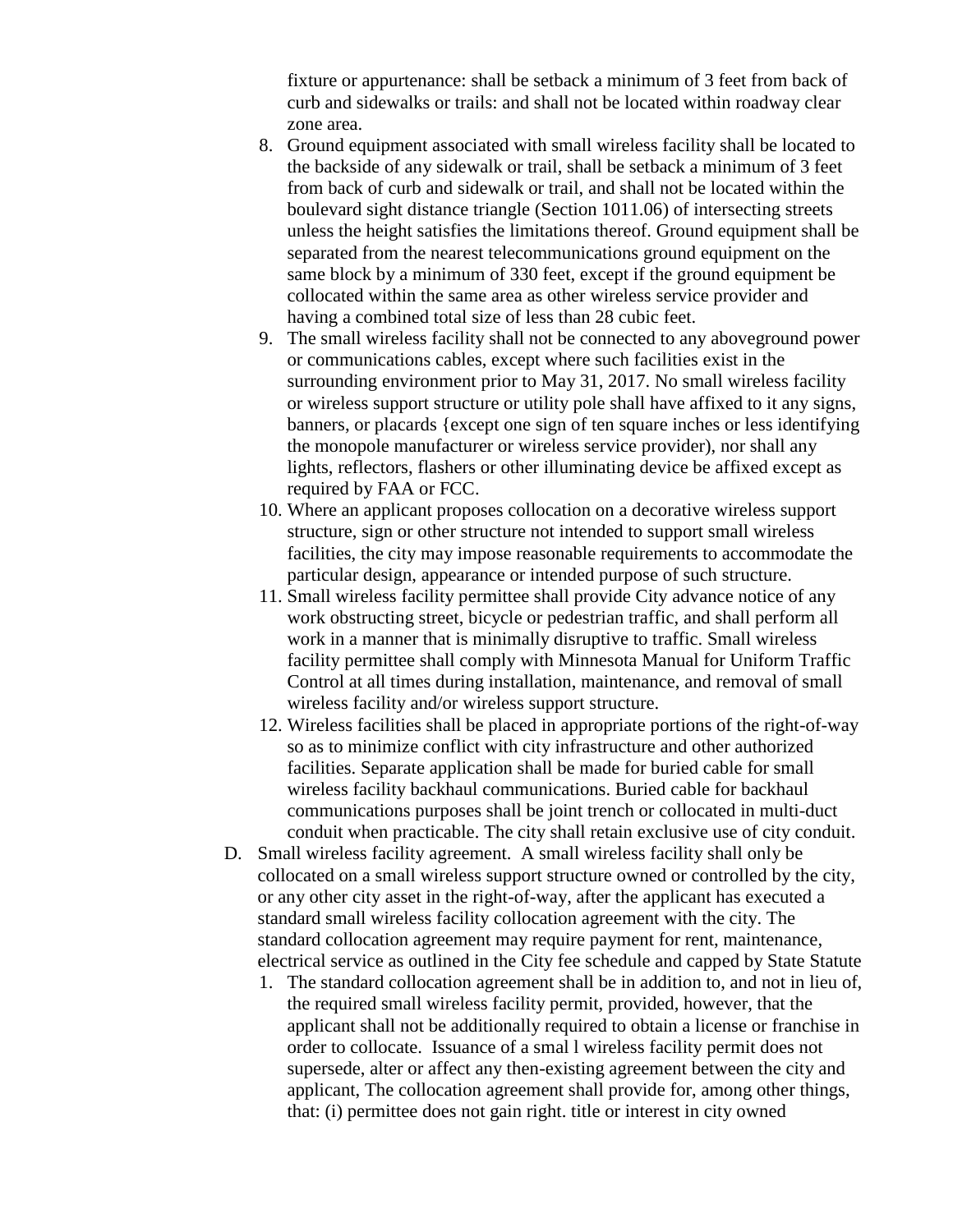infrastructure; (ii) collocated small wireless facility and services shall not interfere with public safety or public utility communications; (iii) city shall have right to shut off power to small wireless facility to perform maintenance work on city infrastructure, after providing reasonable advance notice to the wireless service provider; (iv) city makes no guarantee as to the condition of any wireless support structure with regard to applicant's use; (v) small wireless facility shall not obstruct light emanating from street lighting infrastructure used for collocation; and (vi) permittee shall be solely responsible for to maintain the small wireless facility in good and safe condition, and shall annually inspect mounting brackets to ensure they are securely attached to city infrastructure and not causing damage or premature depreciation of the asset. (Ord. 1549, 4-9-2018)

E. By accepting a permit, telecommunications right-of-way user agrees on behalf of itself and its affiliates, successors and assigns that it will not provide video programming (including, but not limited to, programming delivered using internet protocol) over its facilities located within the rights-of-way to subscribers within the City without first obtaining a cable franchise or an open video system franchise from the City. (Ord. 1333, 03-13-2006)

#### **707.11: PERMIT FEES:**

- A. Excavation Permit Fee: The excavation permit fee as established by the City Fee Schedule in Section 314.05, is an amount sufficient to recover the following costs:
	- 1. The City cost;
	- 2. Degradation cost, if applicable.
- B. Obstruction Permit Fee: The obstruction permit fee shall be established by the City Council and shall be in an amount sufficient to recover the City cost.
- C. Payment of Permit Fees: No excavation permit or obstruction permit shall be issued without payment of excavation or obstruction fees. The City may allow the applicant to pay such fees within30 days of billing.
- D. Nonrefundable: Permit fees that were paid for a permit that the Director has revoked for a breach as stated in Section 707.21 of this Chapter are not refundable. (Ord. 1209, 8-24-1998)

### **707.12: RIGHT-OF-WAY REPAIR AND RESTORATION:**

- A. Timing: The work to be done under the excavation permit, and the patching and restoration of the right of way as required herein, must be completed within the dates specified in the permit, increased by as many days as work could not be done because of extraordinary circumstances beyond the control of the permittee, as determined by the Director, or when work was prohibited as unseasonal or unreasonable under Section 707.15 of this Chapter.
- B. Patch and Restoration: Permittee shall patch its own work. The City may choose either to have the permittee restore the right of way or to restore the right of way itself.

1. City Restoration: If the City restores the right-of-way, permittee shall pay the costs thereof within 30 days of billing. If, during the 36 months following such restoration, the pavement settles due to permittee's improper backfilling, the permittee shall pay to the City, within 30 days of billing, all costs associated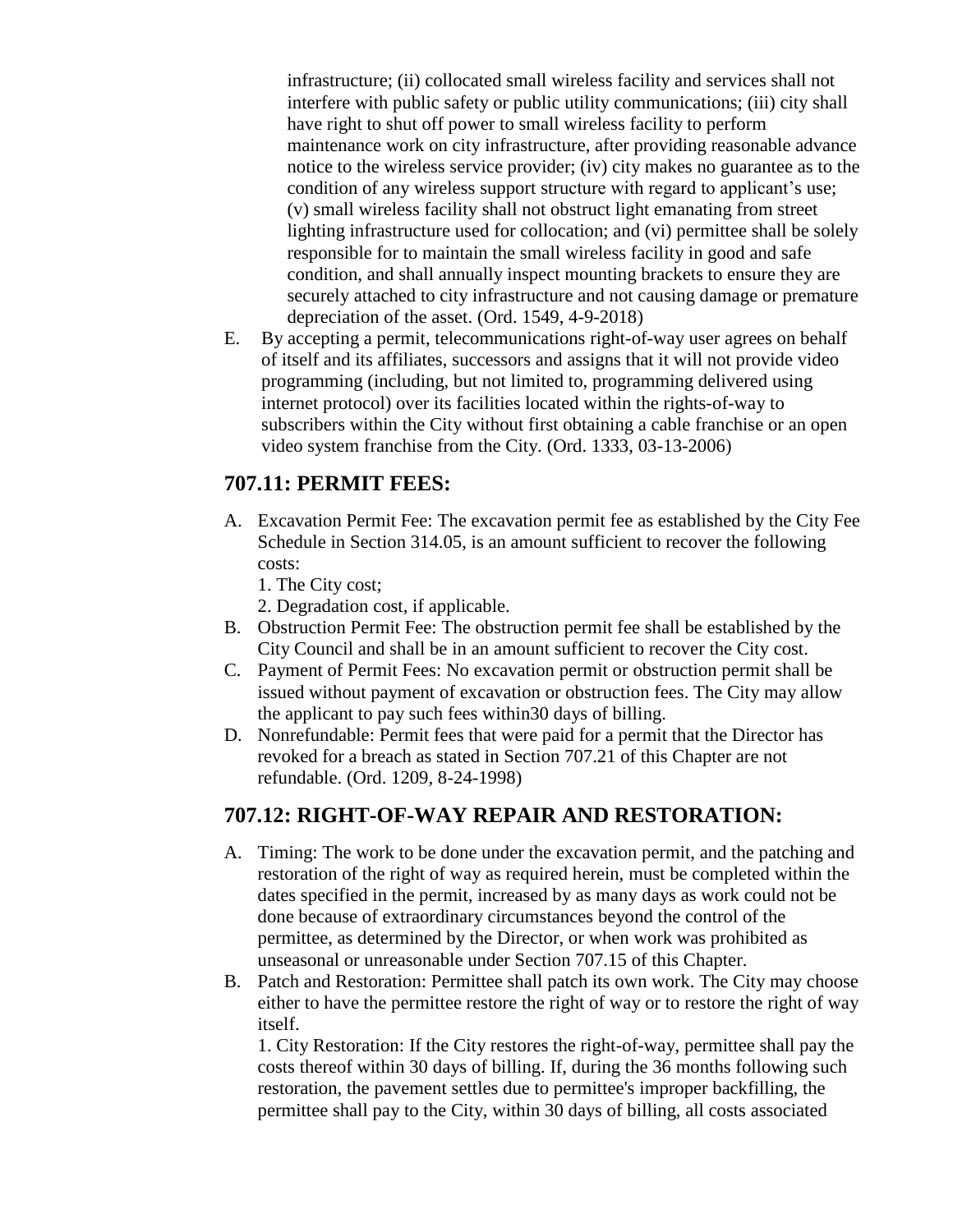with having to correct the defective work.

2. Permittee Restoration: If the permittee restores the right of way itself, it shall at the time of application for an excavation permit, if the Director determines additional security is necessary, post an additional performance and restoration bond in an amount determined by the Director to be sufficient to cover the cost of restoration. If, 36 months after completion of the restoration of the right of way, the Director determines that the right of way has been properly restored, the surety on the performance and restoration bond posted pursuant to this subsection shall be released.

C. Standards: The permittee shall perform patching and restoration according to the standards and with the materials specified by the Director. The Director shall have the authority to prescribe the manner and extent of the restoration, and may do so in written procedures of general application or on a case-by-case basis. The Director in exercising this authority shall be guided by the following considerations:

1. The number, size, depth and duration of the excavations, disruptions or damage to the right of way;

2. The traffic volume carried by the right of way; the character of the neighborhood surrounding the right of way;

3. The pre-excavation condition of the right of way; the remaining life expectancy of the right of way affected by the excavation;

4. Whether the relative cost of the method of restoration to the permittee is in reasonable balance with the prevention of an accelerated depreciation of the right of way that would otherwise result from the excavation, disturbance or damage to the right of way; and

5. The likelihood that the particular method of restoration would be effective in slowing the depreciation of the right of way that would otherwise take place.

- D. Guarantees: By choosing to restore the right of way itself, the permittee guarantees its work and shall maintain it for 36 months following its completion. During this 36 month period it shall, upon notification from the Director, correct all restoration work to the extent necessary, using the method required by the Director. Said work shall be completed within five calendar days of the receipt of the notice from the Director, not including days during which work cannot be done because of circumstances constituting force majeure or days when work is prohibited as unseasonal or unreasonable under Section 707.15 of this Chapter.
- E. Failure to Restore: If the permittee fails to restore the right of way in the manner and to the condition required by the Director, or fails to satisfactorily and timely complete all restoration required by the Director, the Director at its option may do such work. In that event the permittee shall pay to the City, within 30 days of billing, the cost of restoring the right of way. If permittee fails to pay as required, the City may exercise its rights under the restoration bond.
- F. Degradation Fee In Lieu of Restoration: In lieu of right-of-way restoration, a right-of-way user may elect to pay a degradation fee. However, the right-of-way user shall remain responsible for patching, and the degradation fee shall not include the cost to accomplish these responsibilities. (Ord. 1209, 8-24-1998)

### **707.13: JOINT APPLICATIONS:**

A. Joint Application: Registrants may jointly apply for permits to excavate or obstruct the right of way at the same place and time.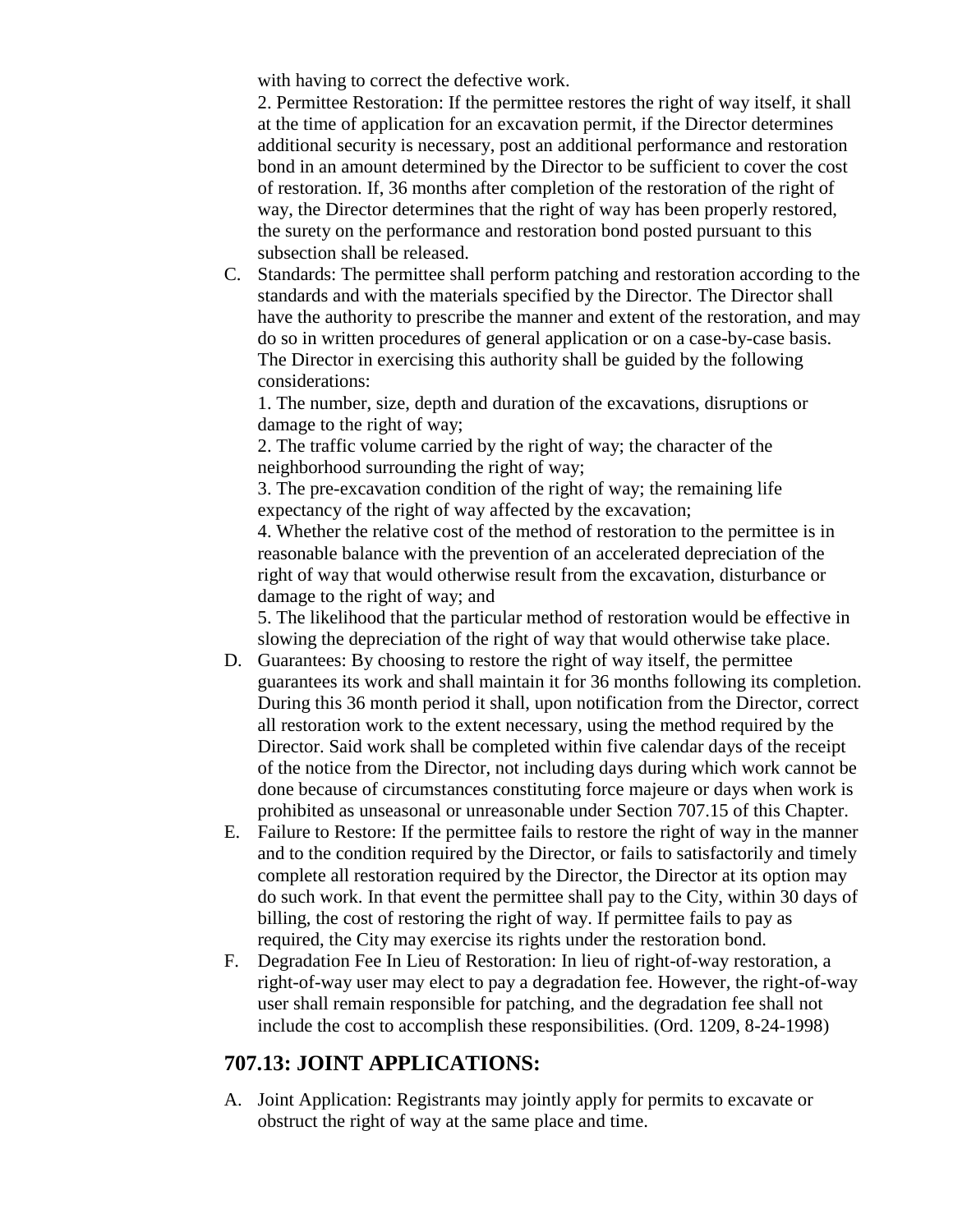- B. With City Projects: Registrants who join in a scheduled obstruction or excavation performed by the Director, whether or not it is a joint application by two or more registrants or a single application, may not be required to pay some or all of the obstruction and degradation portions of the permit fee, in the sole discretion of the Director.
- C. Shared Fees: Registrants who apply for permits for the same obstruction or excavation, which the Director does not perform, may share in the payment of the obstruction or excavation permit fee. Registrants must agree among themselves as to the portion each will pay and indicate the same on their applications. (Ord. 1209, 8-24-1998)

### **707.14: SUPPLEMENTARY APPLICATIONS:**

- A. Limitation On Area: A right-of-way permit is valid only for the area of the right of way specified in the permit. No permittee may do any work outside the area specified in the permit, except as provided herein. Any permittee which determines that an area greater than that specified in the permit must be obstructed or excavated must, before working in that greater area: 1) make application for a permit extension and pay any additional fees required thereby, and 2) be granted a new permit or permit extension.
- B. Limitation On Dates: A right-of-way permit is valid only for the dates specified in the permit. No permittee may begin its work before the permit start date or, except as provided herein, continue working after the end date. If a permittee does not finish the work by the permit end date, it must apply for a new permit for the additional time it needs, and receive the new permit or an extension of the old permit before working after the end date of the previous permit. This supplementary application must be done before the permit end date. (Ord. 1209, 8-24-1998)

### **707.15: OTHER OBLIGATIONS:**

- A. Compliance With Other Laws: Obtaining a right-of-way permit does not relieve permittee of its duty to obtain all other necessary permits, licenses, and authority and to pay all fees required by the City or other applicable rule, law or regulation. A permittee shall comply with all requirements of local, State and Federal laws, including but not limited to Minnesota Statutes sections 216D.01 through 216D.09 ("Gopher One Call Excavation Notice System") and Minnesota Rules Chapter 7560. A permittee shall perform all work in conformance with all applicable codes and established rules and regulations, and is responsible for all work done in the right of way pursuant to its permit, regardless of who performs the work. (Ord. 1333, 3-13-2006)
- B. Prohibited Work: Except in an emergency, and with the approval of the Director, no right-of-way obstruction or excavation may be done when seasonally prohibited or when conditions are unreasonable for such work.
- C. Interference With Right of Way: A permittee shall not so obstruct a right of way that the natural free and clear passage of water through the gutters or other waterways shall be interfered with. Private vehicles of those doing work in the right of way may not be parked within or next to a permit area, unless parked in conformance with City parking regulations. The loading or unloading of trucks must be done solely within the defined permit area unless specifically authorized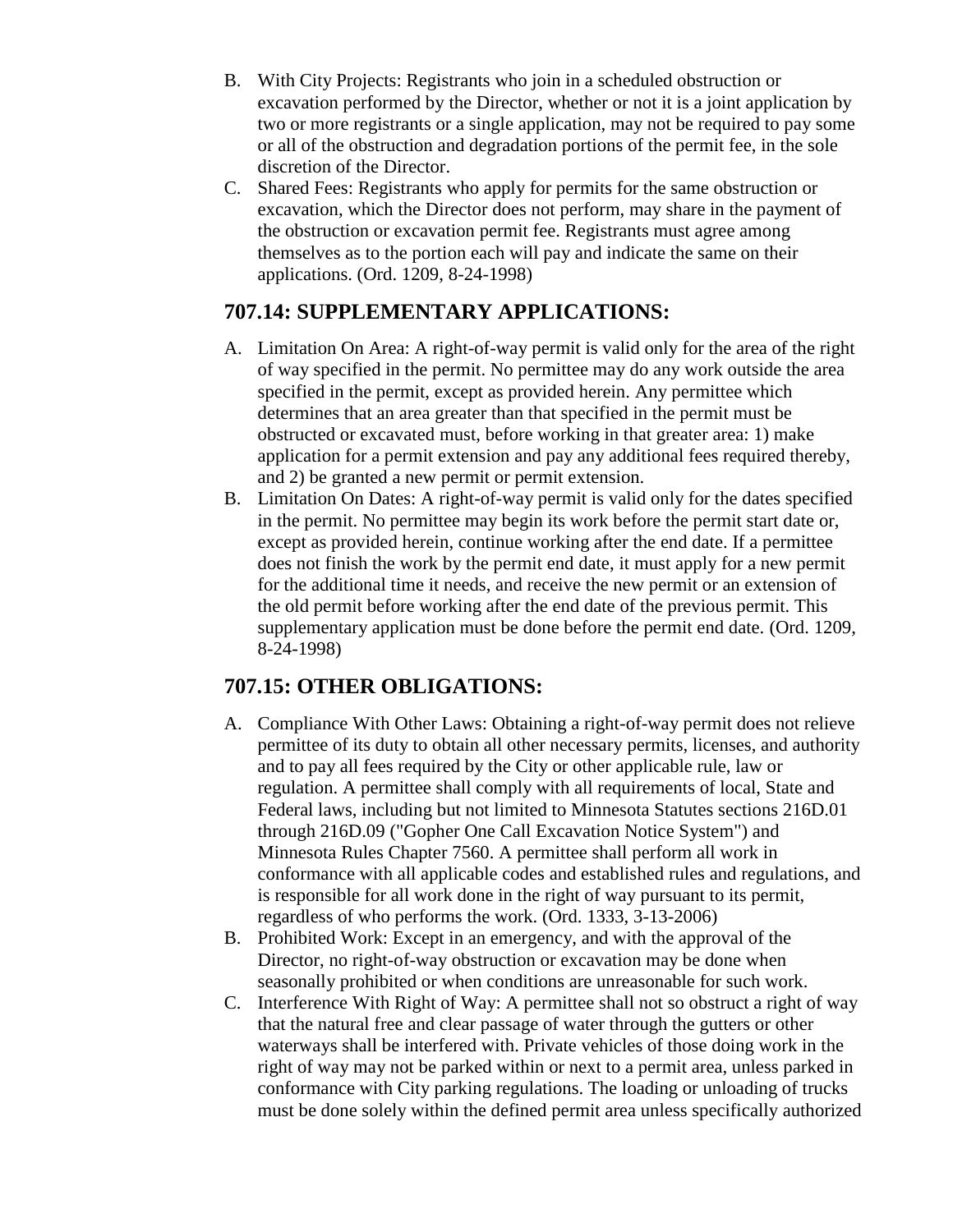by the permit.

- D. Screening: A permittee placing a utility cabinet or other structure on any boulevard or other right-of-way area shall be required to provide visual screening of the structure with appropriate landscaping, as determined by the Director. (Ord. 1209, 8-24-1998)
- E. Trenchless Excavation: As a condition of all applicable permits, permittees employing trenchless excavation methods, including but not limited to Horizontal Directional Drilling, shall follow all requirements set forth in Minnesota Statutes, Chapter 216D and Minnesota Rules Chapter 7560, and shall require potholing or open cutting over existing underground utilities before excavating, as determined by the Director. (Ord. 1333, 03-13-2006)

### **707.16: DENIAL OF PERMIT:**

The Director may deny a permit for failure to meet the requirements and conditions of this Chapter or if the Director determines that the denial is necessary to protect the public health, safety and welfare or when necessary to protect the right of way and its current use. (Ord. 1209, 8-24-1998)

### **707.17: INSTALLATION REQUIREMENTS:**

The excavation, backfilling, patching and restoration, and all other work performed in the right-of-way shall be done in conformance with Engineering Standards adopted by the PUC or other applicable local requirements, insofar as they are not inconsistent with the PUC rules and Minnesota Statutes, Sections 237.162 and 237.163. Installation of Service Laterals shall be performed in accordance with Minnesota Rules Chapter 7560 and these ordinances. Service Lateral installation is further subject to those requirements and conditions set forth by the City in the applicable permits and/or agreements referenced in Section 707.22 paragraph B. of this Ordinance. (Ord. 1209, 8-24-1998); (Ord. 1333, 03-13-2006)

### **707.18: INSPECTION:**

- A. Notice of Completion: When the work under any permit hereunder is completed, the permittee shall furnish a completion certificate in accordance with PUC rules.
- B. Site Inspection: Permittee shall make the work site available to the Director and to all others as authorized by law for inspection at all reasonable times during the execution of and upon completion of the work.
- C. Authority of Director:

1. At the time of inspection the Director may order the immediate cessation of any work which poses a serious threat to the life, health, safety or well-being of the public.

2. The Director may issue an order to the permittee for any work which does not conform to the terms of the permit or other applicable standards, conditions or codes. The order shall state that failure to correct the violation will be cause for revocation of the permit. Within ten days after issuance of the order, the permittee shall present proof to the Director that the violation has been corrected. If such proof has not been presented within the required time, the Director may revoke the permit pursuant to Section 707.21 of this Chapter. (Ord. 1209, 8-24-1998)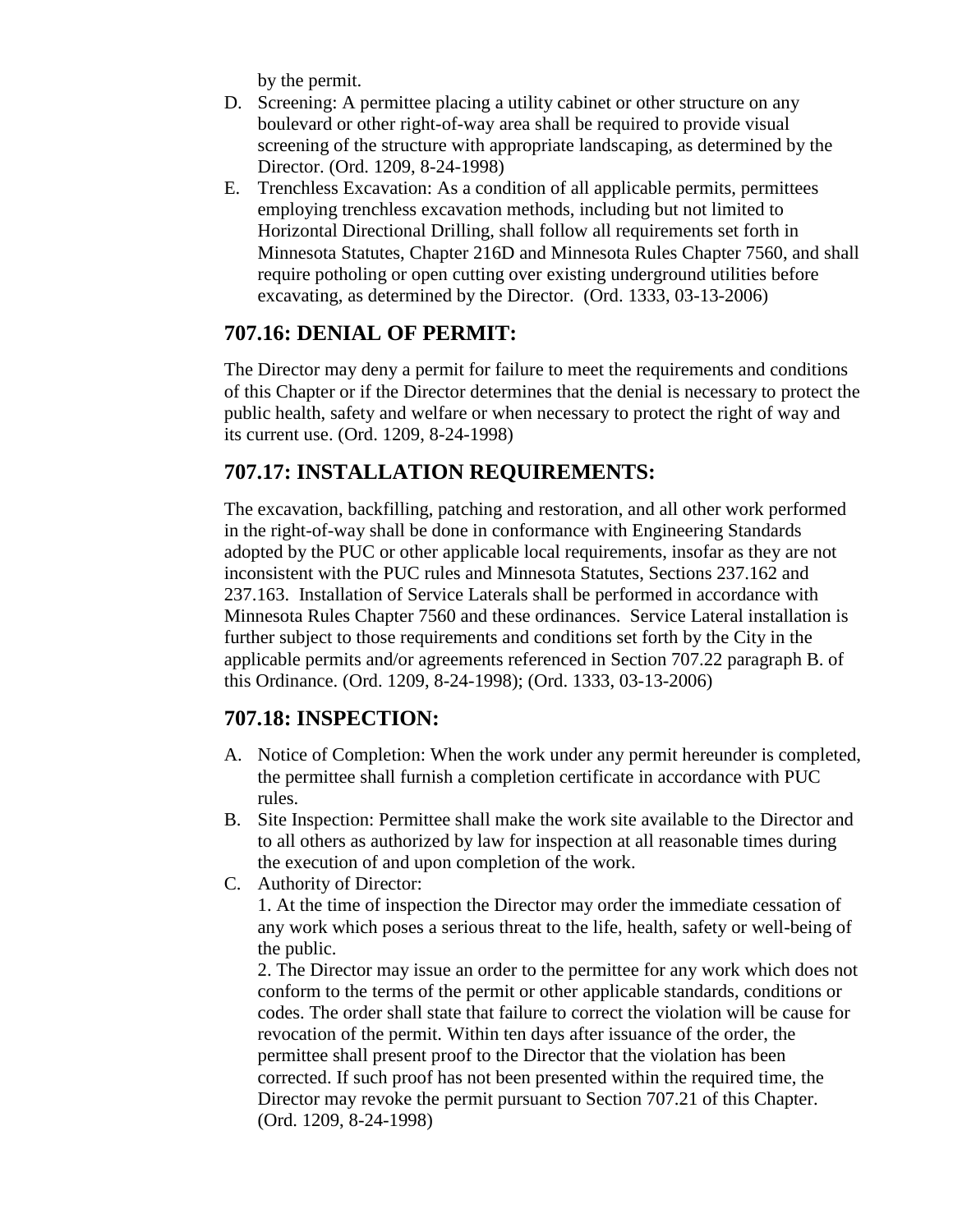### **707.19: WORK DONE WITHOUT A PERMIT:**

A. Emergency Situations: Each registrant shall immediately notify the Director of any event regarding its facilities which it considers to be an emergency. Excavators' notification to Gopher State One Call regarding an emergency situation does not fulfill this requirement. The registrant may proceed to take whatever actions are necessary to respond to the emergency. Within two business days after the occurrence of the emergency the registrant shall apply for the necessary permits, pay the fees associated therewith and fulfill the rest of the requirements necessary to bring itself into compliance with this Chapter for the actions it took in response to the emergency.

If the Director becomes aware of an emergency regarding a registrant's facilities, the Director may attempt to contact the local representative of each registrant affected, or potentially affected, by the emergency. In any event, the Director may take whatever action it deems necessary to respond to the emergency, the cost of which shall be borne by the registrant whose facilities occasioned the emergency. (Ord. 1333, 03-13-2006)

B. Non-emergency Situations: Except in an emergency, any person who, without first having obtained the necessary permit, obstructs or excavates a right of way must subsequently obtain a permit, and as a penalty pay double the normal fee for said permit, pay double all the other fees required by the Legislative Code, deposit with the Director the fees necessary to correct any damage to the right of way and comply with all of the requirements of this Chapter. (Ord. 1209, 8-24- 1998)

### **707.20: SUPPLEMENTARY NOTIFICATION:**

If the obstruction or excavation of the right of way begins later or ends sooner than the date given on the permit, permittee shall notify the Director of the accurate information as soon as this information is known. (Ord. 1209, 8-24-1998)

### **707.21: REVOCATION OF PERMITS:**

A. Substantial Breach: The City reserves its right, as provided herein, to revoke any right-of-way permit, without a fee refund, if there is a substantial breach of the terms and conditions, of any statute, ordinance, rule or regulation, or any material condition of the permit. A substantial breach by permittee shall include, but shall not be limited to, the following:

1. The violation of any material provision of the right-of-way permit;

2. An evasion or attempt to evade any material provision of the right-of-way permit, or the perpetration or attempt to perpetrate any fraud or deceit upon the City or its citizens;

3. Any material misrepresentation of fact in the application for a right-of-way permit;

4. The failure to maintain the required bonds and/or insurance;

5. The failure to complete the work in a timely manner; unless a permit extension is obtained or unless the failure to complete the work is due to reasons beyond the permittee's control; or

6. The failure to correct, in a timely manner, work that does not conform to a condition indicated on an order issued pursuant to Section 707.18 of this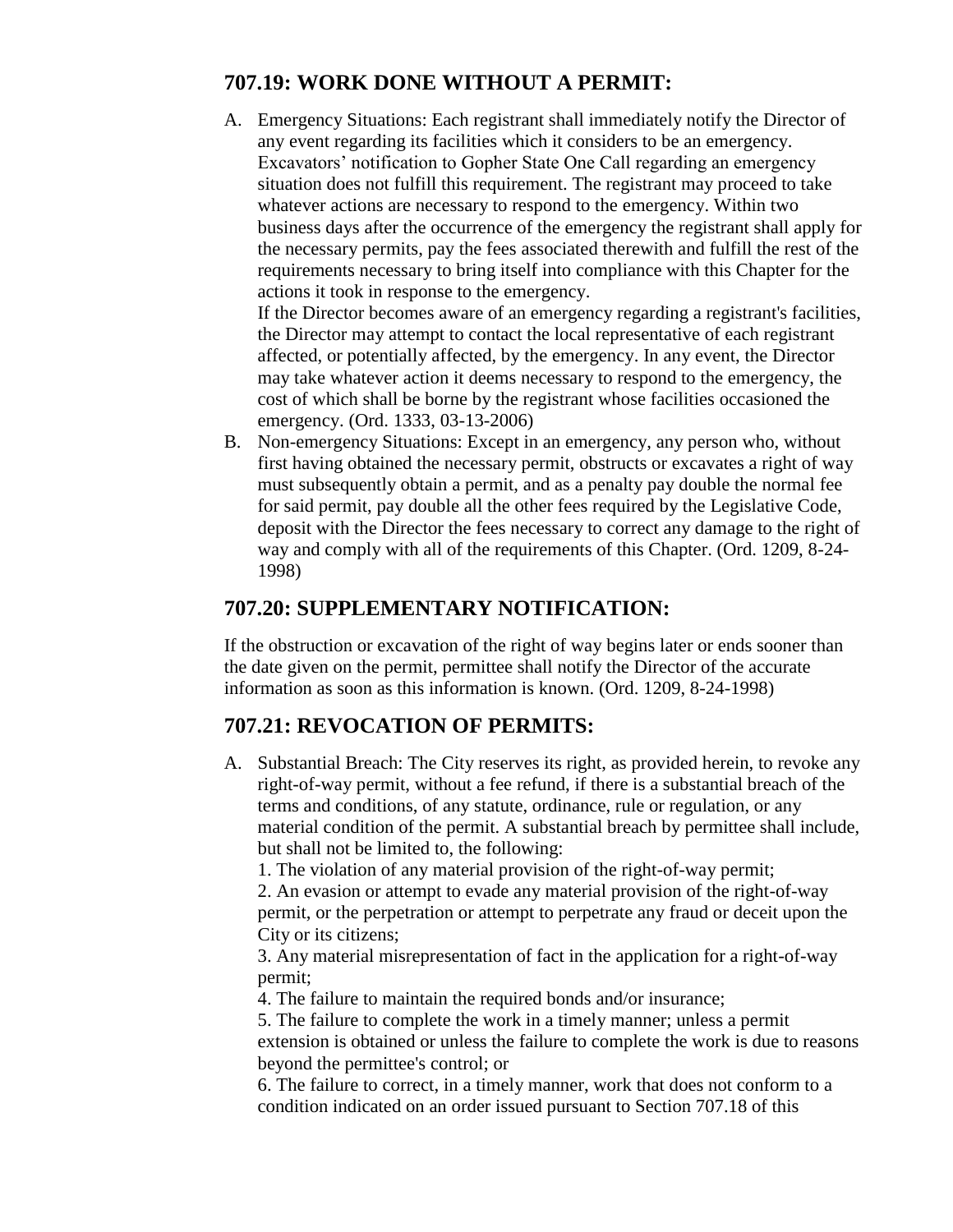Chapter.

- B. Written Notice of Breach: If the Director determines that the permittee has committed a substantial breach of a term or condition of any statute, ordinance, rule, regulation or any condition of the permit, the Director shall make a written demand upon the permittee to remedy such violation. The demand shall state that continued violations may be cause for revocation of the permit. A substantial breach, as stated above, will allow the Director, at his or her discretion, to place additional or revised conditions on the permit.
- C. Response to Notice of Breach: Within 24 hours of receiving notification of the breach, permittee shall contact the Director with a plan, acceptable to the Director, that will cure the breach. Permittee's failure to so contact the Director, or the permittee's failure to submit an acceptable plan, or permittee's failure to reasonably implement the approved plan, shall be cause for immediate revocation of the permit. Further, permittee's failure to so contact the Director, or the permittee's failure to submit an acceptable plan, or permittee's failure to reasonably implement the approved plan, shall automatically place the permittee on probation for one full year.
- D. Cause For Probation: From time to time, the Director may establish a list of conditions of the permit, which if breached will automatically place the permittee on probation for one full year, such as, but not limited to, working out of the allotted time period or working on right of way grossly outside of the permit authorization.
- E. Automatic Revocation: If a permittee, while on probation, commits a breach as outlined above, permittee's permit will automatically be revoked and permittee will not be allowed further permits for one full year, except for emergency repairs, or as allowed in writing by the Director.
- F. Reimbursement of City Costs: If a permit is revoked, the permittee shall also reimburse the City for the City's reasonable costs, including restoration costs and the costs of collection and reasonable attorney fees incurred in connection with such revocation. (Ord. 1209, 8-24-1998)

### **707.22: MAPPING DATA:**

- A. Rule: Each registrant and permittee shall provide mapping information in a form required by the City in accordance with Minnesota Rules 7819.4000 and 7819.4100. Within 90 days following completion of any work pursuant to a permit, the permittee shall provide the Director accurate maps and drawings certifying the "as-built" location of all equipment installed, owned and maintained by the permittee. Such maps and drawings shall include the horizontal and vertical location of all facilities and equipment and shall be provided consistent with the City's electronic mapping system when practical or as a condition imposed by the Director. Failure to provide maps and drawings pursuant to this Subsection shall be grounds for revoking the permit holder's registration. (Ord. 1333, 3-13-2006)
- B. Service Laterals: All permits issued for the installation or repair of Service Laterals, other than minor repairs as defined in Minnesota Rules 7560.0150 subpart 2, shall require the Permittee's use of appropriate means of establishing the horizontal locations of installed Service Laterals, and the Service Lateral vertical locations in those cases where the Director reasonably requires it. Permittees or their subcontractors shall submit to the Director evidence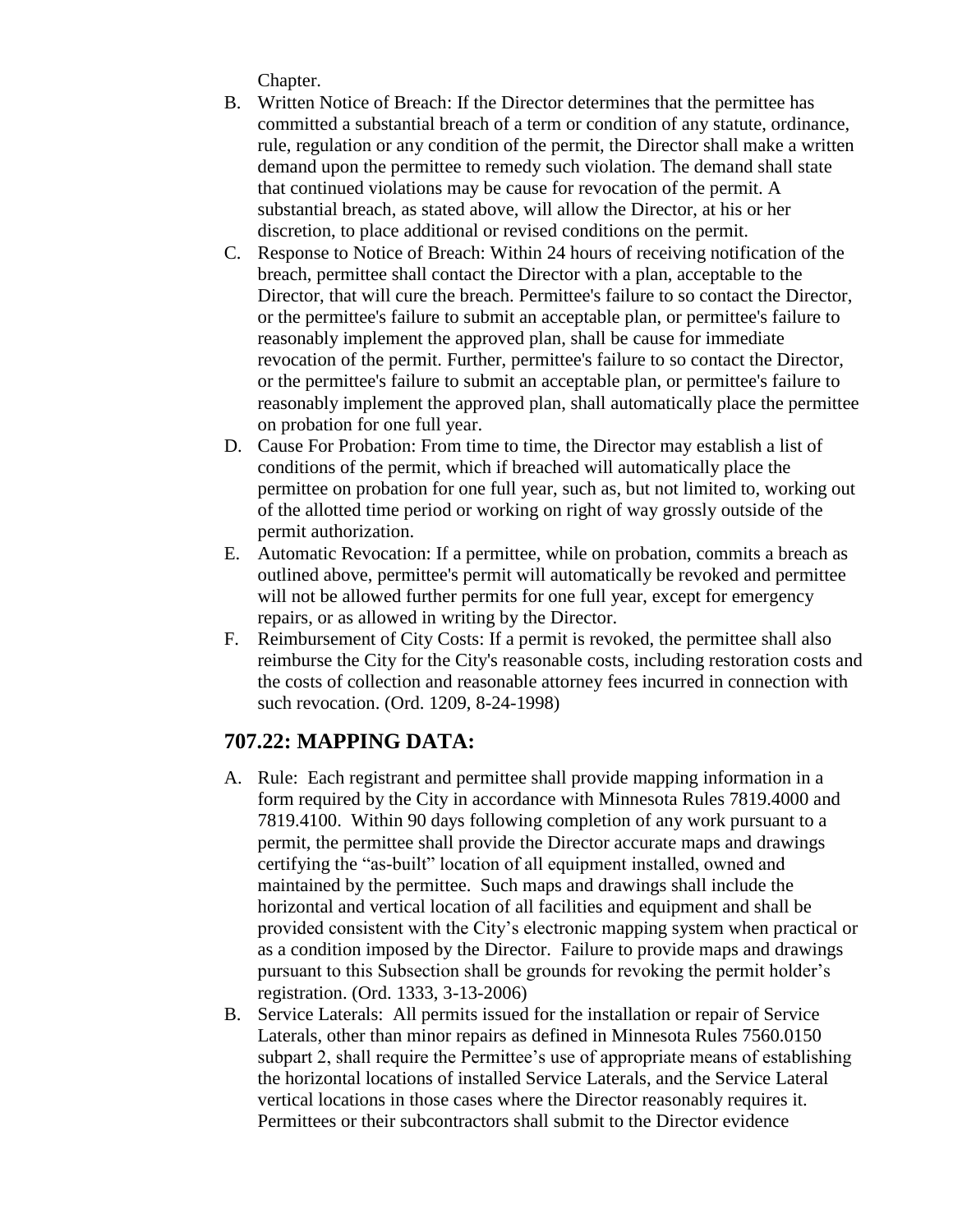satisfactory to the Director of the installed Service Lateral locations. Compliance with this subdivision 2 and with applicable Gopher State One Call law and Minnesota Rules governing Service Laterals installed after December 31, 2005, shall be a condition of any City approval necessary for 1) payments to contractors working on a public improvement project including those under Minnesota Statutes, Chapter 429, and 2) City approval of performance under development agreements, or other subdivision or site plan approval under Minnesota Statutes, Chapter 462. The Director shall reasonably determine the appropriate method of providing such information to the City. Failure to provide prompt and accurate information on the Service Laterals installed may result in the revocation of the permit issued for the work or for future permits to the offending Permittee or its subcontractors. (Ord. 1209, 8-24-1998); (Ord. 1333, 03-13-2006)

#### **707.23: LOCATION OF FACILITIES:**

- A. Undergrounding: to the extent not inconsistent with applicable law or regulation, or unless otherwise permitted by an existing franchise or Minnesota Statutes section 216B.34, or unless existing aboveground facilities are repaired or replaced, new construction and the installation of new facilities and replacement of old underground facilities shall be done underground or contained within buildings or other structures in conformity with applicable codes, if required by the Director.
- B. Corridors: The Director may assign specific corridors within the right of way, or any particular segment thereof as may be necessary, for each type of equipment that is or; pursuant to current technology, the Director expects will someday be located within the right of way. All excavation, obstruction, or other permits issued by the Director involving the installation or replacement of facilities shall designate the proper corridor for the facilities at issue.

Any registrant who has facilities in the right of way in a position at variance with the corridors established by the Director shall, no later than at the time of the next reconstruction or excavation of the area where the facilities are located, move the facilities to the assigned position within the right of way, unless this requirement is waived by the Director for good cause shown, upon consideration of such factors as the remaining economic life of the facilities, public safety, customer service needs and hardship to the registrant.

- C. Nuisance: One year after the passage of this Chapter, any facilities found in a right of way that has not been registered shall be deemed to be a nuisance. The City may exercise any remedies or rights it has at law or in equity, including, but not limited to, abating the nuisance or taking possession of the facilities and restoring the right of way to a useable condition.
- D. Limitation of Space: to protect health, safety, and welfare or when necessary to protect the right of way and its current use, the Director shall have the power to prohibit or limit the placement of new or additional facilities within the right of way. In making such decisions, the Director shall strive to the extent possible to accommodate all existing and potential users of the right of way, but shall be guided primarily by considerations of the public interest, the public's needs for the particular utility service, the condition of the right of way, the time of year with respect to essential utilities, the protection of existing facilities in the right of way, and future City plans for public improvements and development projects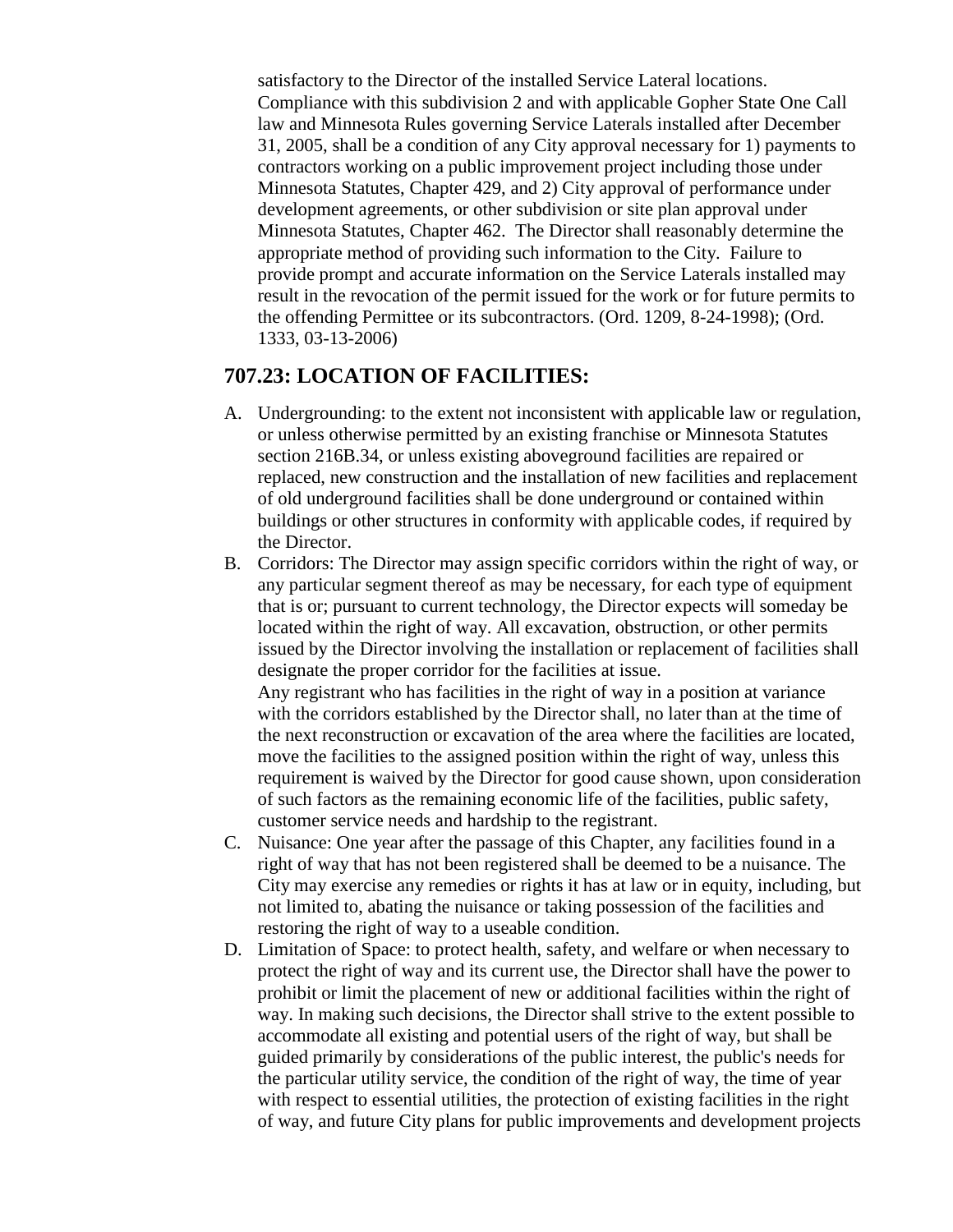### **707.24: RELOCATION OF FACILITIES:**

A registrant must promptly and at its own expense, with due regard for seasonal working conditions, permanently remove and relocate its facilities in the right of way whenever the Director for good cause requests such removal and relocation, and shall restore the right of way to the same condition it was in prior to said removal or relocation. The Director may make such request to prevent interference by the company's equipment or facilities with: a) a present or future City use of the right of way, b) a public improvement undertaken by the City, c) an economic development project in which the City has an interest or investment, d) when the public health, safety and welfare require it, or e) when necessary to prevent interference with the safety and convenience of ordinary travel over the right of way. Notwithstanding the foregoing, a person shall not be required to remove or relocate its facilities from any right of way which has been vacated in favor of a nongovernmental entity unless and until the reasonable costs thereof are first paid to the person therefore. (Ord. 1209, 8-24-1998)

### **707.25: PREEXCAVATION FACILITIES LOCATION:**

In addition to complying with the requirements of Minnesota Statutes sections 216D.01 through 216D.09 ("One Call Excavation Notice System") before the start date of any right-of-way excavation, each registrant who has facilities or equipment in the area to be excavated shall mark the horizontal and approximate vertical placement of all said facilities. Any registrant whose facilities are less than 20 inches below a concrete or asphalt surface shall notify and work closely with the excavation contractor to establish the exact location of its equipment and the best procedure for excavation. (Ord. 1209, 8-24-1998)

### **707.26: DAMAGE TO OTHER FACILITIES:**

When the Director does work in the right of way and finds it necessary to maintain, support, or move a registrant's facilities to protect it, the Director shall notify the local representative as early as is reasonably possible. The costs associated therewith will be billed to that registrant and must be paid within 30 days from the date of billing.

Each registrant shall be responsible for the cost of repairing any equipment in the right of way which it or its facilities damages. Each registrant shall be responsible for the cost of repairing any damage to the facilities of another registrant caused during the City's response to an emergency occasioned by that registrant's facilities. (Ord. 1209, 8-24-1998)

### **707.27: RIGHT-OF-WAY VACATION:**

A. Reservation of right: If the City vacates a right of way which contains the facilities of a registrant, and if the vacation does not require the relocation of registrant's or permittee's facilities, the City shall reserve, to and for itself and all registrants having facilities in the vacated right of way, the right to install, maintain and operate any facilities in the vacated right of way and to enter upon such right of way at any time for the purpose of reconstructing, inspecting,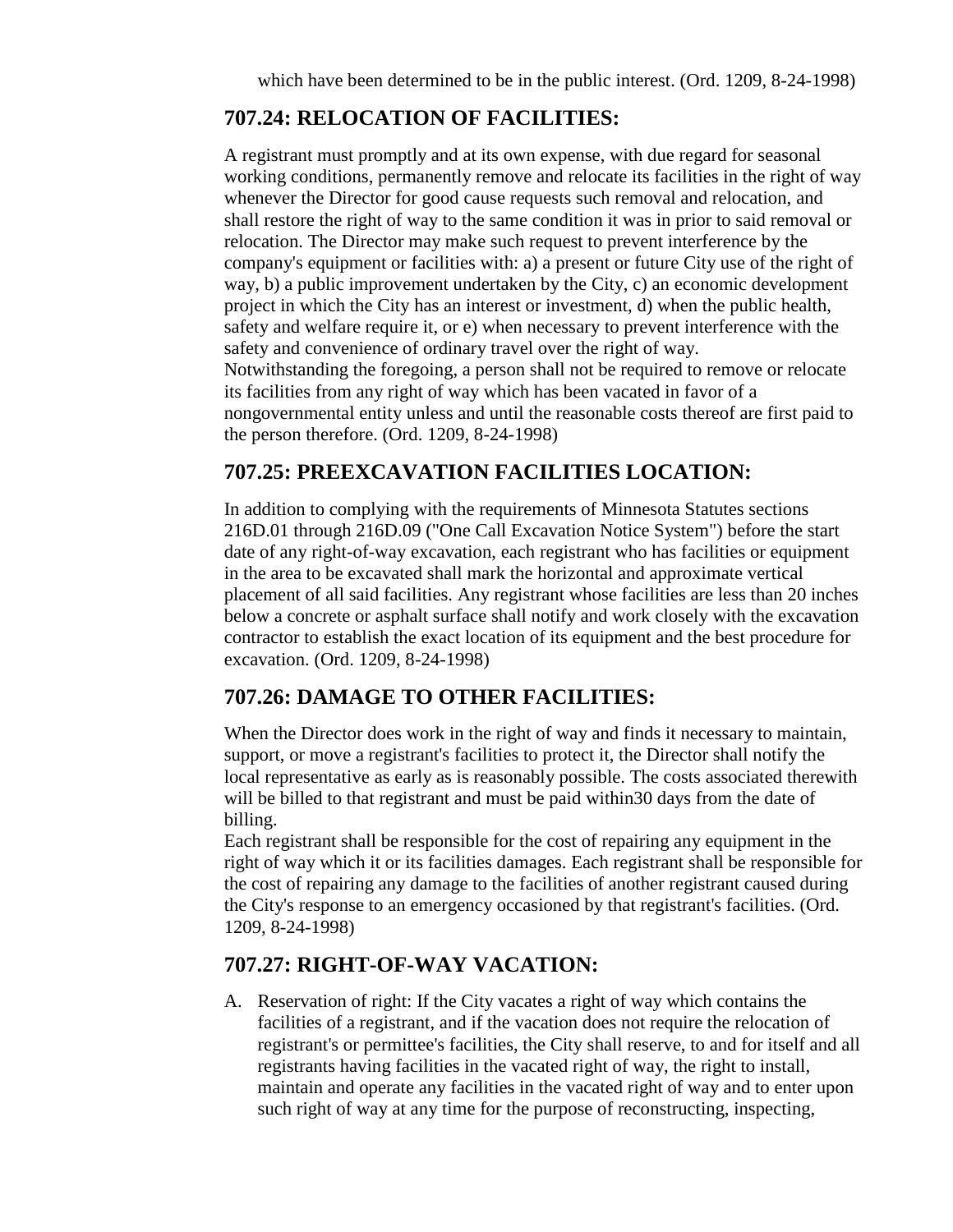maintaining or repairing the same.

B. Relocation of Facilities: If the vacation requires the relocation of registrant's or permittee's facilities; and: 1) if the vacation proceedings are initiated by the registrant or permittee, the registrant or permittee must pay the relocation costs; or 2) if the vacation proceedings are initiated by the City, the registrant or permittee must pay the relocation costs unless otherwise agreed to by the City and the registrant or permittee; or 3) if the vacation proceedings are initiated by a person or persons other than the registrant or permittee, such other person or persons must pay the relocation costs. (Ord. 1209, 8-24-1998)

### **707.28: INDEMNIFICATION AND LIABILITY:**

By registering with the Director, or by accepting a permit under this Chapter, a registrant or permittee agrees as follows:

- A. Limitation of Liability: By reason of the acceptance of a registration or the grant of a right-of-way permit, the City does not assume any liability: 1) for injuries to persons, damage to property, or loss of service claims by parties other than the registrant or the City, or 2) for claims or penalties of any sort resulting from the installation, presence, maintenance, or operation of facilities by registrants or activities of registrants.
- B. Indemnification: A registrant or permittee shall indemnify, keep, and hold the City free and harmless from any and all liability on account of injury to persons or damage to property occasioned by the issuance of permits or by the construction, maintenance, repair, inspection, or operation of registrant's or permittee's facilities located in the right of way.

The City shall not be indemnified for losses or claims occasioned through its own negligence except for losses or claims arising out of or alleging the local government unit's negligence as to the issuance of permits or inspections to ensure permit compliance. The City shall not be indemnified if the injury or damage results from the performance in a proper manner of acts that the registrant or permittee reasonably believes will cause injury or damage, and the performance is nevertheless ordered or directed by the City after receiving notice of the registrant's or permittee's determination.

C. Defense: If a suit brought against the City under circumstances where the registrant or permittee is required to indemnify, the registrant or permittee, at its sole cost and expense, shall defend the City in the suit if written notice of the suit is promptly given to the registrant or permittee within a period in which the registrant or permittee is not prejudiced by the lack or delay of notice. If the registrant or permittee is required to indemnify and defend, it shall thereafter have control of the litigation, but the registrant or permittee may not settle the litigation without the consent of the City. Consent will not be unreasonably withheld.

This part is not, as to third parties, a waiver of any defense, immunity, or damage limitation otherwise available to the City.

In defending an action on behalf of the City, the registrant or permittee is entitled to assert in an action every defense, immunity, or damage limitation that the City could assert in its own behalf. (Ord. 1209, 8-24-1998)

### **707.29: APPEAL:**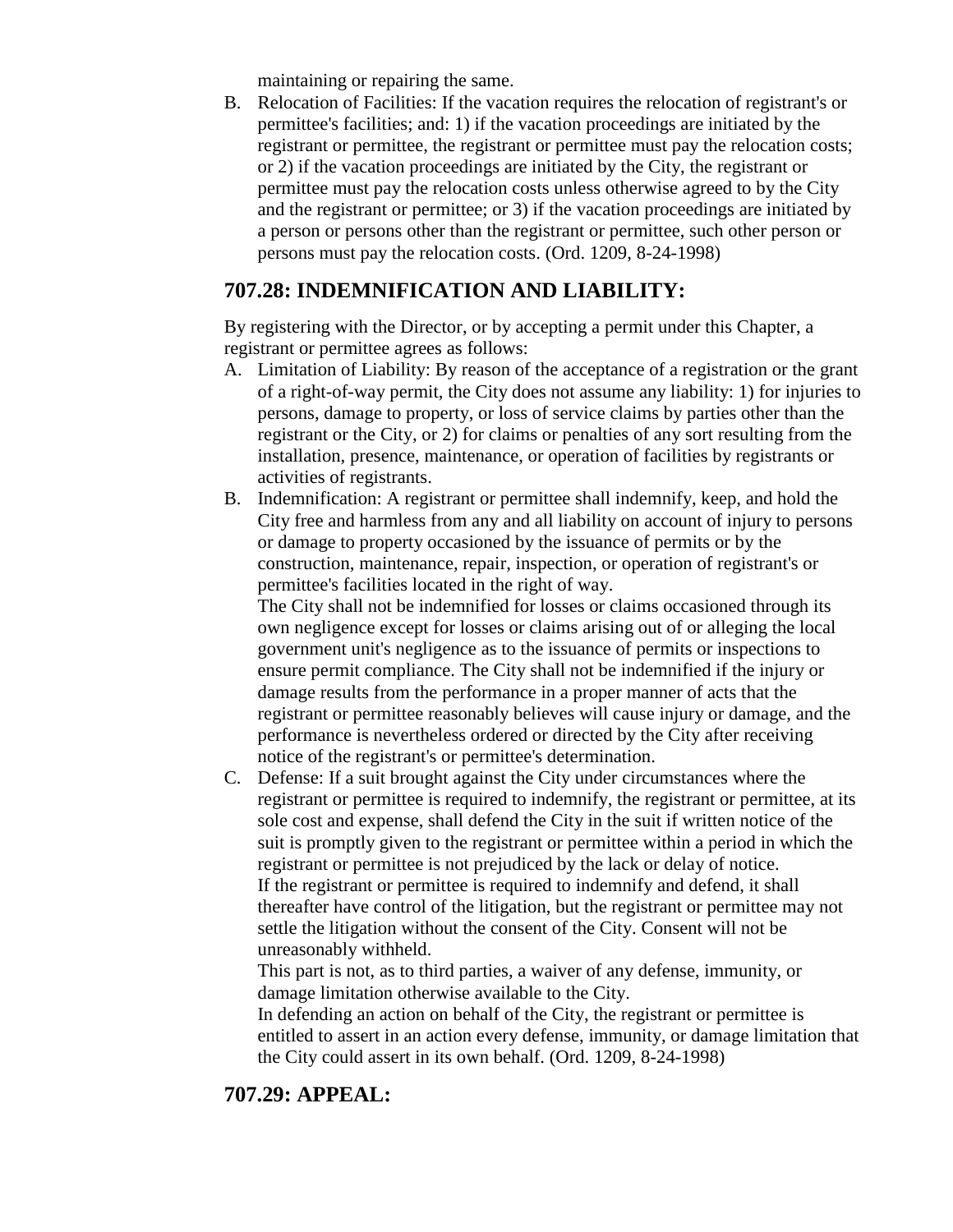- A. A right-of-way user that: 1) has been denied registration; 2) has been denied a permit; 3) has had permit revoked; or 4) believes that the fees imposed are not in conformity with Minn. Stat. 237.163, Subd. 6; or 5) disputes a determination of the Director regarding Section 707.23 Subd. 2 of this Ordinance, may have the denial, revocation, or fee imposition reviewed, upon written request, by the City Council. The City Council shall act on a timely written request at its next regularly scheduled meeting. A decision by the City Council affirming the denial, revocation, or fee imposition will be in writing and supported by written findings establishing the reasonableness of the decision. (Ord. 1333, 3-13-2006)
- B. Upon affirmation by the City Council of the denial, revocation, or fee imposition, the right-of-way user shall have the right to have the matter resolved by binding arbitration. Binding arbitration must be before an arbitrator agreed to by both the City Council and right-of-way user. If the parties cannot agree on an arbitrator, the matter must be resolved by a three (3) person arbitration panel made up of one arbitrator selected by the City, one arbitrator selected by the right-of-way user and one selected by the other two (2) arbitrators. The costs and fees of the single arbitrator shall be borne equally by the City and right-of-way user. In the event there is a third arbitrator, each party shall bear the expense of its own arbitrator and shall jointly and equally bear with the other party the expense of the third arbitrator and of the arbitration. (Ord. 1209, 8-24-1998)

### **707.30: ABANDONED AND UNUSABLE FACILITIES:**

A. Discontinued Operations: A registrant who has determined to discontinue its operations in the City must either:

1. Provide information satisfactory to the Director that the registrant's obligations for its facilities in the right of way under this Chapter have been lawfully assumed by another registrant; or

2. Submit to the Director a proposal and instruments for transferring ownership of its facilities to the City. If a registrant proceeds under this clause, the City may, at its option:

- a. Purchase the facilities; or
- b. Require the registrant, at its own expense, to remove it; or

c. Require the registrant to post an additional bond or an increased bond amount sufficient to reimburse the City for reasonably anticipated costs to be incurred in removing the facilities.

- B. Abandoned Facilities: Facilities of a registrant who fails to comply with subsection A of this Section, and which, for two years, remains unused shall be deemed to be abandoned. Abandoned facilities are deemed to be a nuisance. The City may exercise any remedies or rights it has at law or in equity, including, but not limited to: 1) abating the nuisance, 2) taking possession of the facilities and restoring them to a usable condition, or 3) requiring removal of the facilities by the registrant, or the registrant's successor in interest.
- C. Removal: Any registrant who has unusable and abandoned facilities in any right of way shall remove it from that right of way during the next scheduled excavation, unless this requirement is waived by the Director. (Ord. 1209, 8-24- 1998)

### **707.31: RESERVATION OF REGULATORY AND POLICE POWERS:**